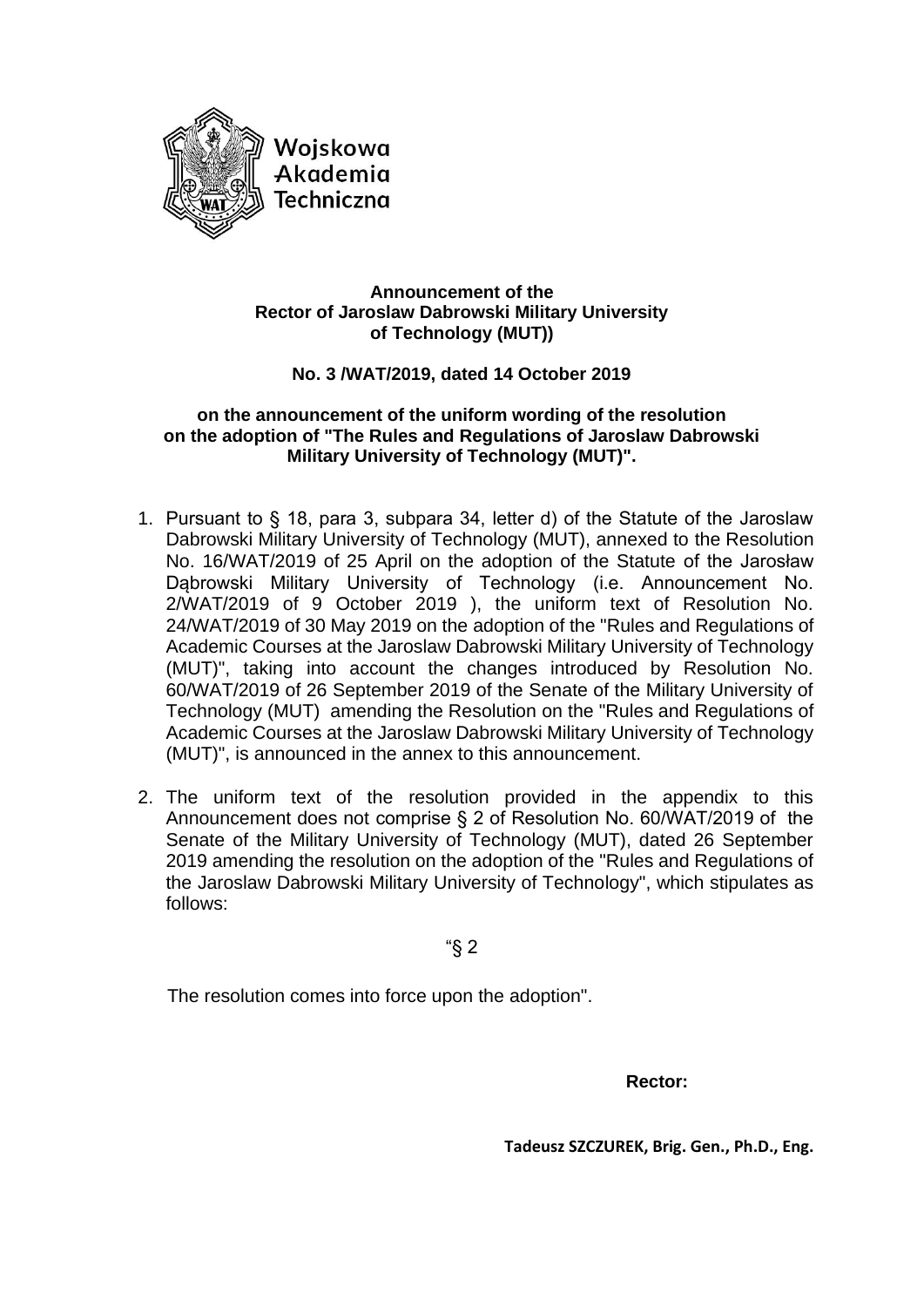

# **Resolution of the Senate of the Military University of Technology (MUT))**

# **No. 24/WAT/2019, dated 30 May 2019**

# **on the adoption of the "Rules and Regulations of Academic Courses held at the Jaroslaw Dabrowski Military University of Technology"**

Pursuant to Art. 75 of the Act of 20 July 2018 - Law on Higher Education and Science (Journal of Laws item 1668, as amended), in connection with Article 263 of the Act of 3 July 2018. - Introductory Provisions of the Act - Law on Higher Education and Science (Journal of Laws, item 1669, as amended), it is resolved as follows:

§ 1

The "Rules and Regulations of Academic Courses at the Jarosław Dąbrowski Military University of Technology", annexed to the resolution, are hereby adopted.

§ 2

The Resolution No. 29/WAT/2015 of the Senate of the Military University of Technology (MUT) of 30 April 2015 on the adoption of the "Rules and Regulations of Academic Courses at the Jaroslaw Dabrowski Military University of Technology" is repealed effective from 30 September 2019.

# § 3

The resolution enters into force as of the date of the Minister of Defence's decision approving "Rules and Regulations of Academic Courses at the Jaroslaw Dabrowski Military University of Technology" effective from 1 October 2019.

**The Principal of the Senate**

# **(-)**

# **Tadeusz SZCZUREK, Brig. Gen. Ph.D., Eng.**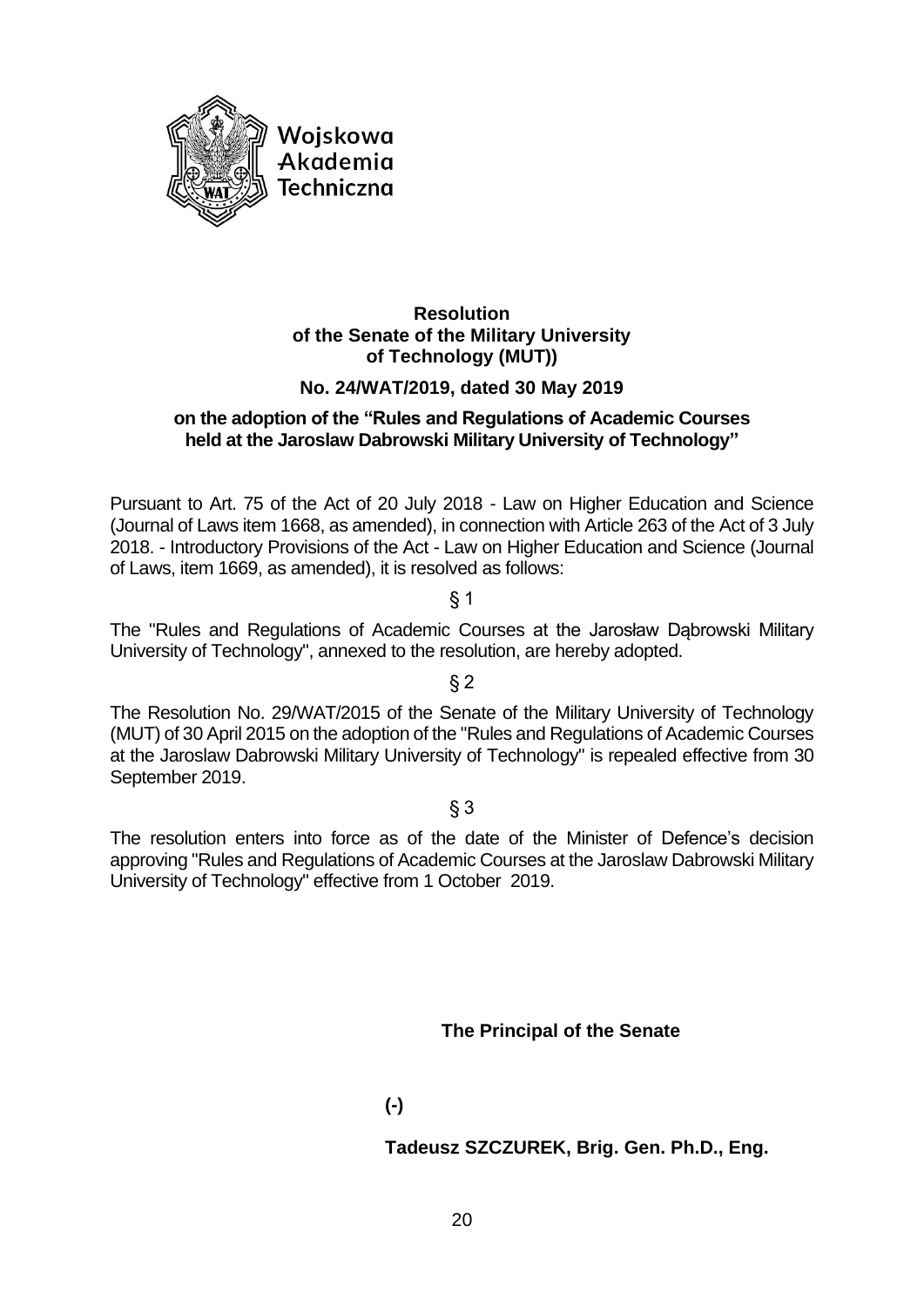Appendix to the Resolution by the Senate of MUT No. 24/WAT/2019 dated 30 May 2019

# **Rules and Regulations of the Academic Courses of Jaroslaw Dabrowski Military University of Technology (MUT)**

#### **Chapter 1 General Provisions**

### § 1

The Rules and Regulations of Academic Courses at the Jaroslaw Dabrowski Military University of Technology, defines the organization and design of courses conducted at the Jarosław Dąbrowski Military University of Technology, hereinafter referred to as the "MUT", as well as the student's rights and responsibilities related thereto, using the provisions of the Act of 20 July 2018 called Law on Tertiary Education and Science (Journal of Laws, item 1668, as amended), hereinafter referred to as the "Act".

- 1. These Rules and Regulations apply to the courses run at the MUT:
	- 1) first-cycle degree programmes:
		- a) engineering leading to the professional title of engineer,
		- b) Bachelor's degree leading to a bachelor's degree;
	- 2) second-cycle courses leading to the degree of Master of Engineering or Master of Science;
	- 3) long-cycle master's degree programmes leading to the degree of Master of Engineering or Master of Science, where only candidates for professional soldiers are educated.
- 2. First-cycle and long-cycle master's degree programmes are intended for persons who hold baccalaureate certificate.
- 3. The second-cycle degree programmes are designed for individuals who hold a graduate degree.
- 4. The MUT runs academic courses on a full-time and part-time basis.
- 5. The MUT offers academic courses with the following profiles:
	- 1) general academic course where more than half of the ECTS credits are allocated to the classes related to the scientific activity run at the MUT;
	- 2) practical, where more than half of the ECTS credits are allocated to practical skills.
- 6. The MUT may run:
	- 1) individual interdisciplinary courses laid down in the Act;
	- 2) joint degree programmes with another university, an institute of the Polish Academy of Sciences, a research institute, an international institute, a foreign university, or a research institution under the rules of cooperation laid down in a written agreement;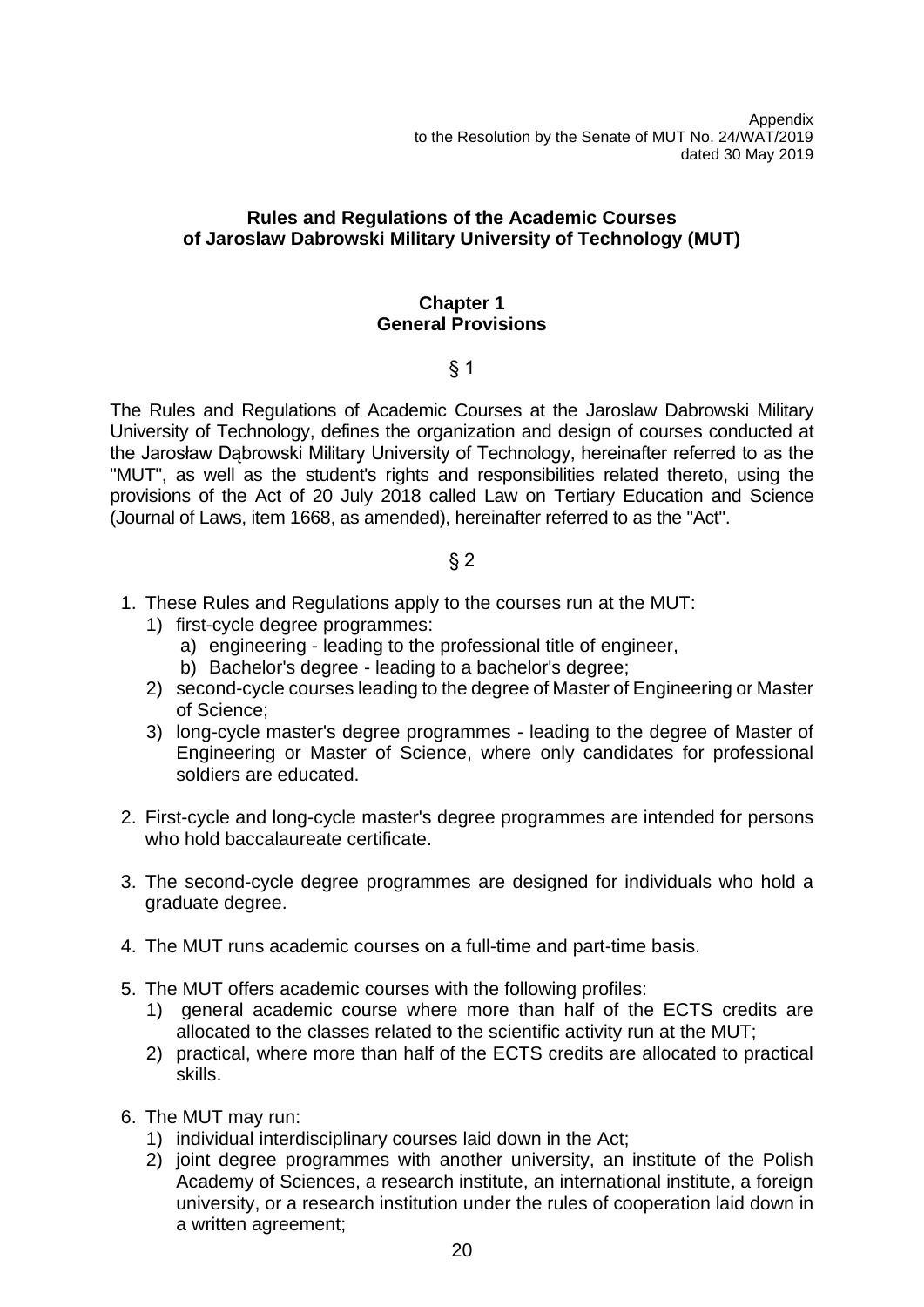- 3) courses run in cooperation with a body authorising to practice a profession, a body running examination procedure as part of obtaining authorisation to practice a profession, a trade self-governing body, a business organisation or a registration body under the rules of cooperation laid down in a written agreement;
- 4) dual degree programmes, which are practical courses run with the participation of an employer under a written agreement.

- 1. The following persons are eligible to become MUT's students:
	- 1) professional soldier candidate;
	- 2) professional soldier;
	- 3) government official;
	- 4) a civilian.
- 2. The terms used in the Rules and Regulations of MUT Courses shall denote:
	- 1) a degree course without any specific definition a first-cycle course, a secondcycle course or a long-cycle master's degree course
	- 2) student a person pursuing a course of study who has been registered as a student and who has taken the academic oath specified in the MUT's Statutes and a person pursuing a course of study as part of a national or international exchange programme;
	- 3) candidate for a professional soldier a student being trained as an officer;
	- 4) faculty an organizational unit specified in the MUT Statute;
	- 5) Dean the Dean of the faculty or the director of the organizational unit referred to in point 4;
	- 6) learning outcomes knowledge, skills and social competences acquired during the process of learning, referred to in the Act of 22 December 2015 on the Integrated Qualification System (Journal of Laws of 2018, item 2153, as amended);
	- 7) curriculum a set of assumed learning outcomes together with a description of the process leading to the achievement of these outcomes;
	- 8) study plan a schedule of the implementation of a curriculum for a specific field, profile, level and form of study;
	- 9) course or group of courses a course of study, work placement, final thesis, and other courses in the curriculum;
	- 10) course credit confirmation that a student has achieved the learning outcomes ascribed to these courses.
	- 11) ECTS credits credits defined in the European Credit Transfer and Accumulation System as a measure of the average student workload required to achieve the expected learning outcomes. ECTS credit points correspond to 25 to 30 hours of a student's work, including classes organized by the university and the student's individual work related to these classes;
	- 12) year of study two consecutive semesters, under the proviso that the final year of study for a seven-semester first-cycle degree programme and the first year of study for a three-semester second-cycle degree programme starting from the summer semester shall include only one semester;
	- 13) re-admission to the curriculum restoring the rights of a student who has been deleted from the list of MUT students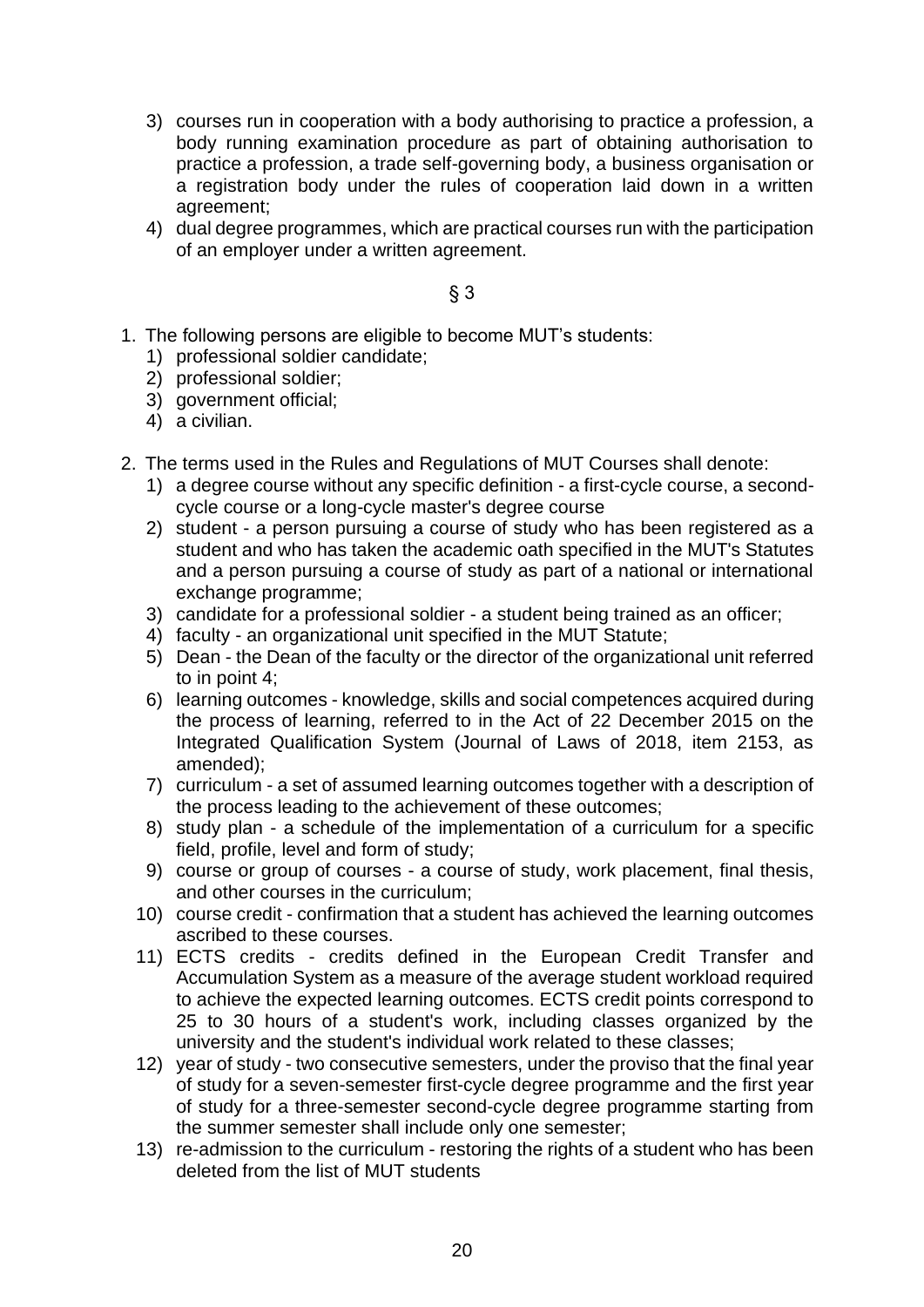- 3. Admission to the university shall be effected by virtue of enrolment in the register of students through:
	- 1) recruitment;
	- 2) confirmation of learning outcomes;
	- 3) transfer from another higher education institution, including a foreign institution.
- 4. The rules for the referral of professional soldiers to the curriculum, as well as the course of military service of candidates for professional soldiers are regulated by the Act of 11 September 2003 on the military service of professional soldiers (Journal of Laws of 2019, item 330), together with implementing regulations issued on its basis, hereinafter referred to as "military regulations".

- 1. MUT courses last:
	- 1) first-cycle degree programmes:
		- a) Bachelor's degree at least six semesters,
		- b) engineering degree at least seven semesters;
	- 2) second-cycle degree programmes three to five semesters;
	- 3) long-term Master's degree programmes ten semesters;
	- save for § 24, para. 8.
- 2. The university courses comprise internships with the following duration:
	- 1) for degree programmes with a practical profile amounting to at least:
		- a) 6 months in the case of first-cycle and long-cycle degree programmes,
		- b) 3 months in the case of second-cycle degree programmes;

2) in degree programmes with a general-academic profile, the duration of courses as specified in the curriculum.

- 3. Part-time degree programmes may last longer than corresponding full-time courses.
- 4. The duration of degree programmes in individual fields of study, taking into account the level and form of study, shall be specified in study curricula.

 $\S 5<sup>1</sup>$ 

- 1. A person enrolled as a candidate for a professional soldier shall perform active military service as a candidate, hereinafter referred to as "candidate service", after fulfilling the conditions set forth in para. 2.
- 2. An appointment to the candidate service shall take place upon fulfilment of all conditions listed below:
	- 1) reporting at MUT of a person enrolled as a candidate for a professional soldier;
	- 2) the signing of a contract between the Rector and the person referred to in item 1. a contract defining the terms and conditions of reimbursing the costs of living and studying;
	- 3) the Rector has given a personal order concerning the appointment to the candidate service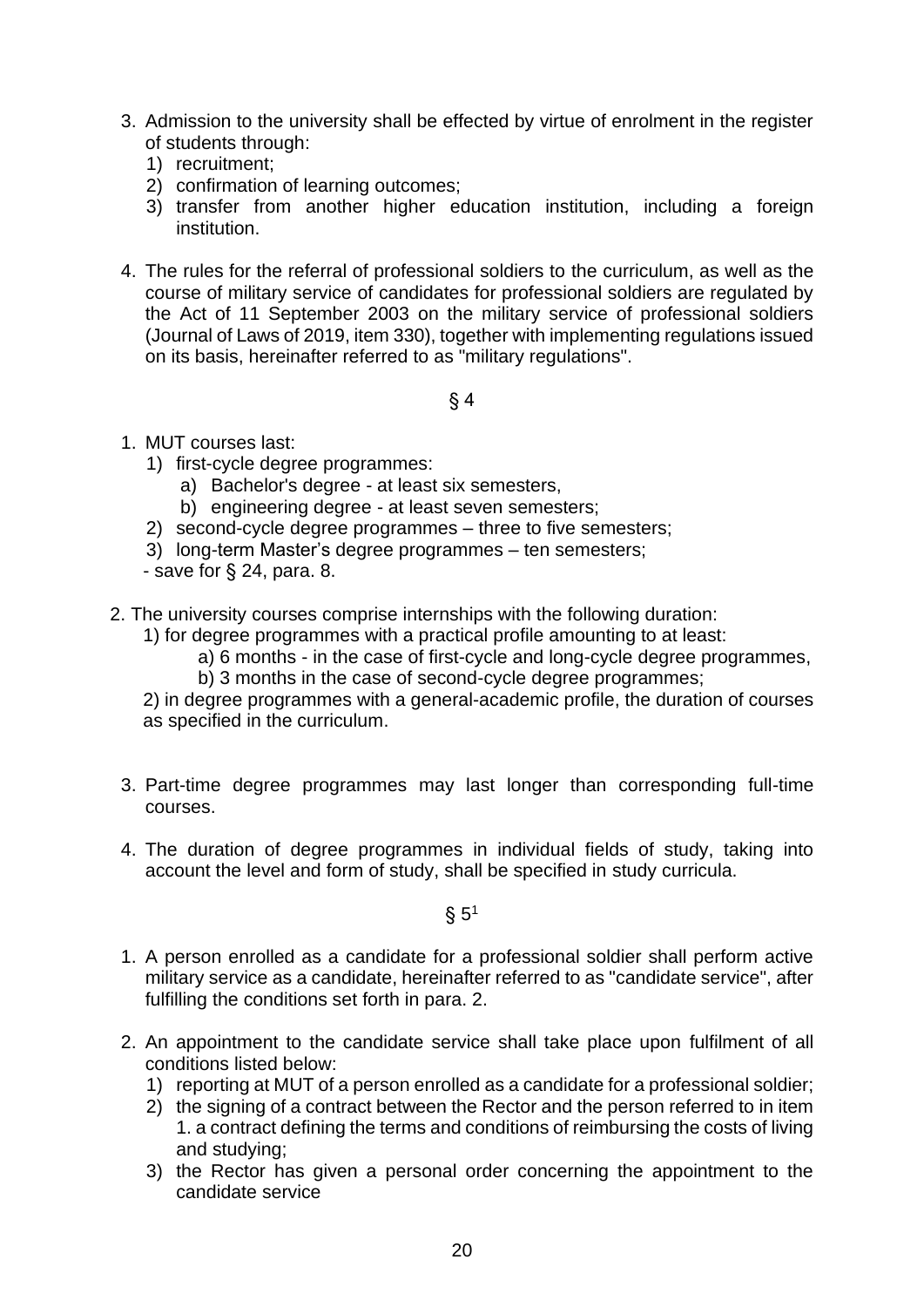- 3. The courses of a candidate for a professional soldier at the MUT are preceded by a course of basic training, completed by the candidate, if he has not done so previously, with taking the military oath.
- 4. A candidate for professional soldier with a specific major in conjunction with a specific corps of personnel and group of personnel.
- 5. Candidate service lasts until either appointment to professional military service or release from candidate service.

- 1. Full-time programme are free of charge, subject to the fees referred to in Article 79, sections 1 and 2 of the Act.
- 2. Fees are charged for the courses designed for part-time students.
- 3. The rules for charging fees for the educational services rendered, the fees related to their course, as well as the mode and conditions of exemption from such fees are specified by the Rector.
- 4. The level of fees, referred to in para. 3, shall be determined by the decision of the Rector, issued prior to the commencement of recruitment following consultation with the competent student self-governing body.

§ 7

- 1. The superior of all MUT students is the Rector-Commandant, and at the faculty level - the Dean.
- 2. The superiors of candidates for professional soldiers, within the scope resulting from their candidate service, are persons specified by military regulations.

§ 8

- 1. The MUT students establish a Student Government Council (SGC), which operates under the Act, the MUT Statutes and the operational by-laws of the Student Government Council (SGC).
- 2. The Student Government Council (SGC) is the represents exclusively all MUT students. The rules of representing students are specified in the Rules and Regulations of the Student Government Council (SGC).

#### **Chapter 2 Student Rights and Responsibilities**

# § 9

1. A person admitted to a degree course shall commence the course and acquire student rights at the MUT upon taking the academic oath. Immediately after taking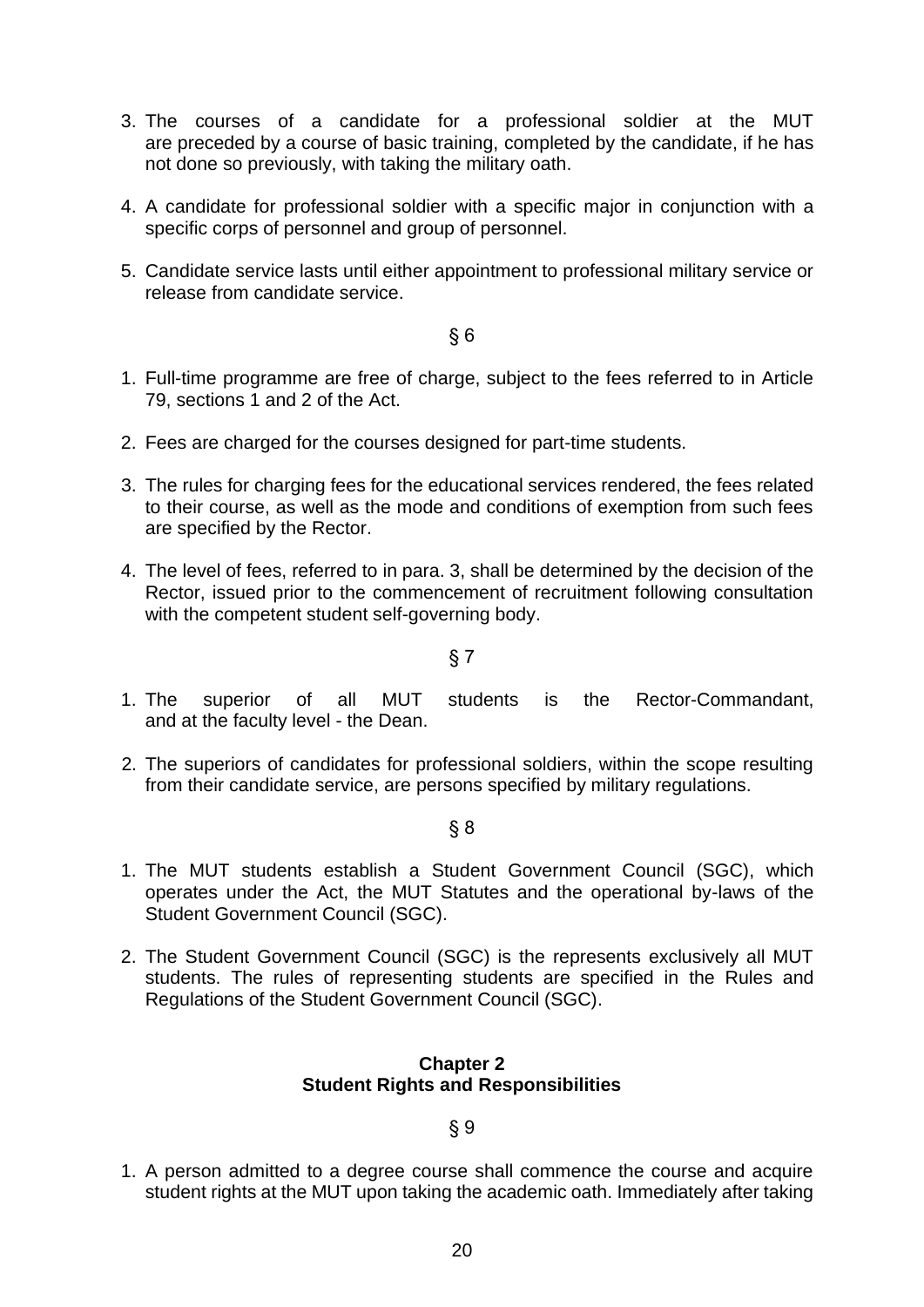the oath, the accepted student confirms it in writing. The content of the oath is defined in the MUT Statute.

- 2. The student is entitled to:
	- 1) be trained on student rights and responsibilities, conducted with students beginning their university education by the student self-government in cooperation with the Student Parliament of the Republic of Poland;
	- 2) acquire knowledge, to develop their own scientific interests and to use for this purpose the MUT's premises, equipment, resources, library collections as well as the assistance of academic teachers and the MUT authorities;
	- 3) become a member of student organizations of the MUT, in particular of research clubs, pursuant to the generally applicable laws, the MUT Statutes, the Rules and Regulations of MUT Courses, or the regulations of a given organization
	- 4) participate in scientific and research efforts run by the MUT;
	- 5) represent students in the MUT's Senate and Committees according to the rules set forth in the MUT Statutes and in the regulations of the student selfgovernment;
	- 6) apply for student benefits, according to the rules laid down in the Act and separate regulations - does not apply to candidates for professional soldiers or professional soldiers who have taken up university courses on the basis of a referral by the competent military authority and have received assistance in connection with their university courses under the legislation on the military service of professional soldiers;
	- 7) apply for accommodation at the student dormitory and meals at the MUT student canteen - not applicable to a professional soldier and candidate for a professional soldier;
	- 8) health insurance, reduced fares for urban, railroad and bus transport following the principles set forth in the Act and separate regulations;
	- 9) apply for student loans according to the rules laid down in the Act and separate regulations;
	- 10) express his opinion about the teaching process, teachers and the activities of the Dean's Office.
- 3. In addition, under the terms of the Rules and Regulations of the Courses, the student is entitled to:
	- 1) transfer and recognition of ECTS credits, referred to in §35, para. 1;
	- 2) excuse the absences from classes according to the rules defined in § 33, para. 8;
	- 3) excuse absences from examinations and obtaining final credits according to the rules outlined in § 41;
	- 4) take an examination in front of the Examination Board with an observer designated by the student, in accordance with §45;
	- 5) repeat certain classes due to non-satisfactory performance, according to the rules outlined in § 40;
	- 6) participate in consultations designated under § 32, para. 2
	- 7) apply for a leave of absence from classes referred to in § 67 para. 1
	- 8) be granted leave from classes as described in § 67 para. 2;
	- 9) pursue individual curricula, pursuant to the rules laid down in § 22;
	- 10) to follow an individual study plan as defined in § 24;
	- 11) pick up classes selected according to the rules set forth by the Dean, in accordance with §17 para. 7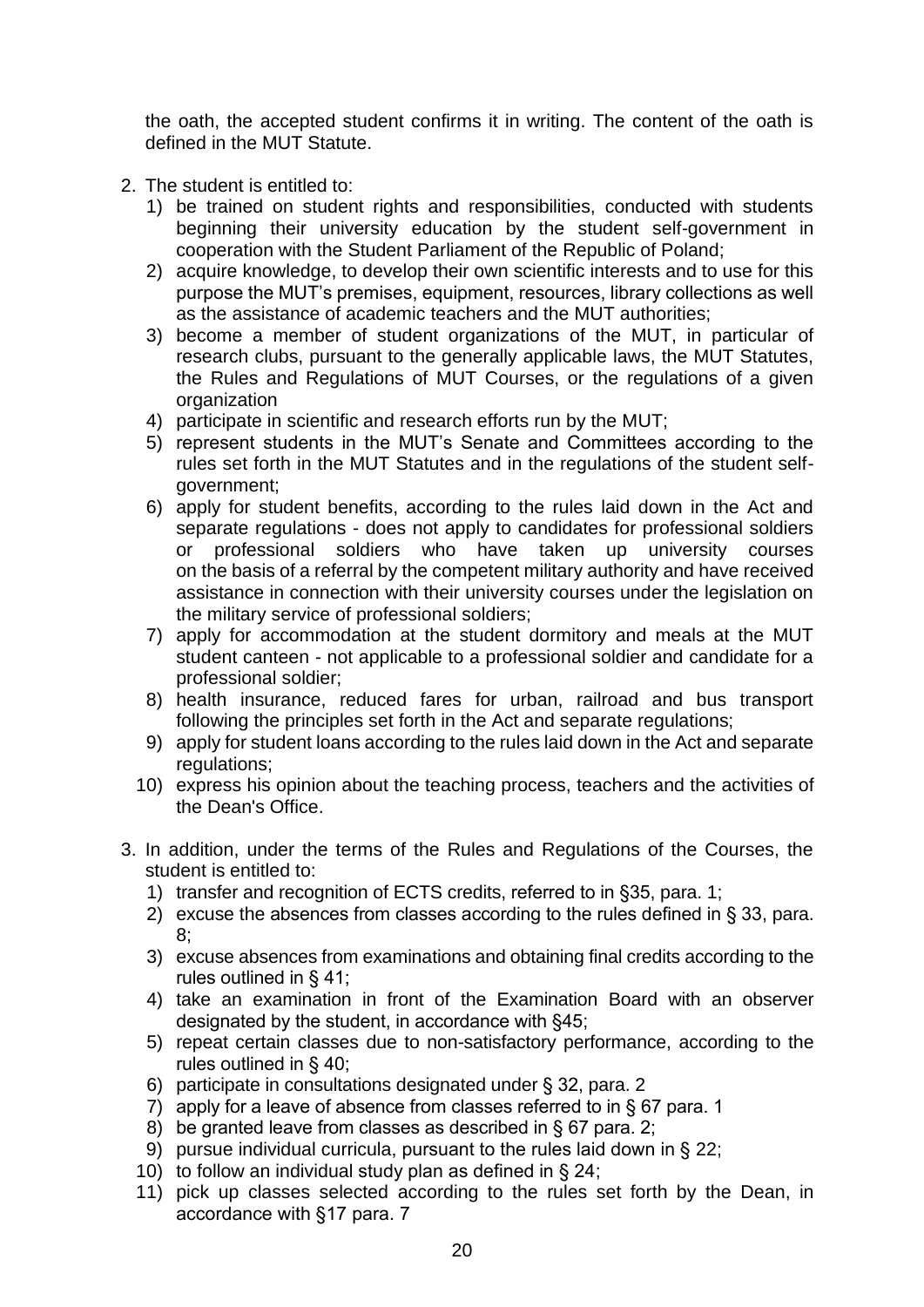- 12) apply for a transfer to another course and educational profile, subject to the rules in §25;
- 13) to transfer to a full-time or part-time degree programme, subject to §27;
- 14) to pursue a part of the curriculum and to take additional courses in other fields of study at the MUT, at another university, including a foreign university, save for the provisions of §23;
- 15) study a second or subsequent course of study, subject to the provisions of §26;
- 16) apply for a transfer to another tertiary-level university, subject to the provisions of §28;
- 17) a student may resign from a degree programme, in accordance with §64, para. 4
- 18) awards and distinctions referred to in § 11.

- 1. The document confirming the student's rights is a valid electronic student ID card, which the student receives after taking the oath, referred to in §9 para. 1.
- 2. The electronic student ID card is valid no longer than until:
	- 1) graduation date, subject to section 3;
	- 2) suspension of the student rights
	- 3) deletion from the student register.
- 3. In the case of graduates of first-cycle degree programmes, the student electronic ID card shall remain valid until 31 October of the year of graduation of such courses, subject to §14, para. 2.
- 4. In the event of a change in personal information, destruction, or loss of the student's electronic ID card, the student is required to immediately notify the Dean in writing. On this basis, the Dean authorizes the issuance of a duplicate electronic student ID card.
- 5. The student's personal data shall be protected within the scope regulated in the Act of 10 May 2018 on the protection of personal data (Journal of Laws of 2018, item 1000, as amended).

# § 11

- 1. A student who excels in his/her programme may be granted the Rector's or the Dean's award or distinction in the form of:
	- 1) a word of praise;
	- 2) prize in kind;
	- 3) gratitude certificate.
- 2. The decision on granting the award or distinction (does not apply to distinctions granted in connection with military service) is placed in the student's personal file.

- 1. The student is obliged to act in accordance with the oath and regulations binding at the MUT.
- 2. The student is obliged, in particular, to: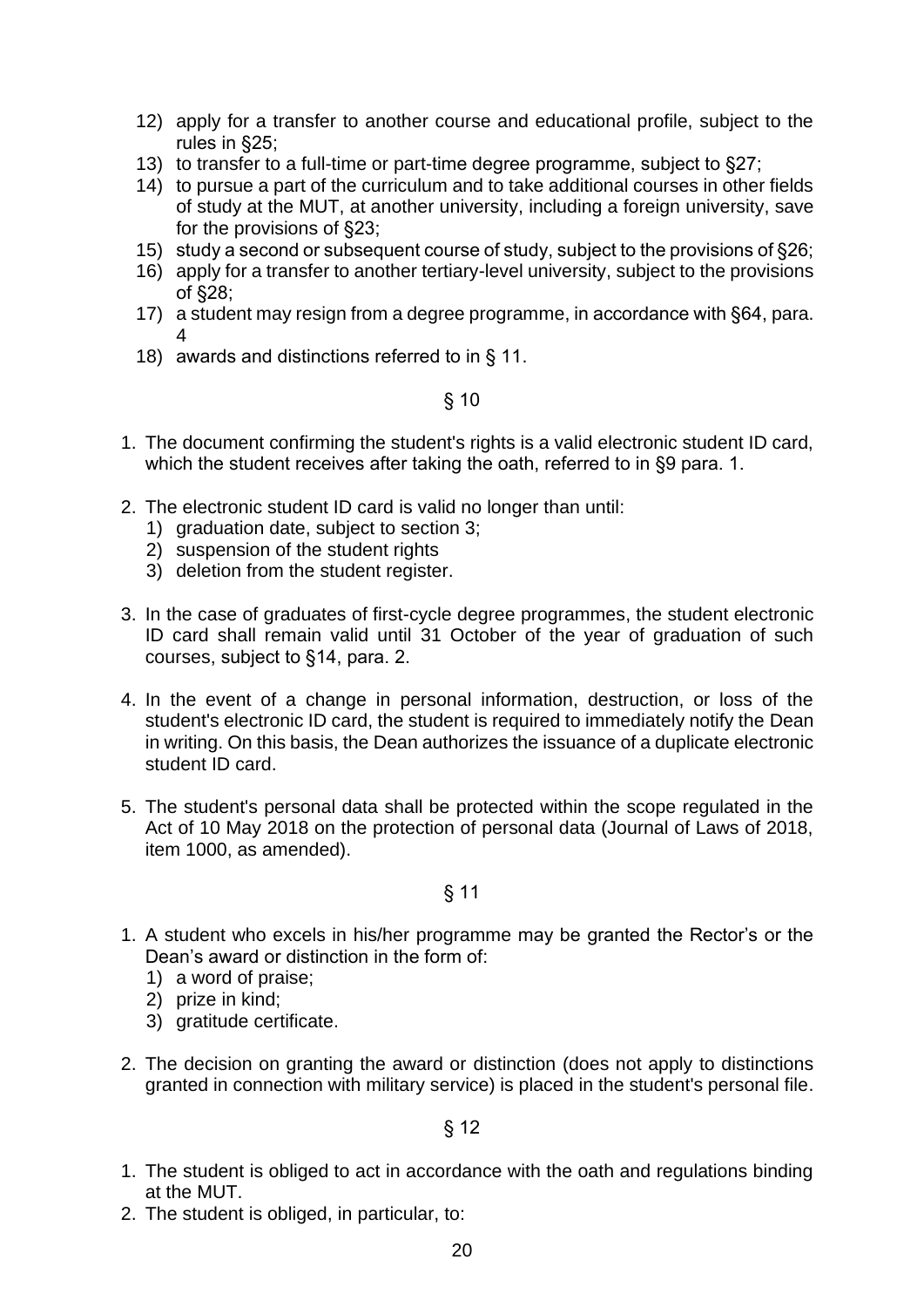- 1) take care of the MUT good name;
- 2) take care for the MUT property;
- 3) attend classes in accordance with the Rules and Regulations for Academic Courses,
- 4) to take examinations, participate in internships and meet other requirements provided for in the curriculum
- 5) meet their obligations towards MUT in a timely manner, including the payment of fees
- 6) check the status of his/her grade entries in the computerized study services system
- 7) act with dignity and honesty towards the MUT and other members of the MUT community
- 8) comply with the good manners of the MUT community;
- 9) comply with the principles of tolerance and social coexistence;
- 10) keep secret all information that he/she learns during his/her programme, if such information is classified or represents other legally protected information;
- 11) immediately notify the appropriate body of MUT of any changes in his/her personal information during the course of study, in particular, their correspondence address and identity document;
- 12) use, in his/her contacts with MUT, an assigned e-mail account with a domain address identified with MUT.

- 1. Save for para. 4, the student shall be liable to disciplinary liability for breaching the rules in force at MUT and for the act offending the dignity of students, in accordance with the rules laid down in the Act.
- 2. A student shall be subject to the following disciplinary measures for breaching the rules in force at MUT and for acts undermining the student dignity:
	- 1) admonition;
	- 2) reprimand;
	- 3) reprimand with a warning;
	- 4) suspension of specific student rights for a period of up to 1 year
	- 5) expulsion from the university.
- 3. Candidates for professional soldiers and professional soldiers shall bear disciplinary liability under military disciplinary regulations on committing a disciplinary offence with the elements of another prohibited act, if that offence was related to military service, regardless of the liability incurred on the basis of other regulations.
- 4. In the case of candidates for professional soldiers and professional soldiers who study at MUT, disciplinary liability under the provisions of the Military Discipline Act shall not exclude the disciplinary liability referred to in para. 1.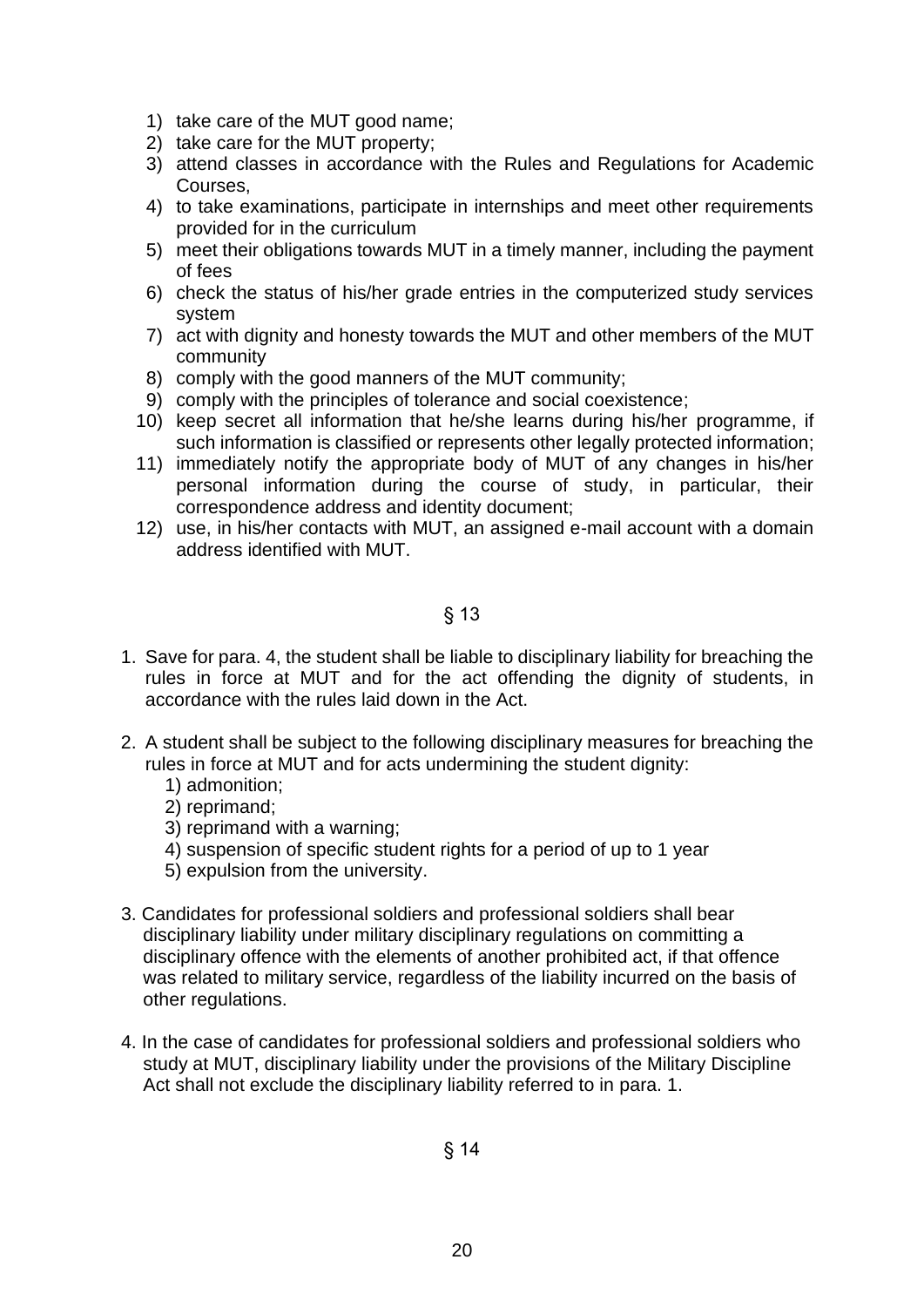- 1. The rights and responsibilities of the student shall expire at the degree course completion date or at the date of being taken out of the student register.
- 2. A person who has completed a first-cycle programme of study shall retain student rights until 31 October of the year in which that person graduated, except for the right to benefits referred to in Article 86, para. 1, subparas. 1-4 of the Act.

### **Chapter 3 Organisation of academic year**

# § 15

- 1. The academic year lasts from 1 October to 30 September.
- 2. The academic year shall be divided into two semesters winter and summer.
- 3. Each semester shall comprise:
	- 1) the period during which organized classes are held;
	- 2) the main examination session in winter or summer respectively
	- 3) re-sit examinations, winter or summer session, as appropriate
	- 4) breaks in classes:
		- a) summer holiday in the summer semester,
		- b) winter and spring holiday,
		- c) semester breaks in the winter semester
- 4. In special cases, the Rector may declare Rector's Days or Rector's Hours, and the Dean may declare Dean's Hours, free of classes.
- 5. The academic year schedule is determined by the Rector by virtue of a decision and is published minimum three months prior to the beginning of the academic year. The schedule is published on the MUT website.

- 1. Classes in the first semester shall begin in the winter or summer term.
- 2. At the full-time courses:
	- 1) the number of days of classes per semester is determined by the academic year schedule;
	- 2) each examination session shall last no longer than 2 weeks.
- 2. Part-time degree programmes, classes and examination sessions shall take place during meetings. The dates of classes are set by the Dean and are published on the Faculty website and notice boards minimum one month prior to the semester's start date.
- 3. Semester class schedules, as well as examination and make-up sessions, are set by the Dean and are published on the Faculty website and bulletin boards no later than two weeks before the beginning of the semester or examination period, save for para. 5 and §18, para. 2.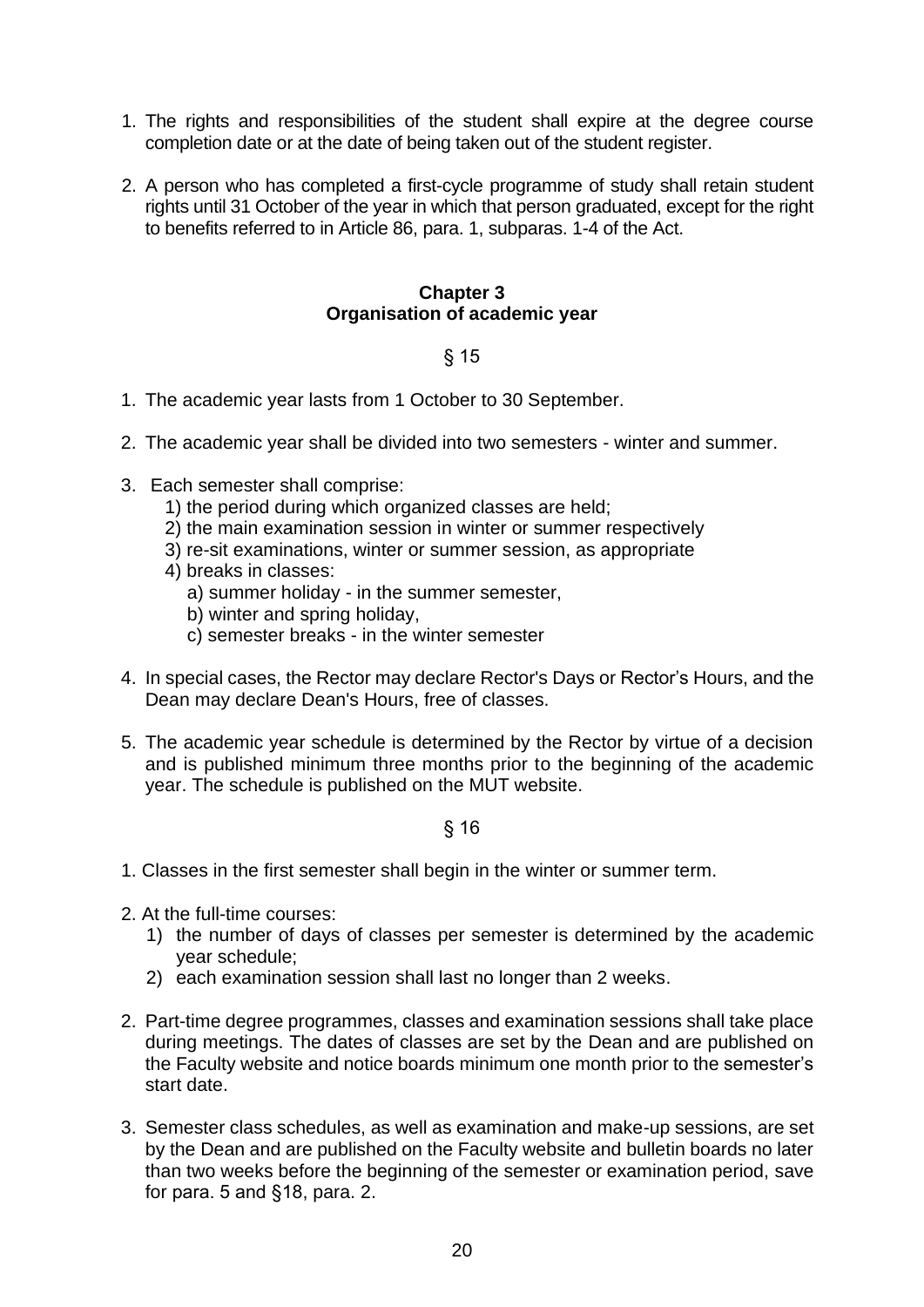- 4. The re-sit examination sessions should end minimum 7 days before the start of the consecutive semester.
- 5. In the final semester of full-time degree programme, all organized classes, except for the final thesis seminar and internship, should be scheduled in the first ten weeks of the semester. The remainder of the semester shall be devoted to the writing of the final thesis, credits, examinations, and the final thesis examination.
- 6. The plans for basic and re-sit examination sessions include the dates for all examinations included in the study plan. For each examination included in the study plan there is one date in the plan for the main examination session (basic date) and one date in the plan for the re-sit examination session (re-sit date).
- 7. Classes in full-time degree programmes shall be taught separately from those in parttime degree programmes.

# **Chapter 4 University courses organisation**

# **1. General rules**

# § 17

- 1. The MUT degree programmes are run on the basis of a curriculum effective in a certain field, at a certain level and profile.
- 2. The curriculum shall be adopted by the MUT Senate after consultation with the competent student government body no later than four months before the beginning of the first semester and shall be published immediately on the faculty website. If the deadline specified in the MUT Statutes has not passed, the requirement for consultation is considered fulfilled.

# 3. The curriculum shall define:

- 1) the name of the field of study;
- 2) the level, profile and form or forms of study
- 3) the professional title awarded to graduates;
- 4) the level of the Polish Qualification Framework;

5) the designation of the field of study as a scientific discipline or disciplines, indicating the leading discipline

- 6) the language of study
- 7) number of semesters of the curriculum

8) the number of ECTS credits required to complete a degree programme at a given level

9) learning outcomes;

10) the description of the process leading to the achievement of learning outcomes as well as the methods of verification and assessment of the assumed learning outcomes achieved by a student in the course of study;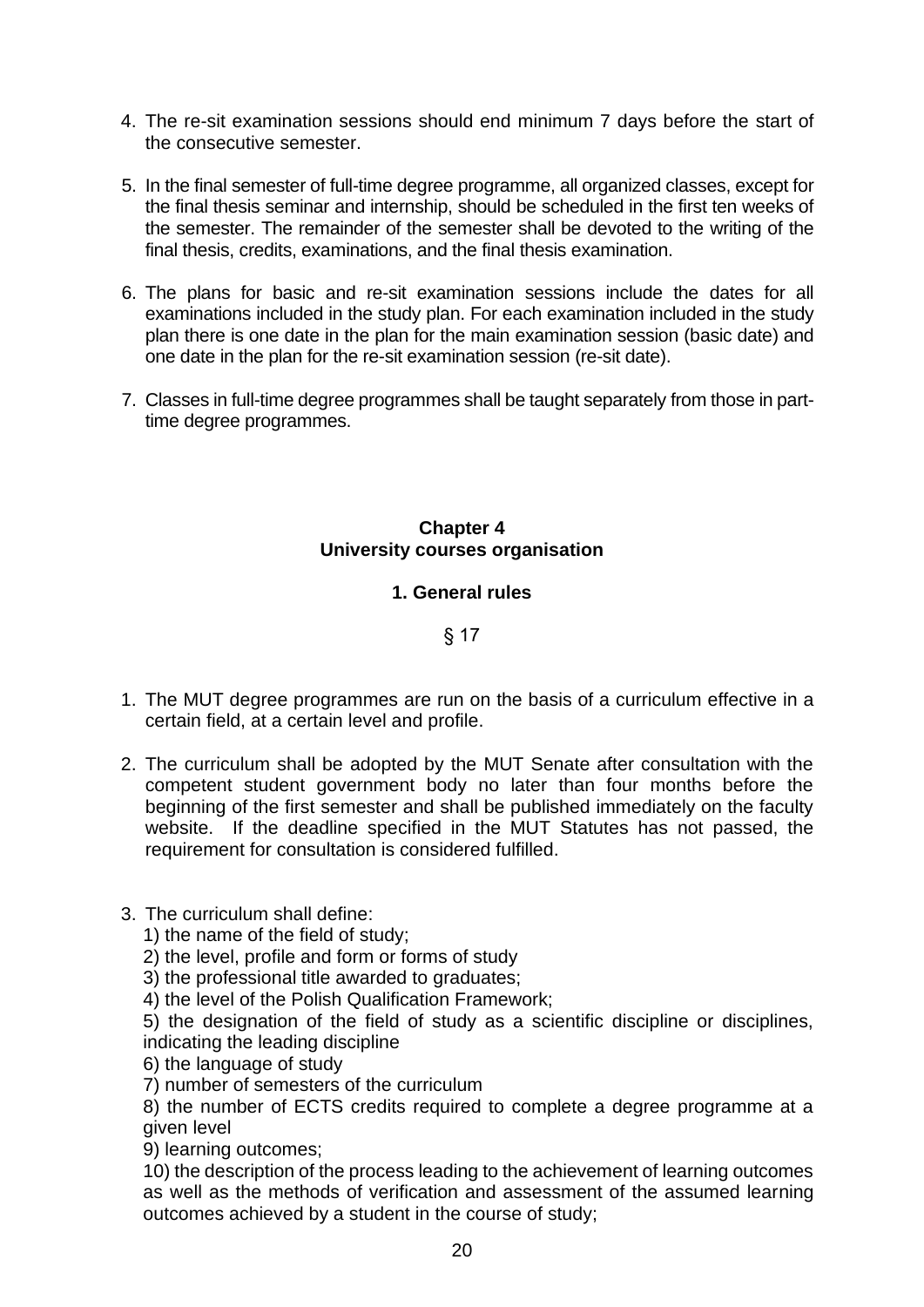11) a list of courses or groups of courses, regardless of the form in which they are delivered, together with the associated learning outcomes and the programme content to achieve these outcomes, as well as the number of ECTS credits;

12) the total number of course hours;

13) the total number of ECTS credits which the student must obtain for classes attended directly by academic staff or other instructors;

14) the number of ECTS credits the student must obtain for courses in the humanities or social sciences;

15) the size, rules and forms of internship and the number of ECTS credits a student must obtain for such training if the curriculum provides for internship.

- 4. The curriculum implementation schedule for a specific field of study, profile, level and form of study is specified in the study plan, which is an appendix to the curriculum.
- 5. The study plan for a specific field of study, profile, level and form of study shall include, among others:
	- 1) the assignment of courses to semesters with ECTS credits and disciplines
	- 2) breakdown of classes by their execution methods;
	- 3) number of credits and examinations in a semester.
- 8) The curriculum should enable the student to choose the subjects to be studied through elective courses.
- 9) The principles for selection of elective courses are set forth by the Dean following the consultations with the Faculty Educational Council.
- 10) Detailed principles for the teaching of foreign languages are set forth by the Rector.

§ 18

- 1. The curriculum for candidates for professional soldiers also includes a group of military education classes preparing for appointment to the first officer rank.
- 2. Planning, organizing, coordinating and running classes and documenting the results of military education classes are the responsibility of the director of the college where the classes are held.
- 3. The Dean is responsible for analysing the results of military education classes.

- 1. The organisation and course of the MUT study programmes are standardized by the following documents:
	- 1) Rules and Regulations of MUT Courses;
	- 2) Study Programme;
	- 3) Study Plan ;
	- 4) Class data sheets (subjects, internships, final thesis);
	- 5) Academic year schedule;
	- 6) Semester time schedule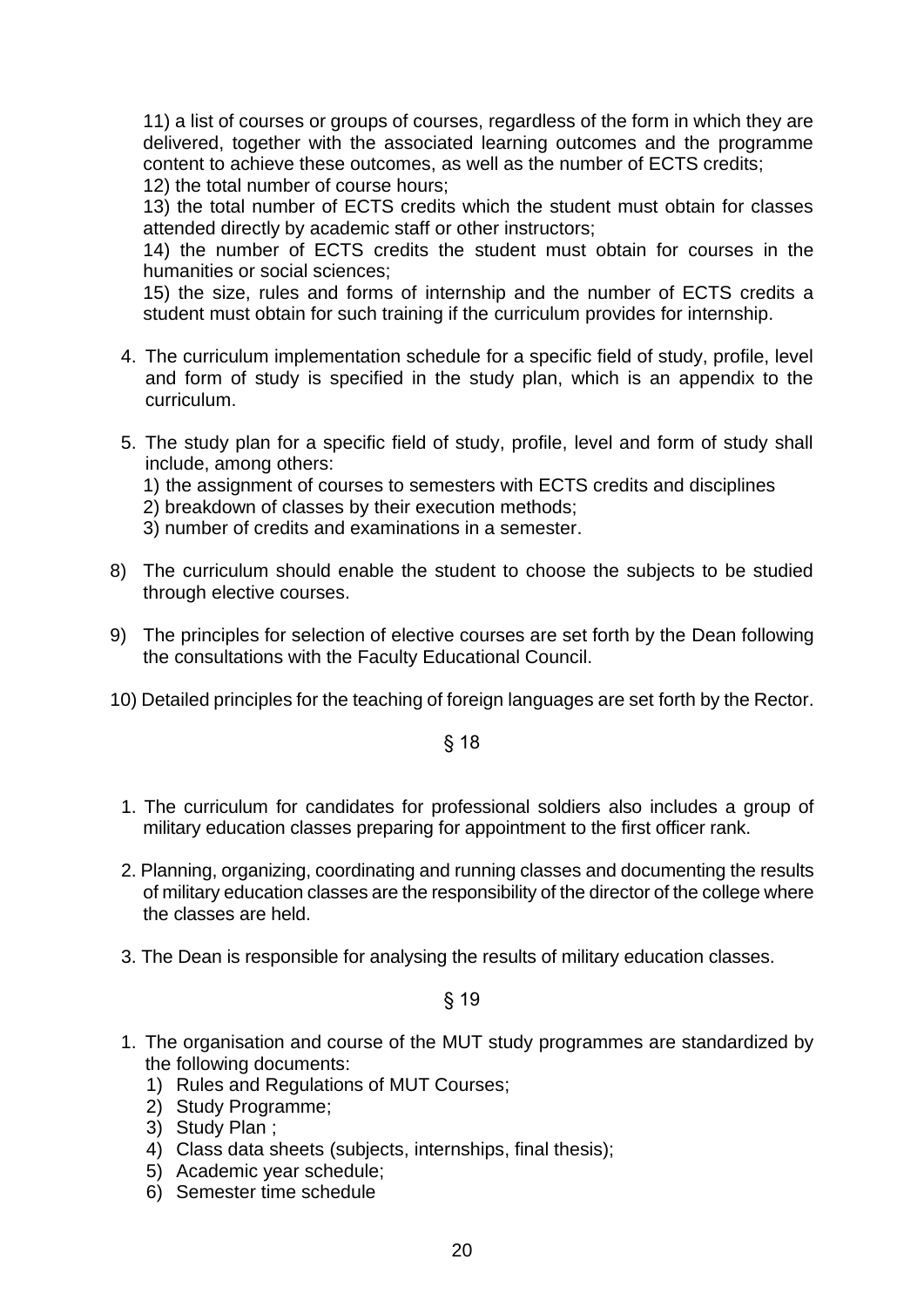2. The accounting of classes at MUT, except for physical education, occupational health and safety, and part of the military education group of classes referred to in §18 para. 1, is based on the ECTS credit accumulation and transfer system.

# § 20

- 1. For degree programmes run in the Polish language, the selected classes, course crediting or the final thesis examination may be held in a foreign language, if this is provided for in the curriculum or if the Dean, upon the request of the student, gives permission for such a method to be used.
- 2. Upon the request of a student of a course of study conducted in Polish, the Dean, following the consultation with the thesis advisor, may authorize the thesis to be prepared in one of the following languages: English, French, Spanish, German, or Russian.
- 3. The student is required to pass classes in the language in which the classes are conducted.
- 4. The provisions of these Rules and Regulations shall applied accordingly to the classes held using methods and techniques of distance learning. The mode and conditions of running such classes are determined by the Rector.

# **2. Individual principles of classes arrangement**

§ 21

- 1. Highly talented secondary school students, hereinafter referred to as "students," may submit to the Dean a written request to participate in selected courses in fields of study that are consistent with their talents and interests, the completion of which will help them obtain a high school diploma.
- 2. An application, referred to in para. 1, should include:
	- 1) the student's name and age;
	- 2) profile of the class the student attends;
	- 3) indication of the student's talents, achievements and interests
	- 4) average grade obtained during the last school year;
	- 5) indication of the classes in which the student wants to participate
	- 6) recommendation of the school headmaster;

7) consent of the student's parents or legal guardians in the case of minor students.

- 3. The decision on a student's participation in classes is made by the Dean.
- 4. A student admitted to participate in classes has the right to use the MUT's teaching facilities and equipment and to receive assistance from its staff. He/she can also participate in student research clubs.
- 5. The student is obliged to observe the MUT Rules and Regulations.
- 6. The student is credited for classes and the credit records are kept according to the rules specified for students in these Rules and Regulations. The Dean may set an individual procedure for students to receive credit for classes.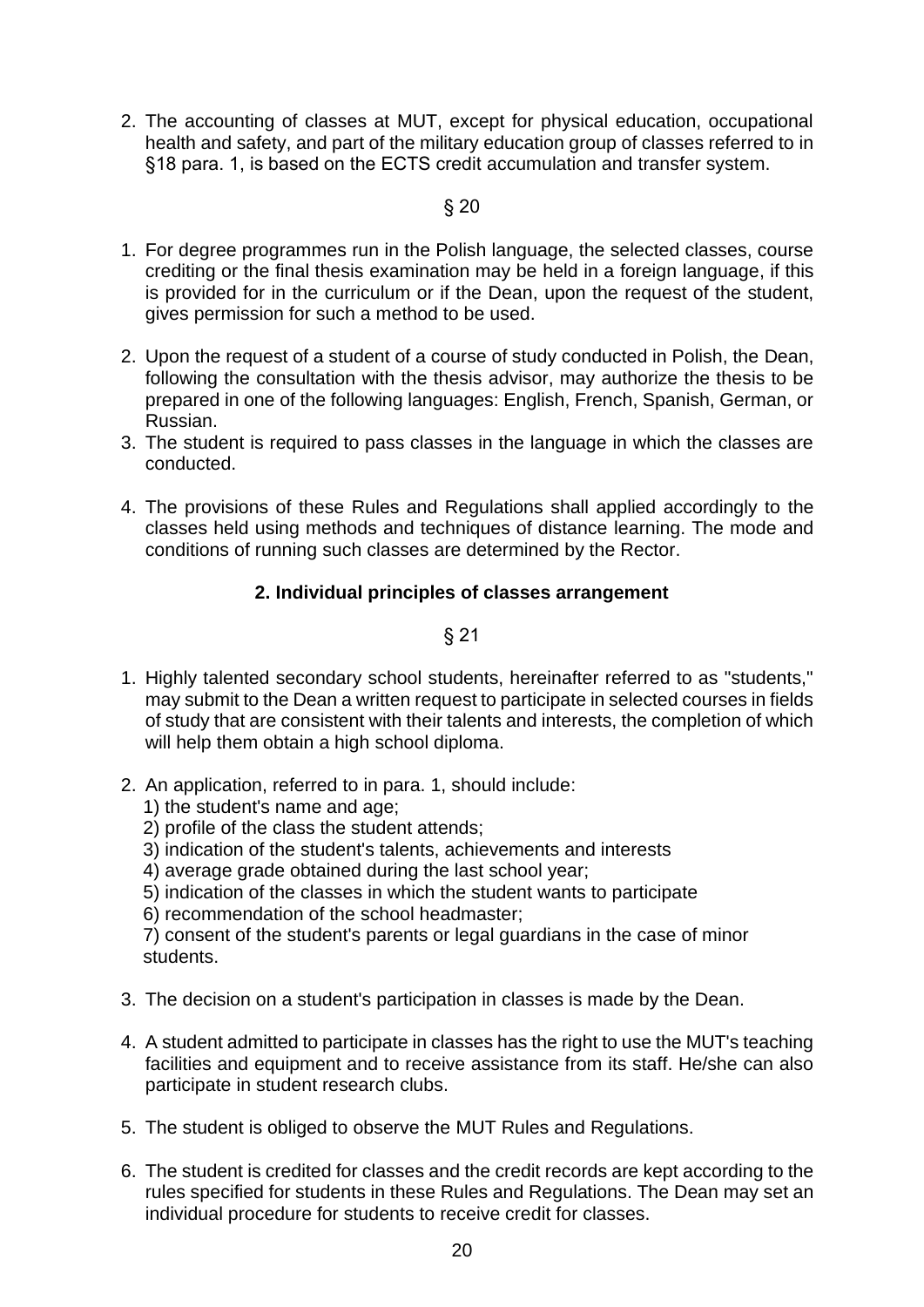7. A person enrolled in a course of study in which he or she previously participated as a student may be exempted from the requirement to pass courses that he or she previously passed if there have been no changes in the learning outcomes achieved during the course. This decision is made by the dean after consultation with the course instructors.

- 1. In special cases, listed in paragraph 3, it is possible to apply an individual organization of studies.
- 2. The individual organization of studies at MUT includes:
	- 1) an individual study programme according to the rules defined in § 24;
	- 2) an individual study plan
	- 3) an individual mode and time limit for completing courses
	- 4) an individual course of study designed for students with disabilities.
- 3. According to the individual organization of studies may study:
	- 1) students who excel in their studies;
	- 2) students with outstanding achievements in sports, in which they represent the MUT;
	- 3) students distinguishing themselves in artistic activities;
	- 4) pregnant students or students who are parents;
	- 5) persons with disabilities;
	- 6) persons studying individual interdisciplinary studies;
	- 7) persons studying in joint degree programs;
	- 8) persons studying on dual degree programmes;
	- 9) persons accepted to studies as a result of confirmation of learning outcomes;
	- 10) students returning from national or international exchange programmes pursuant to the rules laid down in §23
- 4. The application of the individual study plan should not lead to an extension of the time limit for completion of the curriculum.
- 5. The individual study plan does not release the student from the obligation to complete all classes prescribed in the study plan.
- 6. The individual study plan is established by the Dean based on a written application from the student and approved by the Faculty Advisory Board.
- 7. The individual study arrangement is set for a period of no longer than one academic year, subject to para. 2, subpara. 1.
- 8. A student with a disability may submit a written request to the Dean to adapt selected elements of the educational process to the specific needs that result from the degree and nature of the disability.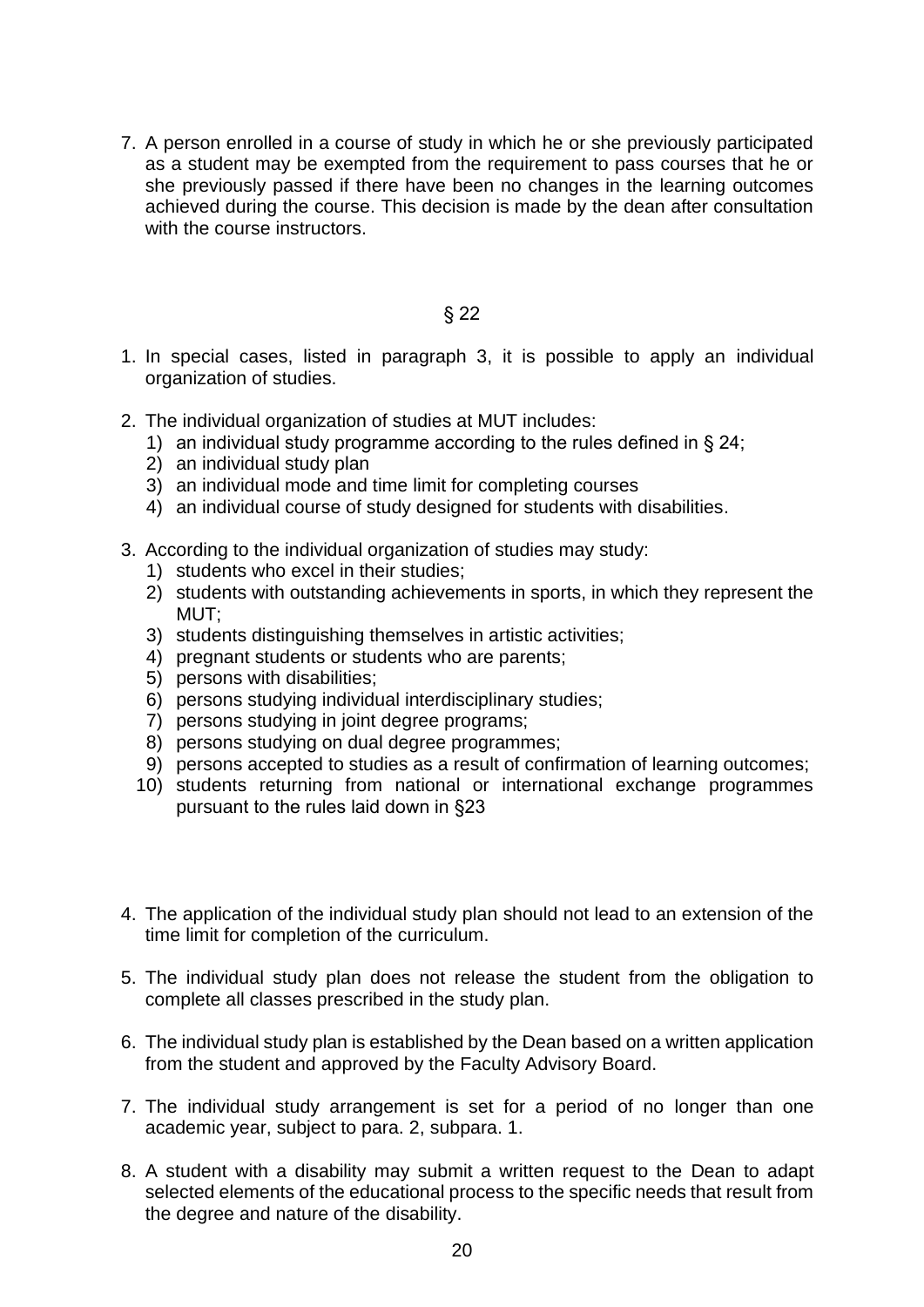9. The Dean may take measures to enable a student with a disability, taking into account the nature of the disability and the capabilities of the faculty, to take appropriate action, taking into account the nature of the disability and the capabilities of the faculty, the appropriate realisation of the curriculum, including the application of an individual organisation of study.

### § 23

- 1. With the permission of the Dean, a student may follow a part of the curriculum as well as additional courses outside the curriculum in another field of study at MUT, at another university, including a foreign university. In this case, the consent of the Dean of the faculty conducting the other course of study at MUT or an intercollegiate agreement is also required.
- 2. Courses, including internship, conducted as part of domestic and foreign mobility programmes are based on agreements based on the rules of student mobility at MUT between the student and partner universities or institutions and the MUT. Transfer of courses completed within the framework of participation in mobility programmes shall be performed in accordance with the rules specified in § 36. Detailed rules for the organisation of mobility programmes shall be laid down in separate regulations.
- 3. In justified cases, after returning from a mobility programme, a student may apply for permission to realise unsatisfied courses which were to be completed as part of the programme, in the form of an individual study arrangement. If it is not possible to complete the uncompleted courses, the Dean shall designate equivalent courses.
- 4. A student from another tertiary-level institution, including a foreign institution, may, with the approval of the Dean, take and pass courses at MUT.

- 1. A first-level student not earlier than after the third semester of his or her programme, a student of a comprehensive master's degree - not earlier than after the fifth semester of his or her programme, and a student of a second-level degree - from the first semester of his or her programme, after meeting the requirements set forth by the Dean, may apply to continue his or her programme according to an individual study plan, hereinafter referred to as "individual study.
- 2. Individualized programme are a form of education intended for students who achieve good or very good academic results. Such programme should satisfy the students' aspirations to acquire broader knowledge in the field of study.
- 3. Individual studies are designed to:
	- 1) preparing graduates for academic or teaching work;
	- 2) to develop the personal academic interests of students with special talents.
- 4. The objectives listed in section 3 may be achieved by: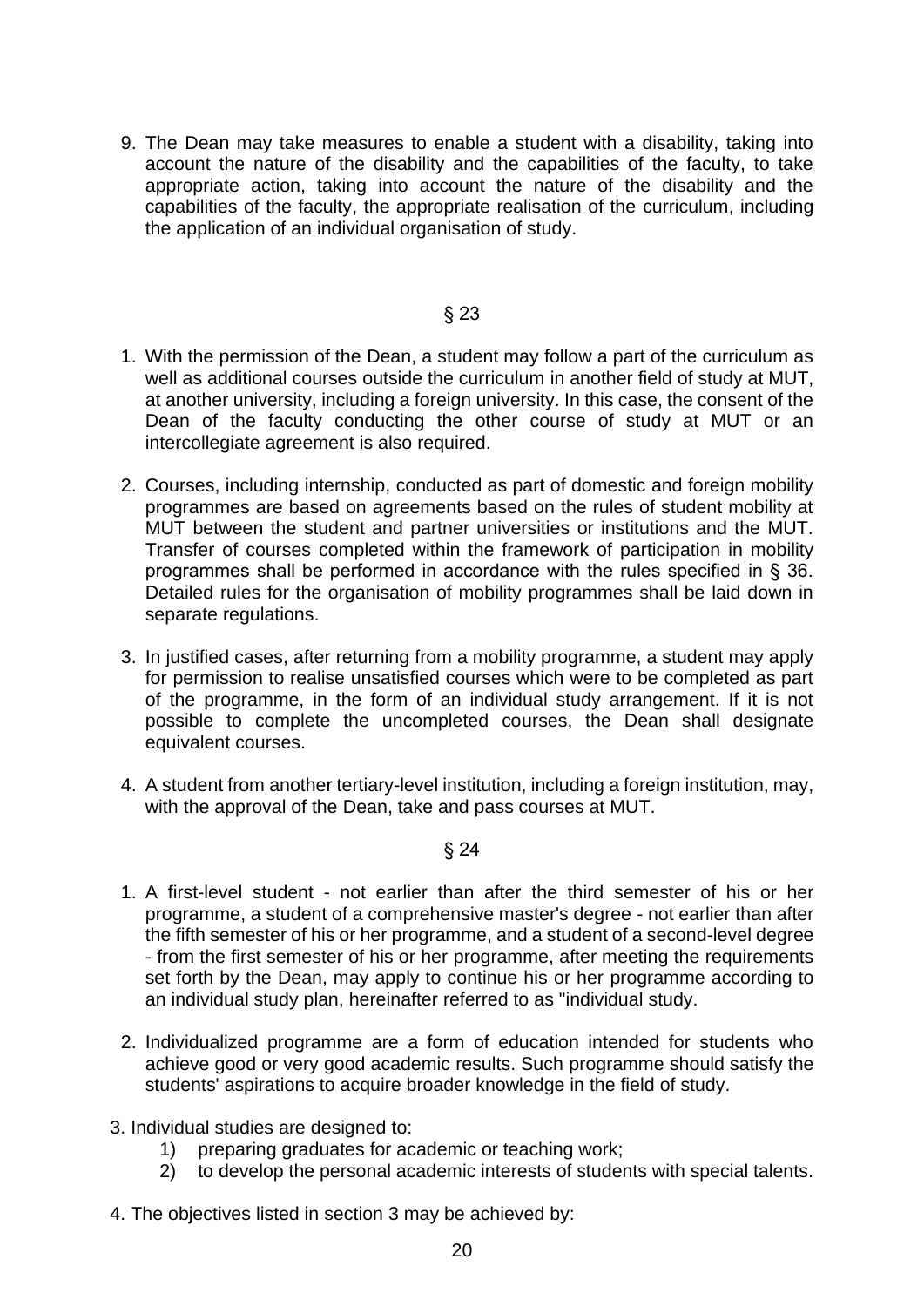- 1) extending the curricula of selected courses included in the current study program;
- 2) adding additional courses to the curriculum.

5. Changes to the curriculum of an individualized course of study may not cause the student to fail to achieve the learning outcomes set forth in the applicable curriculum.

6. A student applying for individualized study should:

1) apply to an academic teacher of MUT with the title of professor or a scientific degree to take him/her under scientific supervision;

2) together with the supervisor, agree on changes to the curriculum and the study plan and submit them to the dean.

- 7. The research supervisor is responsible for the organization and implementation of the individual study program by the student.
- 8. Individual study may result in a reduction in the duration of study by no more than: 1) two semesters - for first-cycle studies and long-cycle studies;
	- 2) one semester for second-cycle programmes.
- 11. Detailed rules for individual study in a given field of study are set forth by the Dean after consultation with the faculty advisory council.
- 12. Permission for a student to pursue an individual course of study is granted by the Dean after consultation with the Faculty Board for Academic Affairs and the academic supervisor.
- 13. A student who does not comply with the rules for individualised study is, by decision of the Dean, directed to continue his/her course of study on the general rules.
- 14.The regulations in the Regulations for Individual Study are applicable respectively.

# **3. Transfers, changes in the form of study and re-admission to the study programme**

#### § 25

1. The transfer of a student to another course, profile of study or military specialization, subject to para. 3:

1) may take place upon the written request of the student;

2) can take place as a result of the liquidation of a field of study or a military specialization.

2. The student may be transferred to another major or study profile within the programme subject to the Rector's consent, after consultation with the Dean or Deans of the departments administering these courses of study. The decision on the recognition of previous achievements and the conditions, time limit and manner of the completion by the student of the differences arising from the assumed learning outcomes and curricula is made by the Rector in accordance with the principles set forth in §36, para. 3.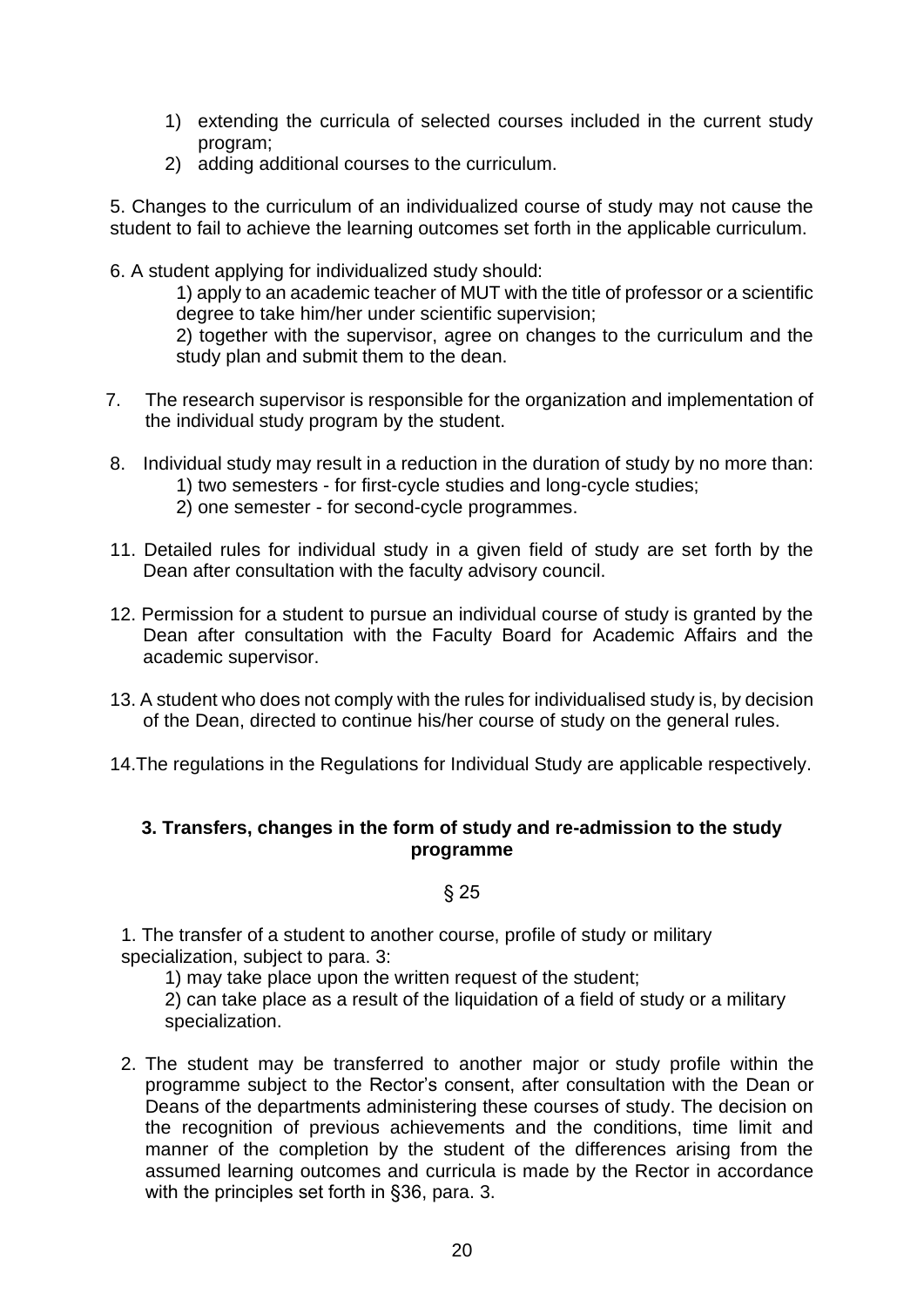- 3. The candidate for a professional soldier is transferred to another course of study or military specialization subject to the Rector's consent.
- 4. In the case of the admission of a student who is a civilian to the programme as a candidate for a professional soldier, the decision on the recognition of previous achievements and the conditions, time and manner of the candidate for a professional soldier to make up the differences resulting from the assumed learning outcomes and curricula is taken by the Rector.

- 1. A student, including a student from another tertiary-level institution, who fulfils all requirements related to the course of study in a first field of study may study in a second or subsequent field of study at MUT, subject to sections 4 and 5.
- 2. A student may be admitted to a second or consecutive course of study only starting with the first semester, in accordance with the rules applicable to the enrolment.
- 3. Studies in several fields of study shall take place independently of each other and shall be subject to the provisions of these regulations.
- 4. The second or subsequent study major cannot be the currently pursued study major.
- 5. The studying of successive study majors does not apply to a professional soldier and candidate for a professional soldier.

§ 27

- 1. The student may apply to change his/her curriculum profile: from full-time to parttime or vice versa. Consent to change the form of curriculum profile is granted by the Rector following consultations with the Dean or both Deans, if such change results in a change of faculty. A change of the curriculum profile may be conditioned by the need to eliminate curriculum differences.
- 2. A change of the curriculum, referred to in item 1, does not apply to a professional soldier or a candidate for a professional soldier.

- 1. A student may apply for transfer from another university, including foreign universities, to MUT, if they have successfully completed at least the first semester of their programme.
- 2. The transfer of a student from another university requires a written consent of the Rector of the university they are leaving.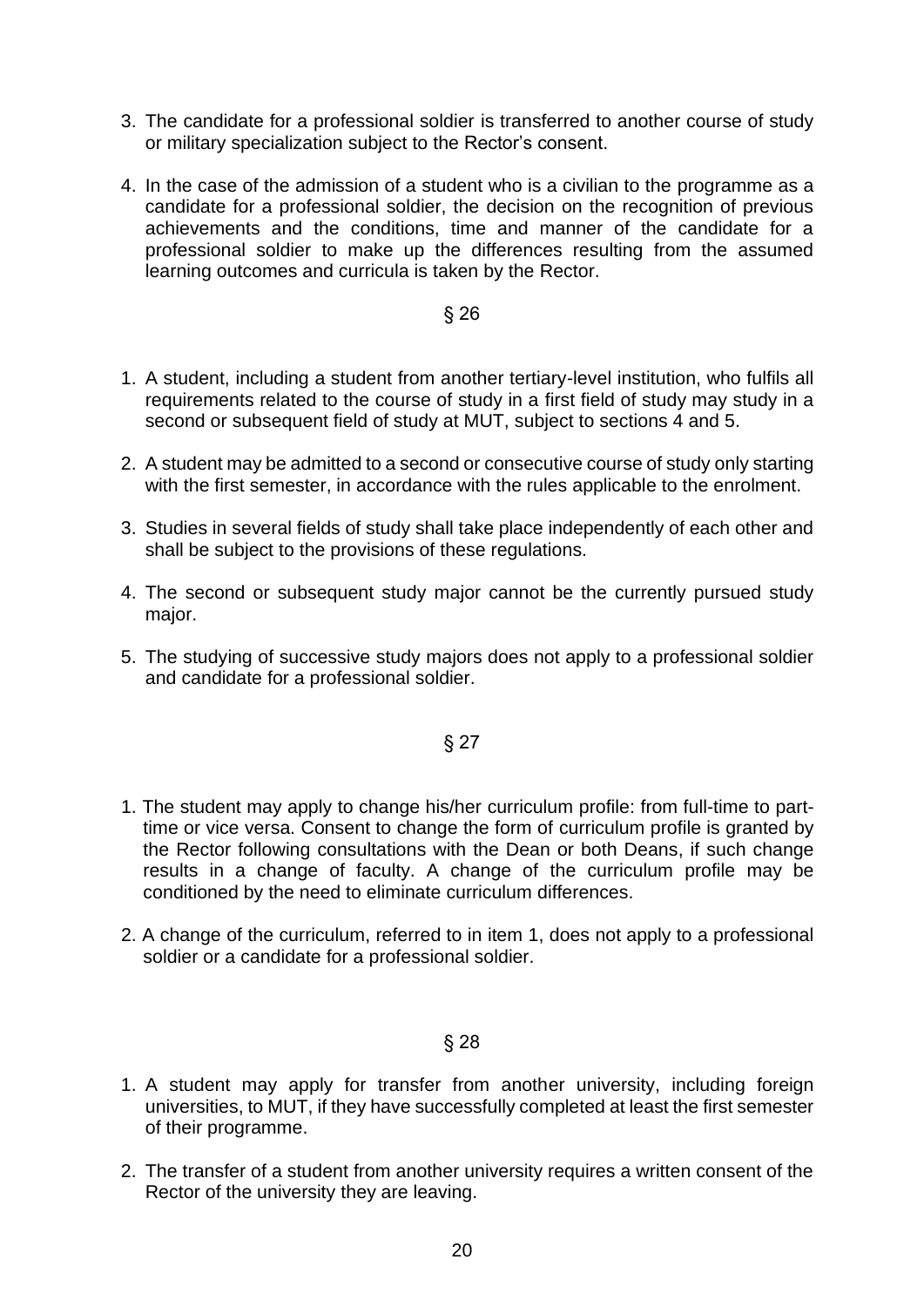- 3. The decision concerning the transfer is made by the Rector upon a written application of the student. Recognition of previous achievements as well as the conditions, time limit and manner of making up by the student of curriculum differences resulting from the assumed learning outcomes and curricula are determined by the Rector pursuant to the rules laid down in § 36, para. 3. If the classes resulting from curriculum differences are not implementable, the Rector designates equivalent classes.
- 4. A student of MUT may be transferred to another university provided that all the duties resulting from the rules in force at MUT have been fulfilled. The Rector has to express his consent to the transfer.

- 1. A person may apply for readmission to the programme of study within five years of being deleted from the list of MUT students, who has fulfilled all obligations towards MUT from the previous study period and meets the registration requirements for the readmitted semester, as specified in § 46, para. 5. First-cycle degree programme and long-cycle master's degree programme may be resumed from the third semester, and second-cycle degree programme from the second semester.
- 2. The procedure for readmission to the programme of study should be treated exceptionally and may be used only in justified cases. Reinstating student rights is not possible when a certain study major is no longer offered at the university.
- 3. A decision concerning the readmission to the programme of study by re-enrolling a student in a given semester together with the definition of the curriculum is made by the Rector upon the written request of the person concerned, save for para. 7.
- 4. A person who does not fulfil the requirements, referred to in items 1 and 2, may be re-admitted to degree programmes in accordance with the rules governing enrolment for the first year of study.
- 5. A student pursuing a full-time degree programme has the right to be re-admitted to a full-time degree programme once, save for items 1 and 2.
- 6. The student being re-admitted to his/her programme of study is obliged to follow the current curriculum. The recognition of the previous learning outcomes and the conditions, time limit and method for the student to make up the differences resulting from the comparison of the curricula are determined by the Rector pursuant to the rules laid down in § 36 para. 3. In the event that a student is unable to complete classes resulting from differences in curriculum, the Rector designates equivalent classes. The classes are run by the academic teachers appointed by the Dean.
- 7. The re-admission to the programme of study by a professional soldier or candidate for a professional soldier is carried out pursuant provisions of military regulations and these Rules and Regulations of Academic Courses.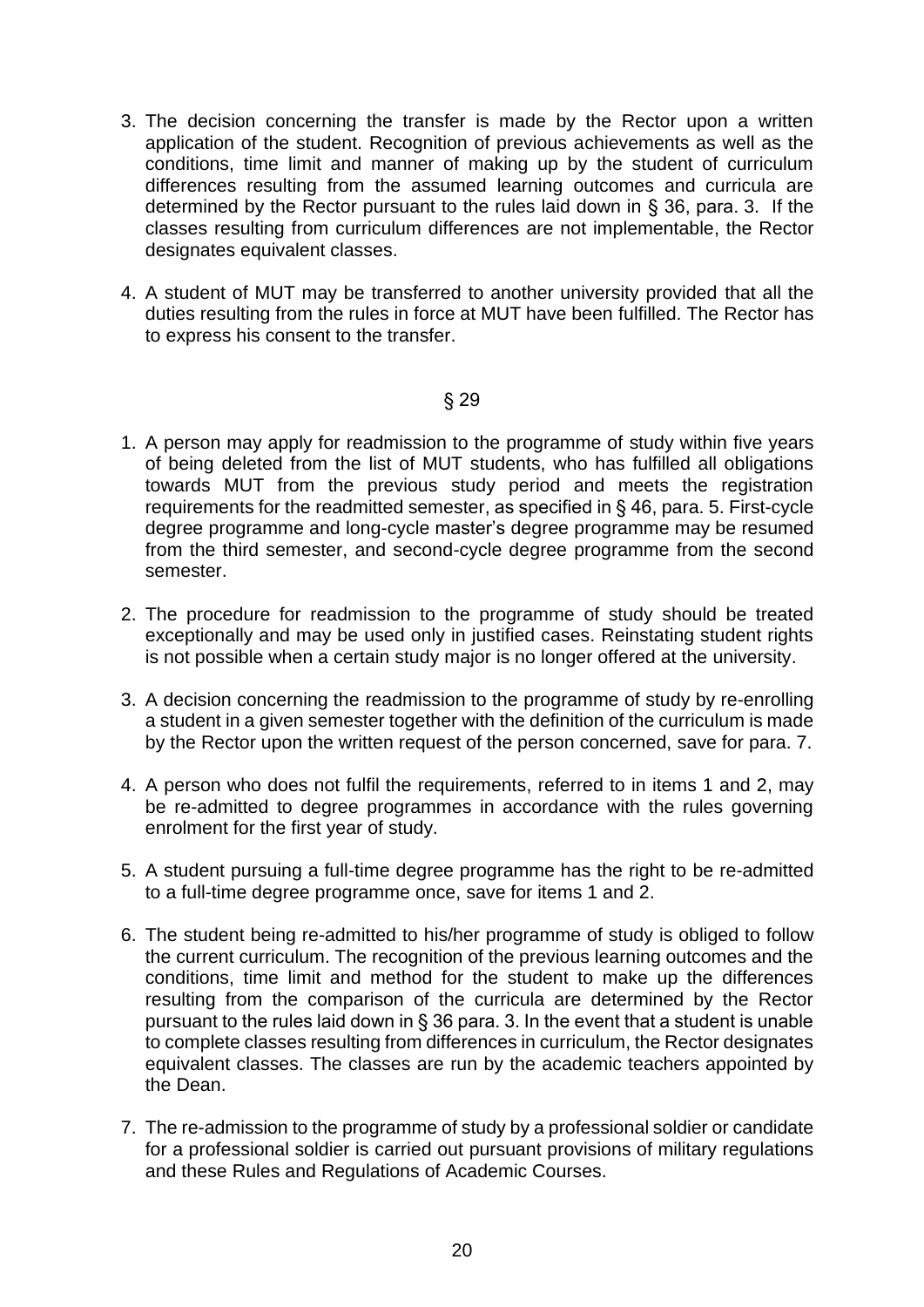8. The student shall be reinstated not earlier than the semester following the date on which the decision to expel the student became final. The Rector may, in justified cases, set a different date for re-admission.

# § 30

Change of university, department, major or curriculum profile and re-admission to the curriculum should take place during breaks between organized teaching activities.

# **4. Organization of classes at the MUT**

# § 31

- 1. The Dean may appoint from among academic teachers who are supervisors for individual year groups, courses of study, and student groups. The responsibilities of supervisors are designated by the Dean.
- 2. Student groups are divided into groups by the Dean. Students shall elect student group leaders from among themselves within one month of the beginning of classes. If a group fails to elect a year representative, the Dean may appoint one.
- 3. The head of student group is a representative of the students in a given student group before the functionaries of the faculty, academic staff, administrative staff and student self-government bodies.
- 4. The primary rights and responsibilities of the head of student shall include, in particular:
	- 1) acting as an intermediary between students and the Dean and other instructors in matters concerning the course of study, the organization of classes, and the proposals and expectations of students;
	- 2) maintaining contact and cooperating with the supervisor of the year, course of study, or student group, in matters of importance to students.
- 5. Candidates for professional soldiers participate in military education classes, in groups determined according to the needs and capabilities of military education. The division into groups, the designation of group seniors and the definition of their responsibilities are made by the appropriate military superior in consultation with the head of the Military Training College.

- 1. During classes, the student is obliged to follow the instructions of university teacher holding classes, concerning the running of classes.
- 2. The teachers holding classes shall be obliged to present the information contained in the course information sheet and other arrangements to students during the first class, including:
	- 1) rules of attending classes;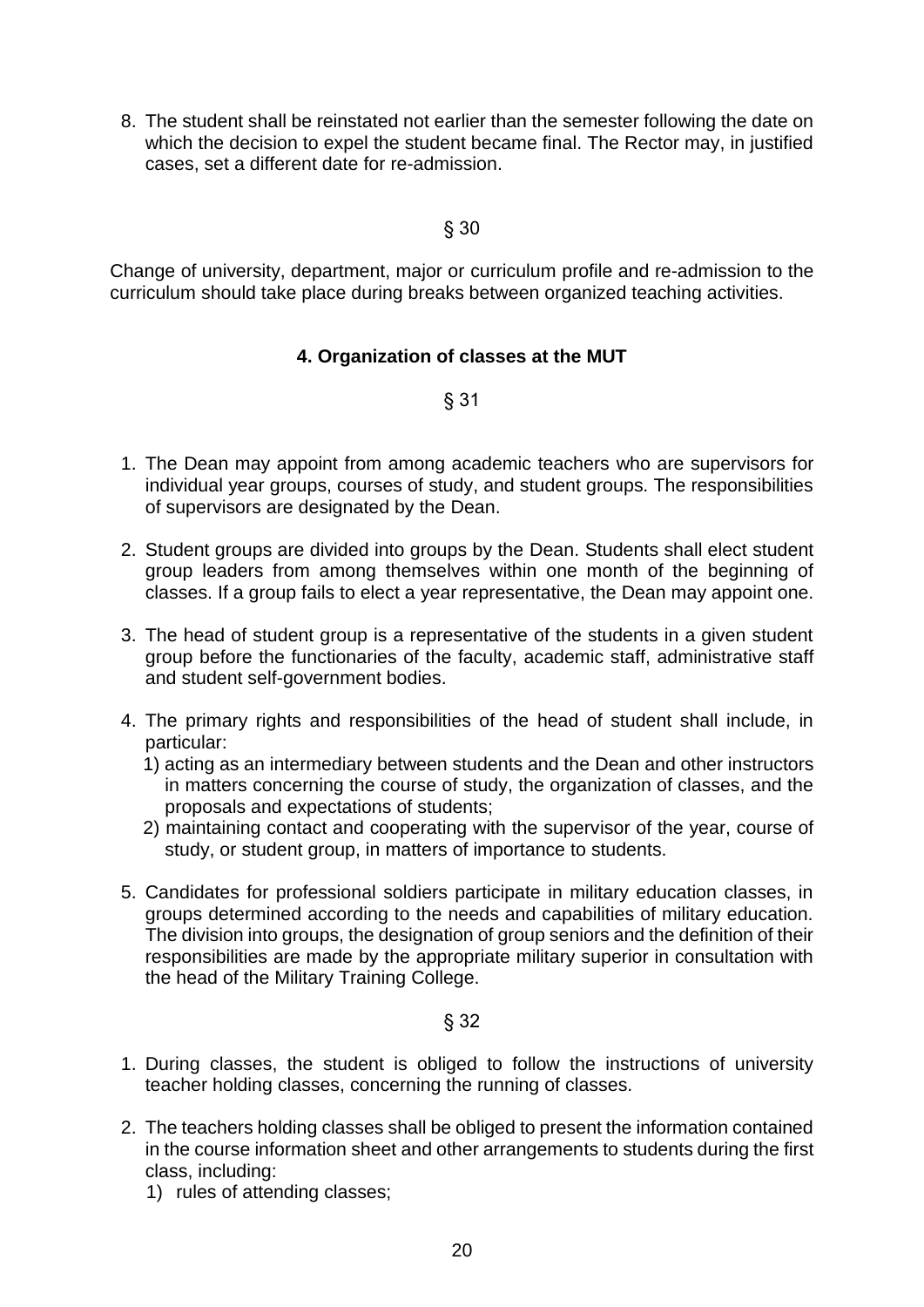- 2) the manner and deadlines for eliminating the backlog resulting from absences from classes
- 3) conditions and procedures for checking the achieved learning outcomes
- 4) deadlines for consultations and forms of contact
- 5) the detailed conditions and deadlines for passing classes;
- 6) the method of informing about grades
- 7) the manner of communicating grades (including partial results)
- 8) the principle of determining the final course grade and grades for individual classes.

- 1. Attendance at auditorium exercises, laboratory classes, projects and seminars included in the study plan is compulsory, subject to section.
- 2. A professional soldier and candidate for a professional soldier shall be required to attend all classes.
- 3. In the case of a student who is not able to attend all classes, the teacher shall have the duty to check the student's attendance at compulsory classes included in the study plan.
- 4. If, within a month, a student has unexcused absences from all obligatory classes, the instructor of these classes is obligated to inform the Dean's office of this fact in writing or electronically.
- 5. In justifiable cases, a student may, at his/her own request, be exempted by the Dean from the obligation to attend classes. In cases of emergency, a student may be excused from classes by the class instructor. The method of making up for such classes shall be determined by the class instructor.
- 6. The cases referred to in para. 5 are considered, among others, to be justified if MUT personnel responsible for a given project has participated in:
	- 1) scientific conferences;
	- 2) sports competitions
	- 3) events organized by university student organizations
	- 4) performances of the MUT choir or orchestra
	- 5) works of the Student Government Council (SGC).
- 7. In the case of a candidate for a professional soldier, exemption from attendance may also result from the obligation to perform tasks related to the course of candidate's service (e.g. on-call duty). In this case, the exemption is made by the appropriate military superior.
- 8. Short-term student absences from classes caused by objective, unavoidable or unpredictable sudden reasons (short-lived illnesses, random or extraordinary events) are excused by the student directly from the course instructor, documenting the reason for the absence immediately after the absence ends. The method of making up these classes is determined by the instructor.
- 9. A student may be subject to disciplinary penalties for unexcused absences from classes as outlined in §13.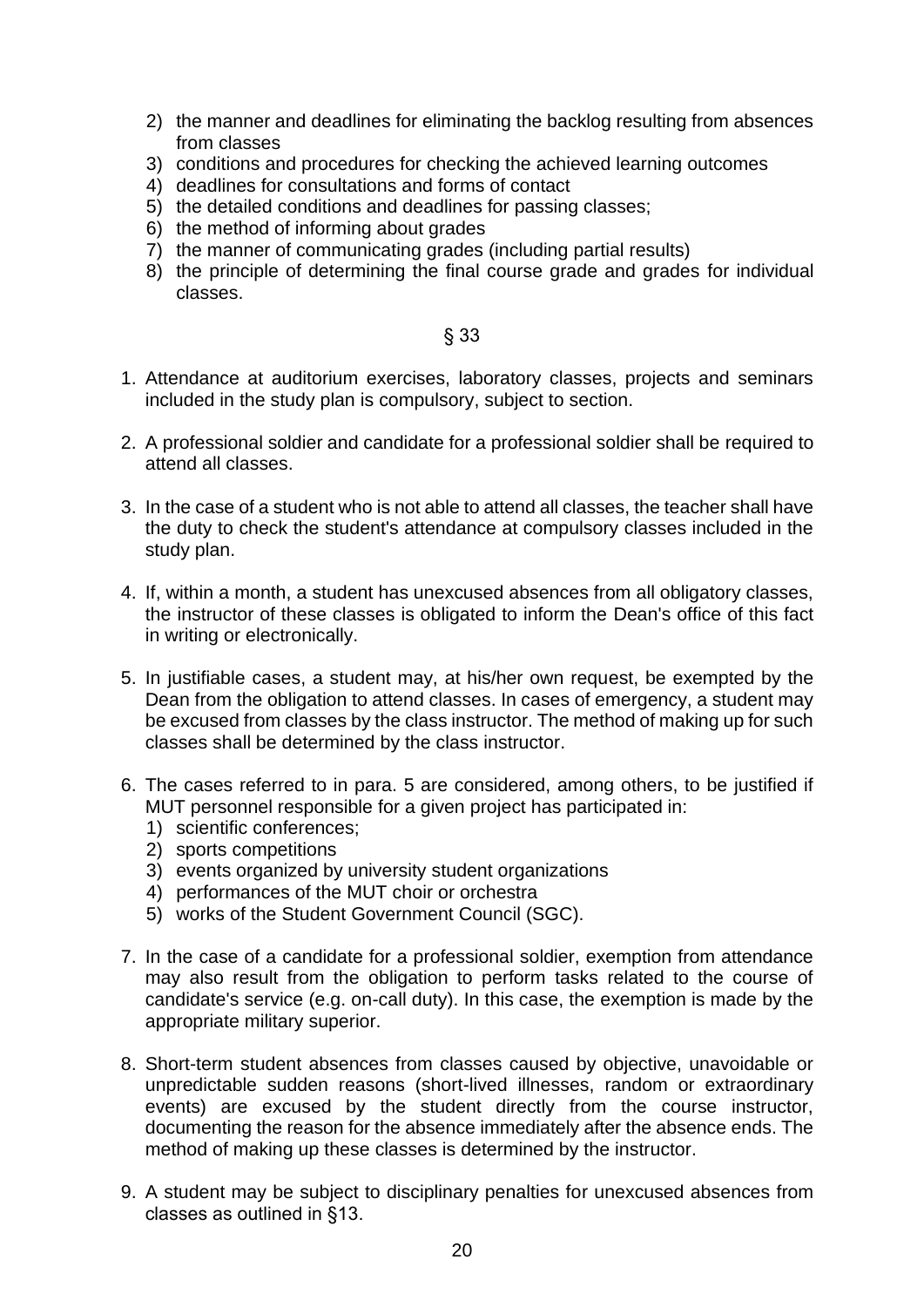# **Chapter 5 Rules and procedure for passing a semester**

# **1. ECTS credits and grades**

# § 34

- 1. Each course included in the curriculum shall be subject to credit in the form of an examination or a pass in a given semester. The following forms of course completion may also be taken as credit:
	- 1) auditory exercises;
	- 2) laboratory exercises;
	- 3) projects
	- 4) seminars.
- 2. The number of examinations and final course tests in a semester is specified in the study plan and in the course information sheet.
- 3. The number of examinations and final course tests per semester is specified in the study plan.
- 4. the first grade for classes passed in the form of a credit and individual forms of course completion shall be given before the beginning of the main examination session.

# § 35

- 1. A student earns the number of ECTS credits specified in the study plan for the course (in the case of the final thesis, after submitting it to the Dean's office).
- 2. ECTS credits may be assigned to selected classes of military education. 3.
- 3. The minimum number of ECTS credits required to complete a semester is specified in the study plan.

- 1. In the case of extra-curricular activities, the ECTS credits allocated to the student are treated as individual student achievements and are included in the diploma supplement ascribed to the semester in which the activities took place.
- 2. The Dean, in justified cases, may give permission for the classes to be taken earlier in the study program.
- 3. The Rector, upon a written application of the student, after reviewing the documentation presented by the student on the course of study taken at the same or another course of study at MUT, or another institution, including foreign institutions, and after consultation with the course instructors, determines the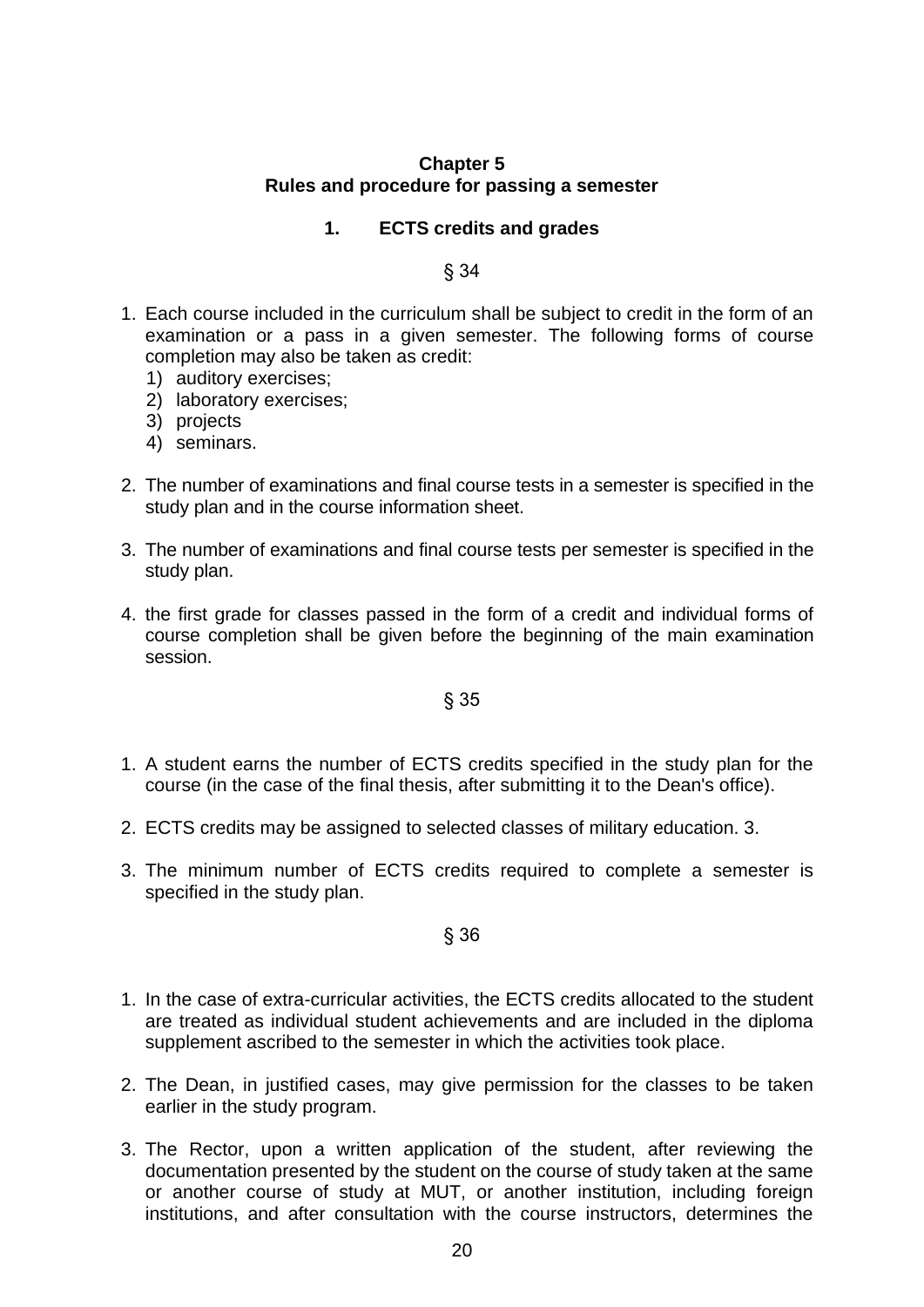extent to which the learning outcomes achieved are compatible and makes a decision The number of ECTS credits allocated to particular courses in the study plan of the faculty the student is studying or will study in (in case of transferring or resuming programme). The remaining completed courses (as additional courses) are transferred according to the rules defined in para. 1.

4. If courses taken at another institution are not assigned ECTS credits, they are determined by the Dean. The grade is converted to the grading scale used in MUT by the Dean.

### § 37

- 1. The following grading scale, their descriptions and corresponding ECTS grades are used for examinations and credits:
	- 1) Very good: 5 (A);
	- 2) Better than good :  $4.5$  (B);
	- 3) Good: 4 (C);
	- 4) Better than satisfactory: 3.5 (D);
	- 5) Satisfactory: 3 (E);<br>6) Unsatisfactory fail: 2 (F)
	- 6) Unsatisfactory, fail: 2 (F).
- 2. While crediting it is permissible to use generalized grades and their designations:
	- 1) Credit/approval zal.;
	- 2) Non-credited/non-approved nzal.
- 3. The grade "unsatisfactory" or "failing" is equivalent to failing the course or its implementation method.

# **2. Examinations and credits for courses not ended with examinations**

- 1. The examination or course credit may be conducted in oral or written form, or both. The form of examination or course credit is specified in the course data sheet.
- 2. The student may be allowed to take examinations or obtain course credit if he/she obtains credit for all forms of the course. Conditions for allowing a student to pass each form of course are specified in the course information sheet. The examination or final course test is conducted in accordance with the requirements of the course.
- 3. An examination or a course pass shall be conducted by the class instructor. In exceptional cases, an examination or assessment may be conducted by another person. A decision in such a case shall be made by the head of the organizational unit responsible for the course (specified in the course plan).
- 4. The grade for an examination or course credit takes into account the grades for particular forms of course completion in accordance with the rules set forth in the course information sheet.
- 5. Assessment grades for examinations, course credit and individual forms of course completion shall be entered into the computer system for the support of the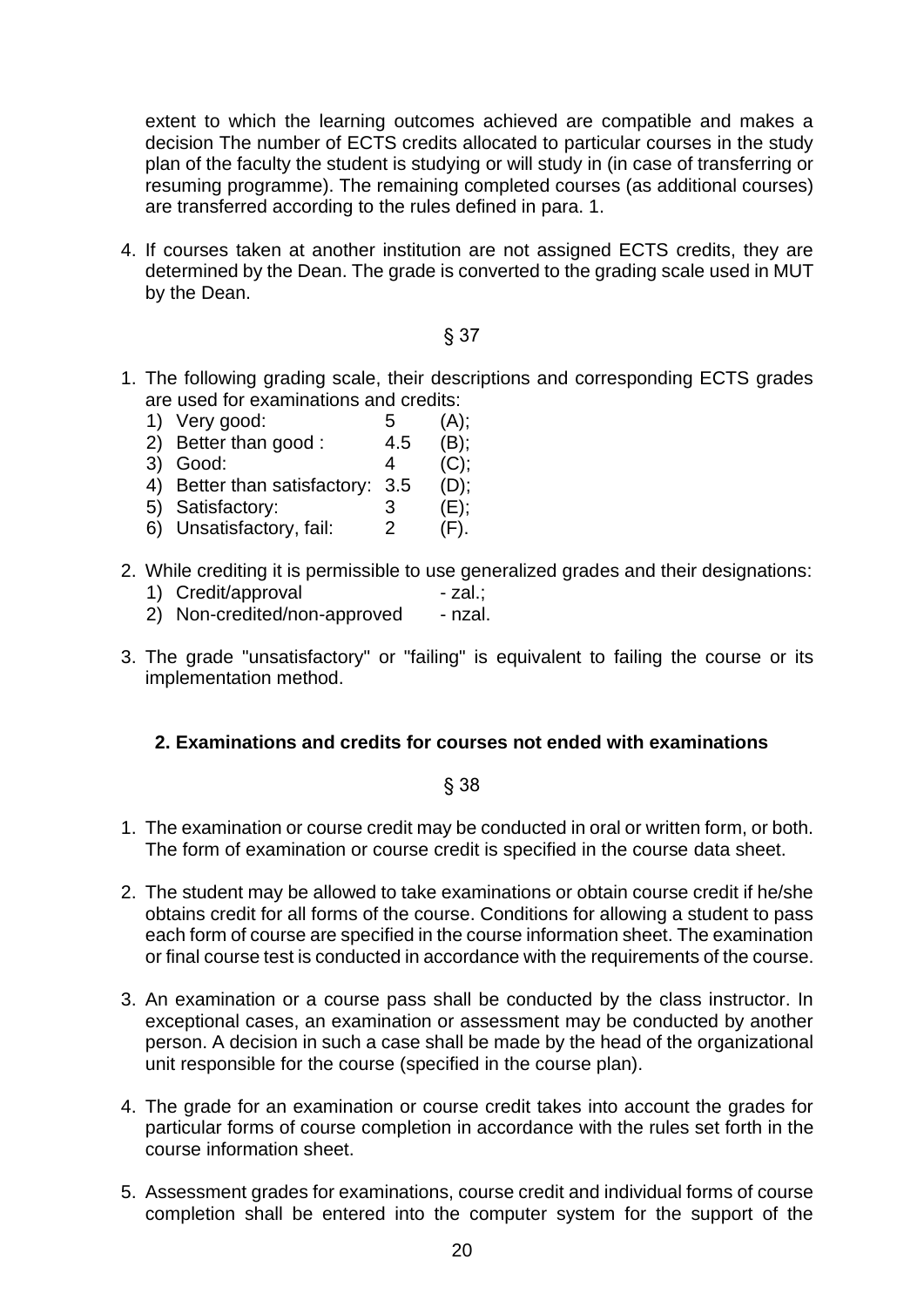programme no later than five days after the examination or course credit date, subject to para. 6.

- 6. When classes are conducted outside of the MUT, it is permissible for the grades for examinations or final course credit to be entered into the computerized study support system by a person designated by the Dean.
- 7. The results obtained in each course are documented in the course completion protocols and the student's transcript of records. Records of course completion are stored in electronic form in the study support IT system.
- 8. If the student's periodic achievement forms are maintained in electronic form, the signatures of the persons conducting examinations or course credit and the signature of the Rector may be replaced by the authorization of those persons in the computerized study support system.
- 9. The faculty shall provide the student with access to course documentation maintained in electronic form. At the student's request, the department issues a confirmed printout from the course of study documentation.
- 10. A person conducting an examination or assessment may require the student to present a photo identification document.
- 11. The student has the right to inspect his/her examination paper or final course test paper with the examiner within 14 days of the announcement of the examination or final course test results.
- 12. In the case of general-academic profile courses, professional internship is graded as general, while in the case of practical profile courses, it is graded. The credit for professional placement shall be awarded by a supervisor appointed by the Dean after the student has completed the work placement programme. Professional placement may also be passed on the basis of the student's participation in a research and study camp, other placement, or confirmed professional work, if its nature corresponds to the programme of the professional placement, in accordance with the rules laid down by the Dean. If a student does not pass the internship, the Dean, upon a written request from the student, may set an individual course of action for the student.
- 13. The average grade for a stage of study (semester, year, or several semesters) is calculated as the arithmetic mean of the final grades from examinations or final course assessments (including failing grades if there is no positive grade) that appear in the study plan for a given stage (calculated based on the principle set forth in §57 para. 2).

§ 39

If a student has been found cheating during an examination, assessment or any other form of assessment of learning outcomes, the person assessing the learning outcomes is obliged to give a unsatisfactory or "failing grade" and may also refer to the Rector to institute disciplinary measures against the student.

§ 40

1. For each examination or course credit and for each form of course credit listed in §34 para. 1, a student is entitled to one primary and one re-sit date, subject to para. 2 and 3.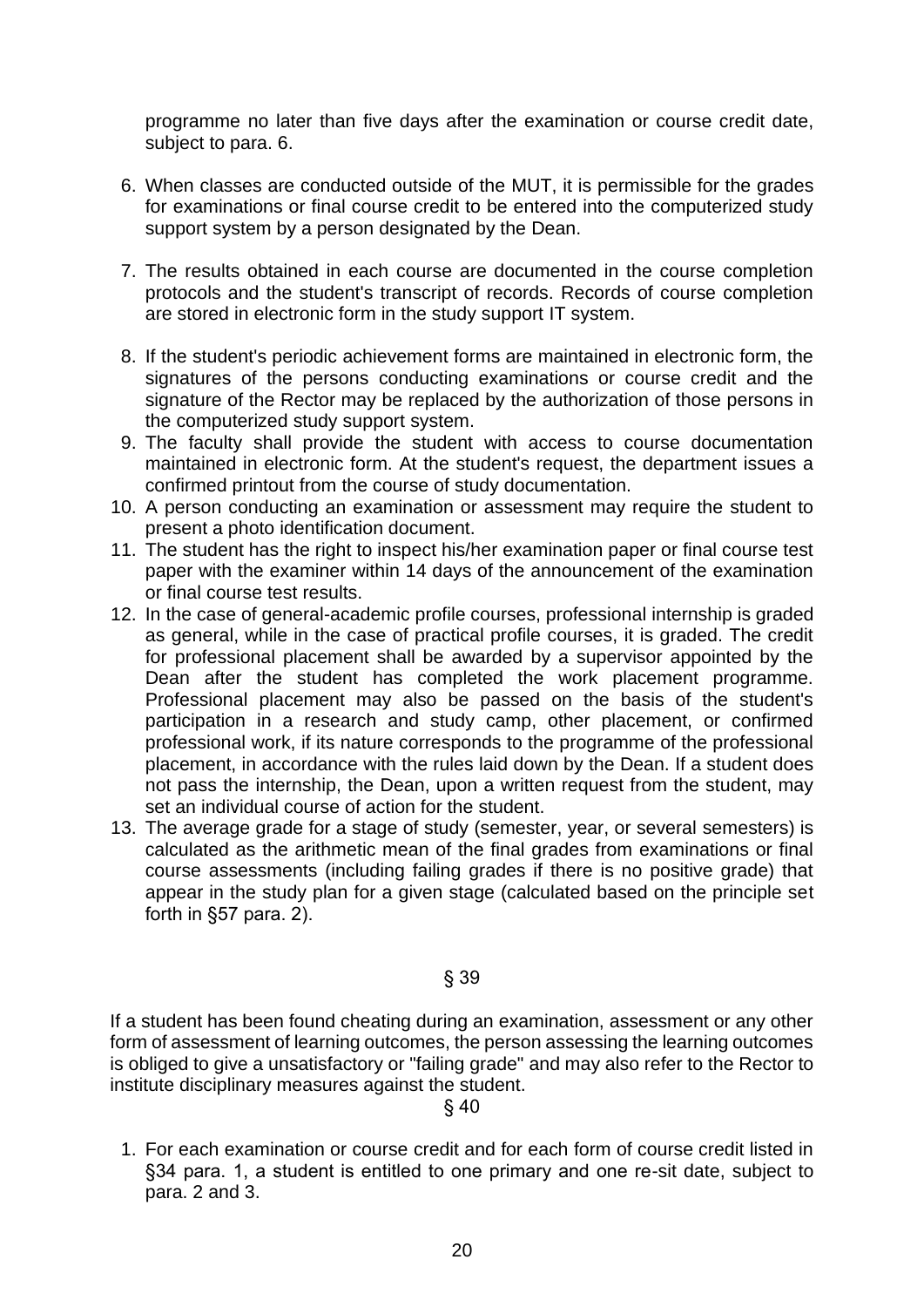- 2. If a student has met the requirements for conditional registration as defined in §46 para. 6, he/she is entitled to an additional re-sit date set in the following semester no later than the end of organized classes. The date is set by the course instructor. The student is not entitled to an additional re-sit date, if classes are repeated. In the case of a student who is behind in their final semester of study, an additional re-sit date shall be set no later than the date of submitting the final thesis as defined in § 51 para. 1, save for para. 3.
- 3. A student who has fallen behind in his/her final semester of study should be given an additional re-sit date no later than the end of the following semester, after meeting the requirements set forth in §46 para. 7, and in the case of falling behind in his/her final semester of study - no later than the date on which the candidate for a professional soldier is admitted to the examination for officer, subject to para. 7.
- 4. A student who has not completed a course or a form of study within the prescribed time limit may repeat that course, semester or a year of study, subject to the provisions of para. 5-7, if he/she meets the requirements laid down in §46 para. 6. The decision concerning this matter is made by the Rector upon the written application of the student, submitted not later than by the end of the semester following the semester in which the arrears occurred.
- 5. Before taking a decision concerning a candidate for a professional soldier repeating classes in military education, the Rector should consult the head of the course in which the repeated classes are conducted.
- 6. The repetition of classes from the last semester of programme may be realized only in the form of the repetition of a semester or a year of programme.
- 7. A student who repeats a course shall, at the student's request, have his/her grades for the previous course taken into account. The grades shall be taken into account if the learning outcomes and forms of execution of the classes specified in the course information sheet have not changed. The grades obtained previously may be taken into consideration within 14 days after the beginning of the course because of its repetition.
- 8. A candidate for a professional soldier does not repeat a semester of programme.
- 9. The decision to repeat a year of programme by a candidate for a professional soldier in special cases is made by the Rector upon the written application of the candidate for a professional soldier.
- 10. The repetition of a year of programme by a professional soldier may take place after obtaining the consent of the body directing him to study.
- 11. In justified cases, the Rector may give permission for the repetition of the course if the student has met the conditions set forth in § 46, para. 6.

1. Failure to take an examination or course credit may result from: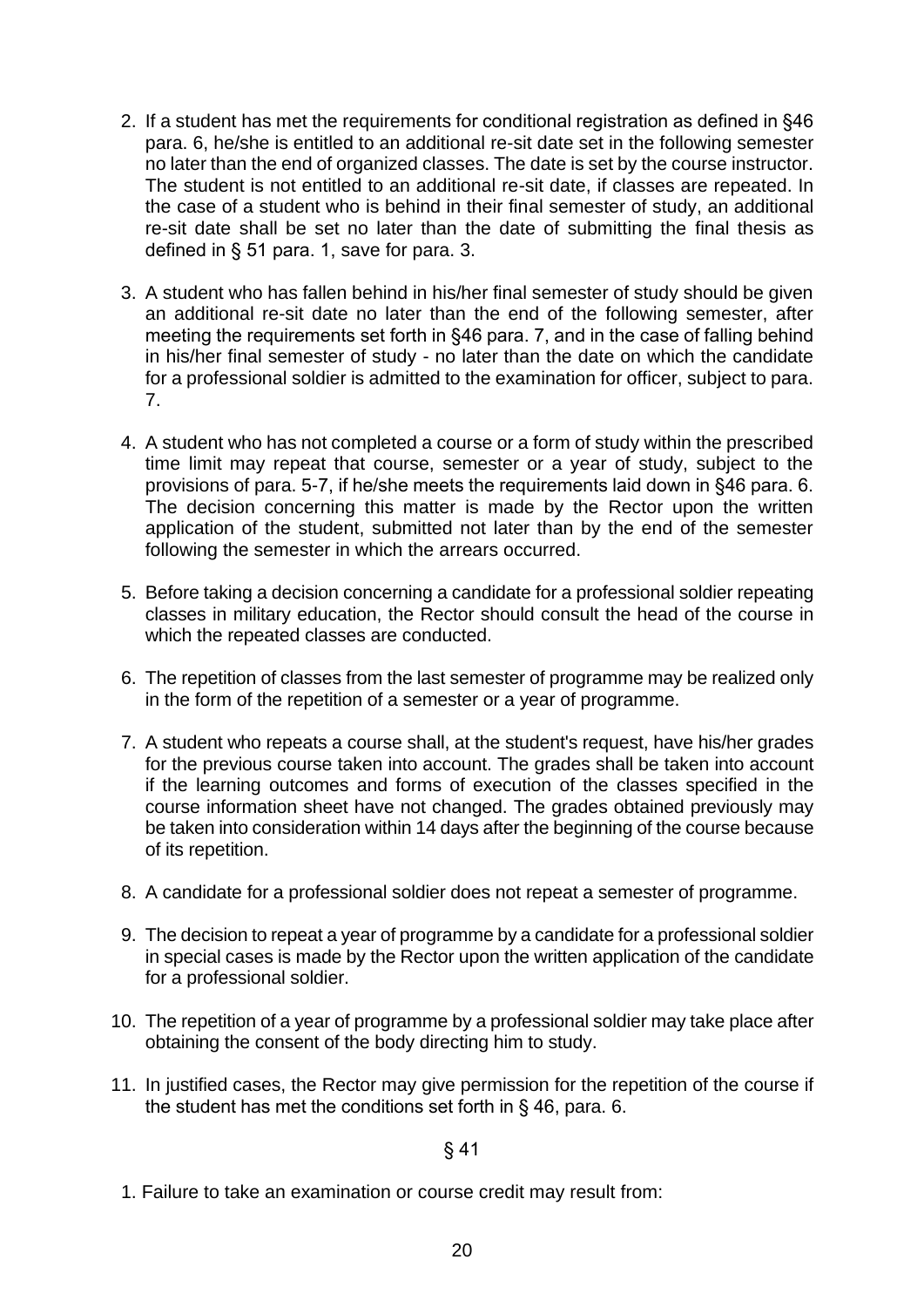- 1) the student's non-admission to an examination or course credit if the conditions specified in §38.2 are not met;
- 2) a student's absence from an examination or course credit on the scheduled or agreed examination or course credit date;
- 3) failure of the student to present a photo identification document to the person conducting the examination or course credit.
- 1. Non-attendance may be excused or unexcused.
- 2. A decision to excuse a student's failure to take an examination or pass a credit within a scheduled or set deadline is based on a written petition submitted to the Dean, subject to the provisions of para. 5.
- 3. A request referred to in para. 3 should be submitted to the Dean's office no later than seven days after the reason for the absence ceases to exist.
- 4. The Dean, upon the written request of the candidate for a professional soldier, after receiving an opinion from the director of the course in which the course is conducted, makes a decision regarding the excuse.
- 5. A student's failure to take an examination or pass a course is recorded in the transcript of records by the teacher conducting the course. 6. Failure by a student to take an examination or receive course credit is entered in the course credit report by the person conducting the examination or course credit as an absence (nb).

- 1. Student's failure to attend an examination or final course credit with no excuse within a prescribe timeframe implies the student does not use this timeframe for the examination or final course credit, referred to in §40, paras. 1 and 2.
- 2. Student's unexcused failure to take an examination or obtain final course credits within a specified timeframe, or a failing grade, means that the student does not use this timeframe from the pool of time limits available for the student for this examination or final course credit referred to in §40, paras. 1 and 2.

- 1. It is permissible to re-sit courses and individual forms of course completion during the main and re-sit examination sessions, with the consent of and within the timeframe established by the course instructors. Corrective course credit earned in the main session shall be treated as credit earned in the re-sit session.
- 1. A student may request the person who conducts an examination to set a date for an examination before the main examination session (the so-called "early exam date"). This examination is treated as an examination at a primary date.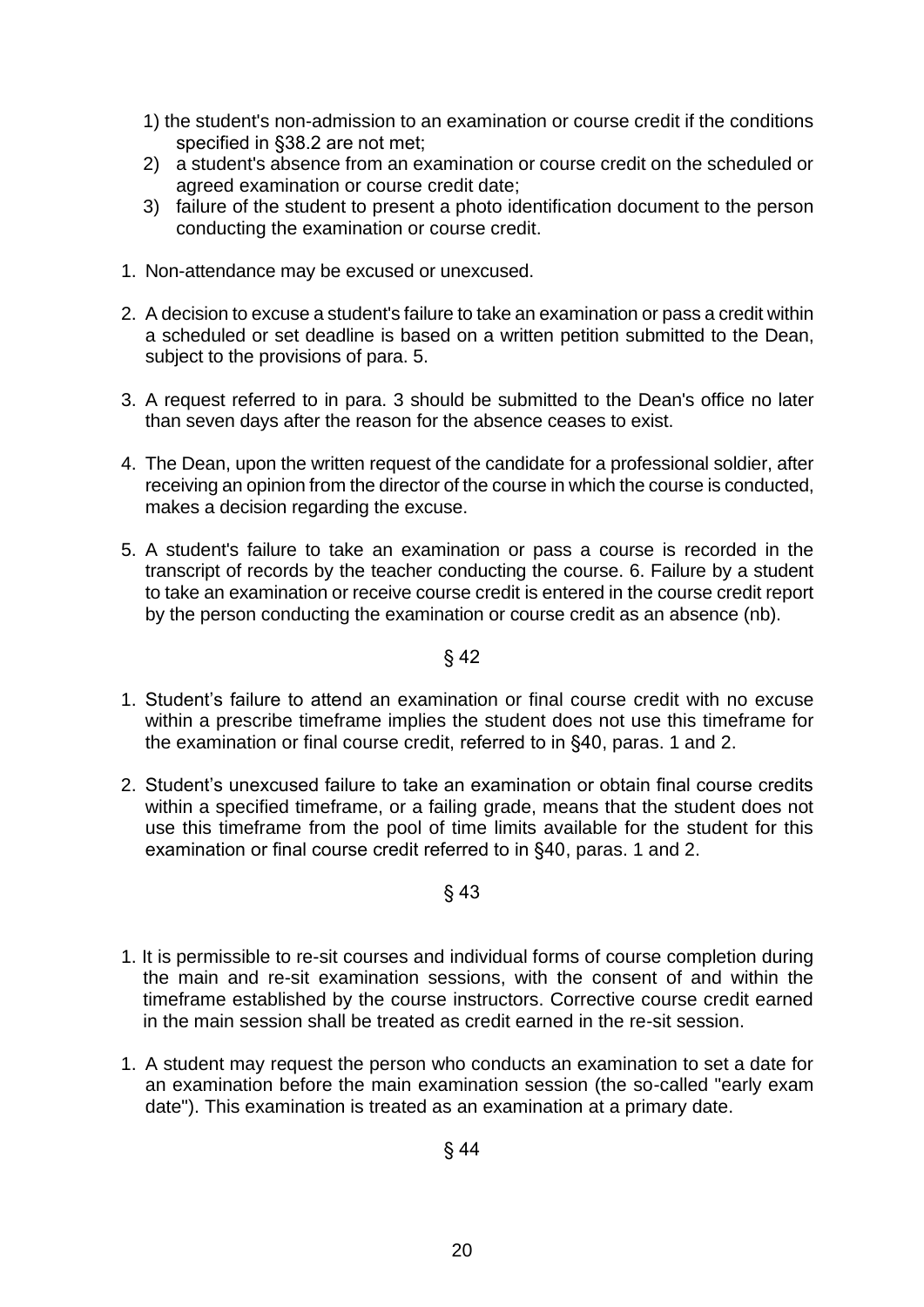Positive exam scores or course credits earned prior to the re-sit session may be improved on one-off basis during the re-sit session.

# **3. Examination in front of the examination board**

§ 45

- 1. A student who raises objections concerning the conduct or grading of an examination, course credit, or the completion of a particular form of course credit may, within ten days of the date on which the grade for that examination or course credit is entered into the computerized student support system, submit a written request to the Dean to conduct an examination by an examination board, subject to para. 7. An examination by an examination board is of an extraordinary nature and cannot be treated as an additional, consecutive examination date. A request for an examination commission must be duly justified.
- 2. The Dean may order an examination by a board on his or her own initiative.
- 3. The Examination Board is appointed by the Dean within 14 days of the date of receipt of the request. The Examination Board shall be composed of: the Dean or a person appointed by the Dean as chairperson of the board, the person who previously assessed the student (if the Dean is absent, another person shall be appointed by the Dean), and an academic teacher who is a specialist in from the course(s) being assessed (or a related course). The Dean may include the supervisor of the year or student group in the committee. If the person who previously evaluated the student was the Dean, the chairperson of the committee shall be the Rector. The committee may not be chaired by the person who previously graded the student.
- 7. Upon the student's request, an academic teacher from the faculty or a representative of the student government indicated by the student shall participate in the examination by a board as an observer.
- 8. Detailed rules for the conduct of the examination commission are set by the Dean.
- 9. The grade for the examination by the board is final. The chairperson of the examination board enters it into the student's course of study.
- 5. A student who has obtained an unsatisfactory grade from an examination commission may, provided that he or she has fulfilled the requirements set forth in §46 para. 6, repeat the course, semester, or year of study. A decision in this matter is made by the Dean based on a written application from the student. The rules in §40 para. 7 are applicable respectively.

# **4 Conditions of registration for the consecutive academic semester**

# § 46

1. The accounting period of programme at MUT is one semester.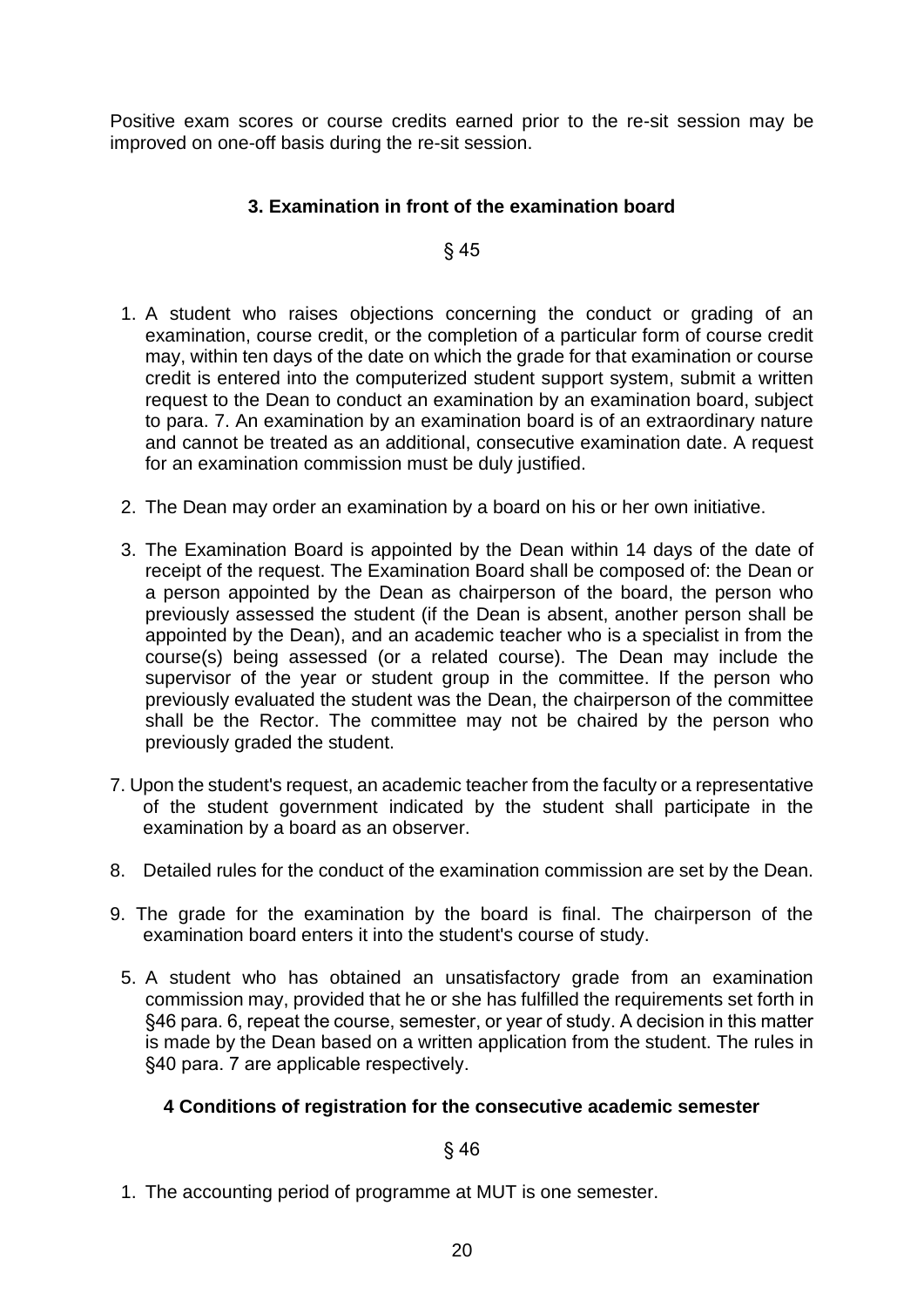- 2. The student must obtain positive grades from all classes in the study plan for the semester in order to graduate.
- 3. After the end of a re-sit examination session, registration for the following semester is conducted, but registration for a semester should be conducted no later than by the date on which classes begin in that semester.
- 4. The detailed procedure and deadlines for registration for part-time degree programmes shall be set by the Dean. The student shall be required to pay the required fees related to the course of study by the registration deadline.
- 5. The student may be granted for the consecutive academic semester:
	- 1) unconditional registration, if in the course of his/her programme so far he/she has passed all courses prescribed in the study plan and has obtained the number of ECTS credits specified in the curriculum;
	- 2) conditional registration if, during the course of study so far
		- a) obtained the number of ECTS credits resulting from the permissible deficit of points specified in para. 6,
		- b) additionally, in the case of candidates for professional soldiers, has fulfilled the requirements defined in para. 7.
- 6. The following rules apply to conditional registration for a semester of study numbered s + 1 (s  $\ge$  1)
	- 1) a student shall be registered for a semester when he/she has accumulated a number of credits not lower than 30s - d<sup>s</sup> where d<sup>s</sup> denotes the acceptable deficit of credits after a semester numbered s, determined by the Dean before the beginning of the semester, upon the opinion of the Faculty Education Council;
	- 2) when registering for semesters higher than the second semester (higher than the first semester - in second-level programme), a student who has not fulfilled the condition referred to in subpara. 2) for registration for semesters higher than second (higher than first - second degree programme), students who have not fulfilled the condition in subpara. 1 shall be registered if they have obtained the Rector's consent to repeat the uncompleted classes from semester 1; registration is possible only if the total deficit of ECTS credits of the student after deducting the sum of credits for the repeated classes does not exceed the acceptable deficit of ECTS credits (the rules for the repetition of classes are set by the Dean, and in case the repeated classes are not possible, the Dean may designate equivalent classes).
- 7. A candidate for a professional soldier may be conditionally registered for a semester of study numbered  $s + 1$  ( $s \ge 1$ ), if, in the course of his/her programme to date, he/she has fulfilled the following conditions concerning military education classes to which no ECTS credits are assigned:
	- 1) passed all these classes in semesters with numbers less than s 1;
	- 2) passed all these classes in semester s 1 or obtained the consent of the Rector (upon the written application of the candidate for a professional soldier) to repeat the classes not passed in this semester;
	- 3) passed at least 50% of the number of these classes from the semester s.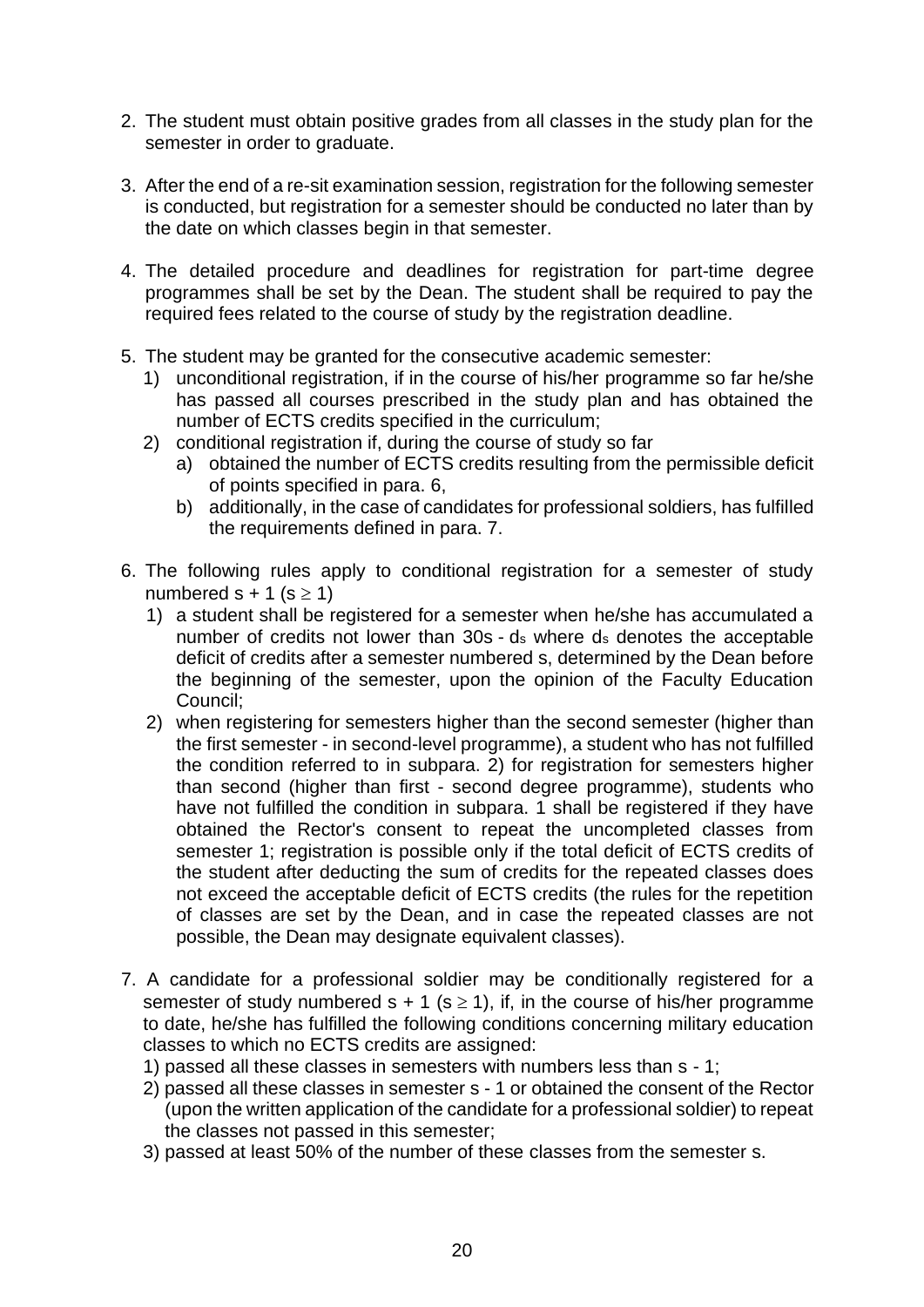- 7. A candidate for a professional soldier who has obtained conditional registration for the consecutive semester because of failure to pass classes in military education shall be given a period of time by the Dean to clear the arrears, however, such period must not be longer than until the end of the consecutive semester, and in the case of arrears relating to the last semester of study - until the date of the officer examination, save for § 69, para. 8.
- 8. In the case of registration, referred to in para. 6 and 7, a student's backlog of classes requiring credits must not exceed two semesters. In justifiable cases, the Dean may introduce a longer period of course credit.
- 9. With respect to a student who is a civilian who has not met the requirements for registration for a semester as specified in para. 6, the Rector shall make a decision:
	- 1) repeating a semester or a year of programme at a student's written request and re-registering for the semester being repeated, while fulfilling the condition of registration for the semester repeated as specified in para. 6, subpara. 1 (does not apply to the first semester)
	- 2) granting unconditional leave of absence at the student's written request, in accordance with the provisions of § 67;
	- 3) expulsion from the register of students for failure to complete a semester by the deadline set by the Dean.
- 11. <sup>2</sup> With respect to a candidate for a professional soldier who has not fulfilled the requirements for registration for a semester as set forth in sections 6 and 7, the Dean applies to the Rector for expulsion from the list of students for failure to obtain credit for the semester by the deadline set by the Dean. Upon receiving this request, the Rector dismisses a candidate for a professional soldier from the candidate's service for failure to meet the requirements set forth in the study regulations. §65 para. 3 is applicable to a candidate for a professional soldier dismissed from candidate service due to failure to meet the requirements of military education.
- 12. A student who repeats a semester or year of study can have his/her grades from examinations and course credits earned previously accepted (upon the student's written application). The grades are included if the learning outcomes and forms of course completion specified on the course information sheet have not changed. The decision to include grades and transfer appropriate ECTS credits is made by the Dean.
- 13. A student who repeats a semester or a year of study shall be bound by the current curriculum. Repeating a semester or a year of study may require students to make up curriculum differences.

- 1. The Rector, upon the application of the Dean, transfers a candidate for a professional soldier to the next year of study.
- 2. The condition of transferring a candidate for a professional soldier to the next year of programme is obtaining registration for the appropriate semester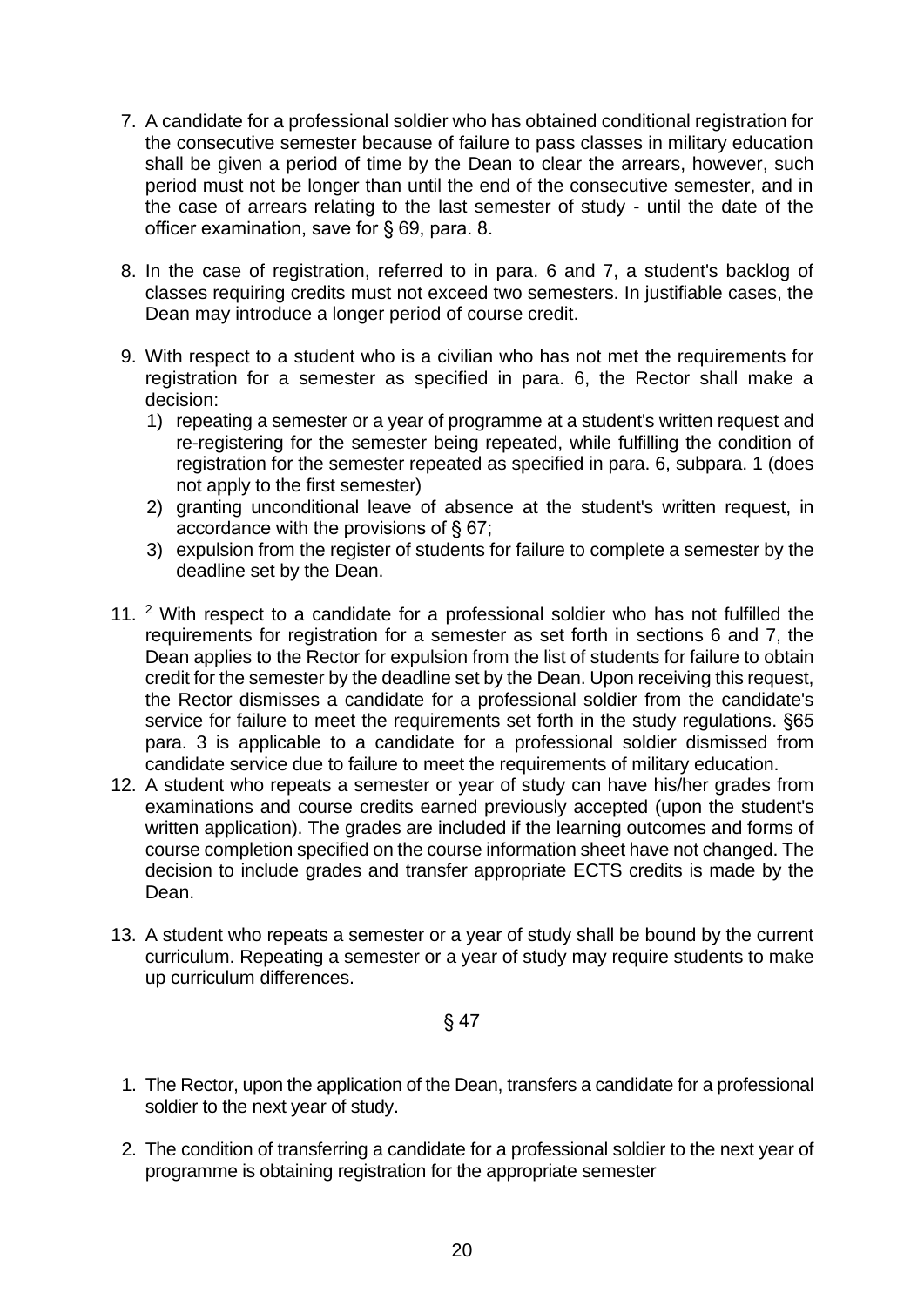# **Chapter 6 Final Thesis**

# § 48

- 1. The student shall be obliged to complete a thesis in the case of: 1) second-cycle degree programme and long-cycle master's programme; 2) first-cycle degree programme, provided that this is stipulated in the curriculum.
- 2. The thesis shall be an independent study of a scientific or practical problem or a technical achievement that presents the student's overall knowledge and skills related to his or her programme in a given field, level and profile as well as his or her independent analysis and reasoning skills.
- 5. The final thesis is prepared under the direction of an MUT academic teacher, hereinafter referred to as the supervisor, who has:
	- 1) at least the professional title of Master of Science (Master of Engineering), in the case of first-cycle programme;
	- 2) at least a Ph.D. degree in the case of second-cycle courses and long-cycle master's courses.

In justified cases, after obtaining the approval of the Faculty Educational Council, the supervisor may be an employee of MUT who is not an academic teacher with the title of professor or academic degree, or a specialist from outside MUT, also with the title of professor or academic degree.

- 1. In determining the thesis topics, the needs of the Minister of Defence, MUT, external stakeholders and students' workplaces, interests and their proposals are taken into account. The topic and scope of the diploma thesis should be in accordance with the learning outcomes defined for a given field of study and level of education. The number of proposed thesis topics must allow the student to choose a topic.
- 2. Final thesis topics shall be developed so that each topic is realized by one student. In justified cases it is allowed for one topic of the final thesis to be realized by more than one student, however the work done by one student must constitute an independent final thesis. Accordingly, the thesis assignment, opinion and review shall be separate for each thesis.
- 3. A list of final thesis topics, approved by the Dean, together with thesis advisors shall be made available to students two semesters before the planned date of their graduation.
- 4. A student who has not chosen a topic for his/her final thesis with an assigned supervisor by the deadline set by the Dean shall be assigned a topic in accordance with the rules set forth in para. 1.
- 5. The student receives the diploma dissertation topic approved by the dean no later than 14 days after the beginning of the final semester of study.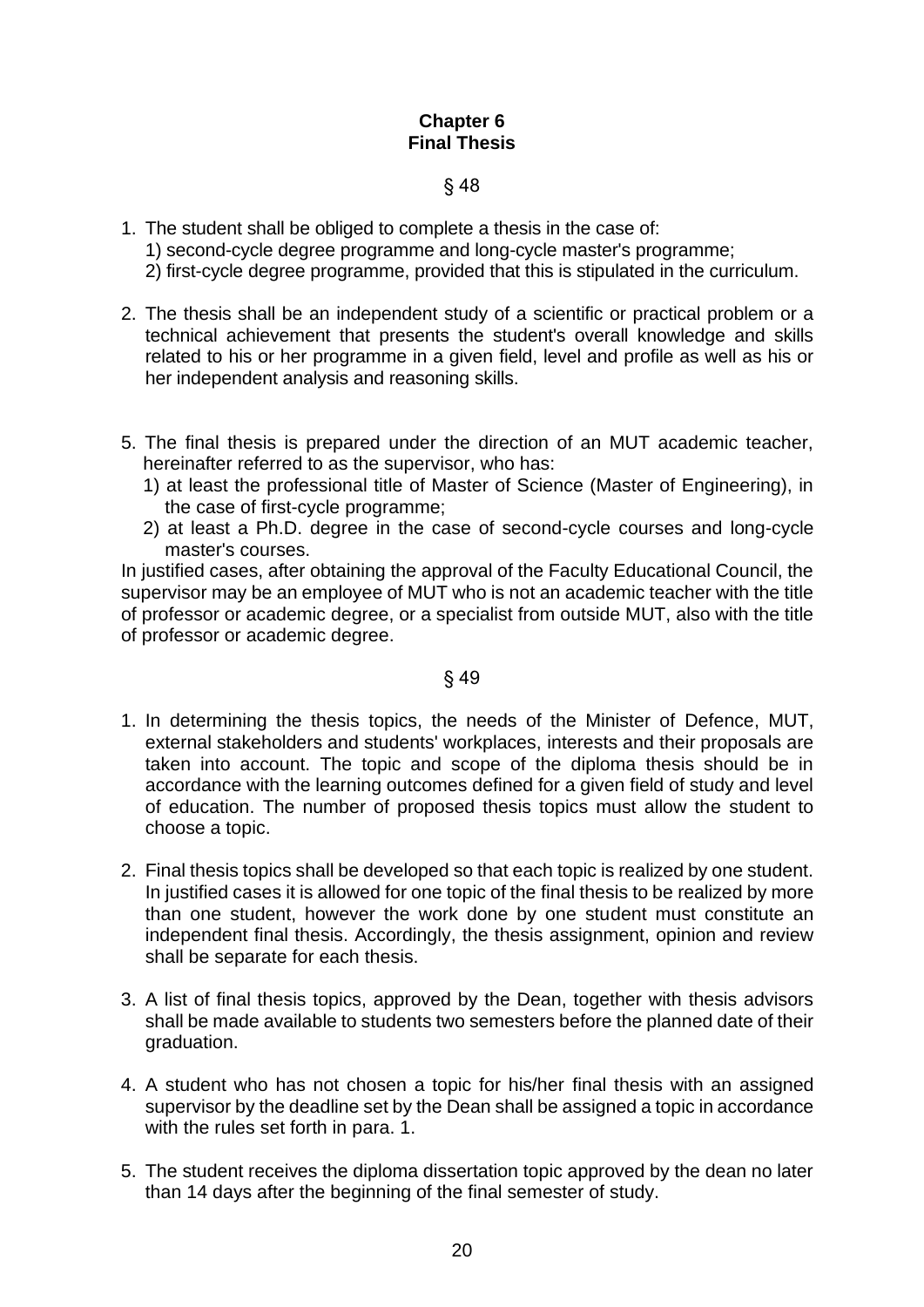- 6. In justified cases, the approved topic of the diploma dissertation and the task for the diploma dissertation may be changed at the written request of the supervisor in consultation with the student or at the written request of the student in consultation with the thesis advisor. A decision in these matters is made by the Dean.
- 7. If it is necessary to change the thesis advisor, the decision in this matter is made by the Dean.
- 8. Detailed rules and timetable for the completion of diploma theses are set by the Dean.

- 1. The final thesis is evaluated by: 1) thesis advisor, as mentioned in § 48 item 3; 2) a reviewer, as mentioned under item 4. .
- 2. The thesis is graded according to the scale presented in § 37 item 1. 3.
- 3. The thesis evaluated by the Thesis Advisor, subject to item 10, is sent to the reviewer, excluding the final thesis for which the Thesis Advisor gave an unsatisfactory grade. In the event of an unsatisfactory grade given by the Thesis Advisor, the student is deleted from the register of students for failure to submit the final thesis by the deadline set by the Dean.
- 4. The reviewer of the final thesis should be an academic teacher with the title of professor or a scientific degree. In justified cases, a reviewer of a final thesis may be an MUT employee who is not an academic teacher with a degree, or an external specialist with a degree, after receiving approval from the Faculty Learning Council. The list of reviewers is approved by the Dean. 5.
- 5. In the event that the subject of the thesis is not covered by legal secrecy, its reviews are open to the public.
- 6. In the case of thesis subject to legal secrecy, the rules for their completion and evaluation are set forth in separate regulations.
- 7. In the event that a reviewer gives a failing grade for a final thesis, the Dean will appoint a second reviewer. In the event of an unsatisfactory grade by the second reviewer, the student is deleted from the register of students for failure to submit the diploma thesis by the deadline set by the Dean.
- 8. The thesis must reflect the student's own work. Any suspicion of dishonesty in the preparation of the thesis must be thoroughly investigated. The written final thesis is checked by the Thesis Advisor using the Single Anti-Plagiarism System referred to in Art. 351, para. 1 of the Law, hereinafter referred to as the SAPS Law.
- 9. The supervisor's responsibilities with regard to checking the thesis using the Single Anti-Plagiarism System (SAPS) include: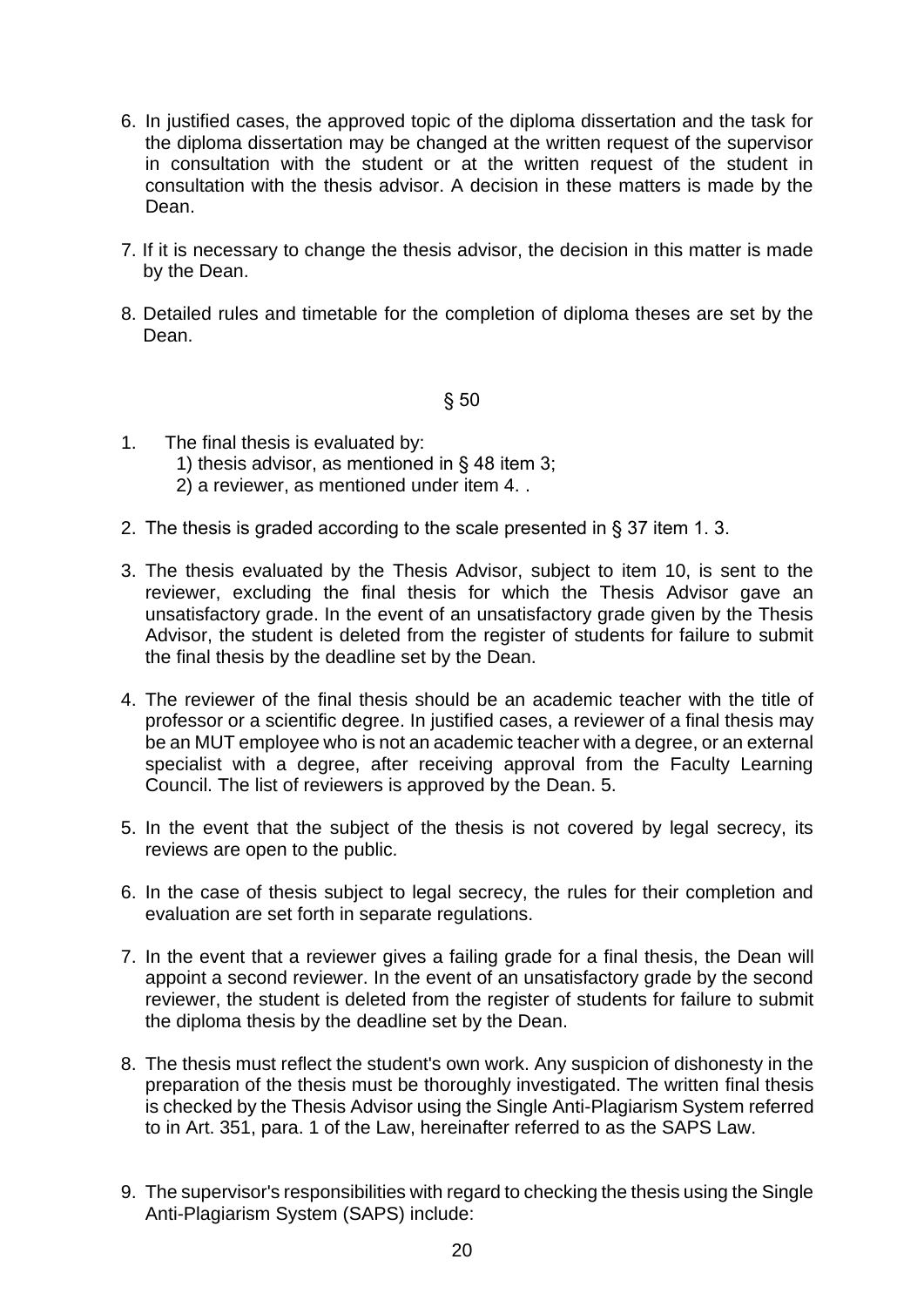- 1) informing the student of the thesis checking procedure in force at MUT;
- 2) perform examination of the final thesis in Single Anti-Plagiarism System;
- 3) analysing the examination report and interpreting the information contained in the examination result obtained from the Single Anti-Plagiarism System;
- 4) formulating an assessment of the independence of the thesis in the opinion of the Supervisor, with reference to the content of the Single Anti-Plagiarism System report.
- 10. If plagiarism has been proven, the Thesis Advisor gives a failing grade and requests the Rector to instigate disciplinary measures against such student.
- 11. The Single Anti-Plagiarism System's Report should be delivered to the Dean's Office by the thesis supervisor before the date of submission of the diploma thesis as set out in §51, para. 1.
- 12. Detailed rules for verifying diploma theses using the Single Anti-Plagiarism System are established by the Rector.

- 1. A student must submit the final thesis to the Dean's Office, provided that this is stipulated in the curriculum, by the deadline set by the Dean.
- 2. The final thesis must be submitted in both hard and soft copy versions.
- 3. The condition for the submission of the thesis by a student is obtaining credit for all classes in the study plan and receiving positive grades for the final thesis from the supervisor and reviewer, subject to the provisions of section 4.
- 4. In the case of a candidate for a professional soldier the classes referred to in item 3, do not apply to the practical training served after the date of the diploma examination. Documents crediting the aforementioned practice should be attached to the student, together with the thesis.
- 5. The student submits, together with the thesis, a statement of independent execution of the thesis.
- 6. A student who has passed classes included in the study plan, with the exception of classes completed (including repeated classes) in the last semester, may submit to the Dean a written request, with the supervisor's opinion, to postpone the submission of the final thesis, but not beyond the end of the next semester. The request should be filed not later than by the date of submission of the thesis as set forth in para. 1.
- 7. A student may apply for postponing the date of submitting the thesis only once, as specified under para. 6.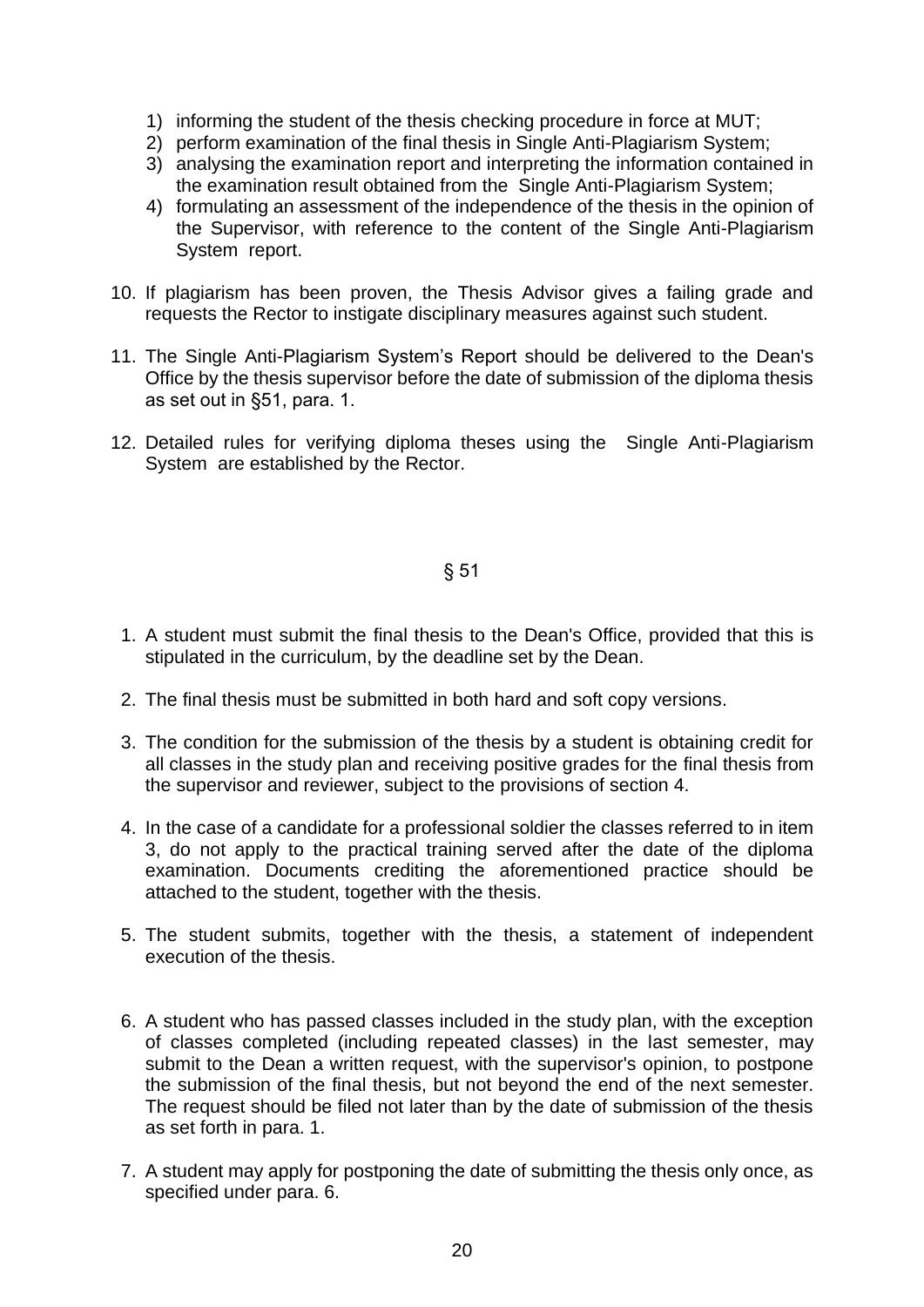8. In the case of students in their final semester of study who repeat classes, the Dean may change the date of submission of the thesis set pursuant to para. 1.

# § 52

- 1. A student who has not submitted the final thesis by the deadline set by the Dean and who has not obtained permission to postpone the deadline is deleted from the register of students.
- 2. A student who has been struck from the register of students for failure to submit the thesis by the deadline set by the Dean may apply for university course resumption under the terms set forth in §29.

# § 53

- 1. The issues concerning the copyrights to the final thesis are regulated by the provisions of the Act of 4 February 1994 on Copyright and Related Rights (Journal of Laws of 2018, item 1191, as amended).
- 2. Immediately after a student passes the diploma examination, the Rector, at the request of the Dean, enters the content of the final thesis into the repository of final thesis.
- 3. The final thesis is stored in the MUT Archives**.**

#### **Chapter 7 Final Thesis Examination and Graduation** § 54

- 1. In the event that the study program provides for the preparation of a final thesis, the condition for a student to take the diploma examination is the submission of a thesis following terms and conditions set forth in § 51, paras. 3 and 4.
- 2. Where the study program does not provide for the preparation of a final thesis, the condition for a student to take the diploma examination is obtaining credit for all classes in the study plan with the exception of, in the case of a candidate for a professional soldier, internship taking place after the date of the diploma examination.

#### § 55

1. Committees for the final thesis examination, hereinafter referred to as "committees," are appointed for individual fields of study. Committees shall be appointed by the Dean in the form of a decision, designating their chairperson, deputy, and secretaries. A diploma examination board shall consist of at least five persons. The members of a committee should be academic teachers with the title of professor or an academic degree, with the exception of persons acting as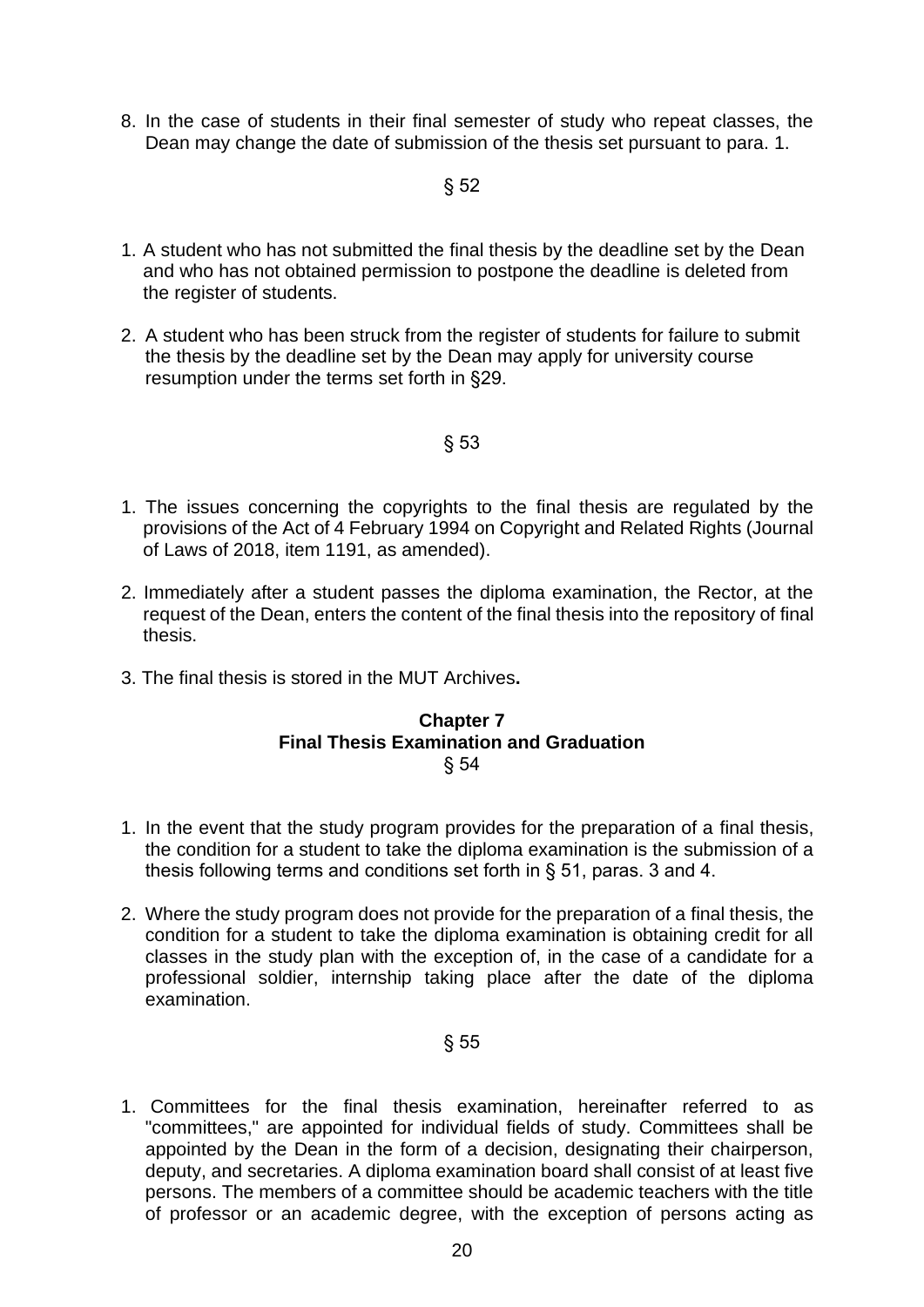secretaries to the subcommittees referred to in para. 3. The term of office of a committee shall last until a new committee is appointed.

- 2. The work schedule of the committee (the dates of the diploma examination) is approved by the Dean.
- 3. The student's diploma examination is held by a subcommittee composed of 3 to 5 committee members. The composition of a subcommittee shall be determined by the chairperson of the committee in each case, with the inclusion of a supervisor who is not a member of the committee as an additional full member. The chairperson of the subcommittee shall be the committee chairperson or his/her deputy. The diploma examination may also be attended by the Rector, vicerectors, Deans, assistant Deans, and invited representatives of other institutions upon the approval of the Dean; these persons are not members of the subcommittee.
- 4. The main responsibilities of the subcommittee shall be:
	- 1) running and evaluating the diploma examination;
	- 2) confirming that a student has achieved all learning outcomes in a given course of study;
	- 3) determining the result of the programme and awarding a degree.

# § 56

1. The subcommittee conducting the diploma examination shall be provided, prior to the commencement of the examination, with the following documents:

- 1) the thesis together with the opinions of the supervisor and the reviewer or reviewers, if the curriculum provides for the preparation of the thesis;
- 2) a diploma examination report, filled in in the part concerning the course of study (average grades obtained over the course of study and the grade for the thesis, if the curriculum provides for the preparation of a final thesis, as established according to the rules set out under § 57 item 1).
- 1. The final thesis examination is conducted at an open meeting of the subcommittee and is an oral examination. In case the curriculum provides for the preparation of a final thesis, a student presents his/her final thesis for about 20 minutes. Then he/she answers questions concerning the content of the paper and exam questions. If the curriculum does not provide for the preparation of a final thesis, the student answers only the examination questions. Examination questions verify that the student has achieved the assumed learning outcomes for the course of study. The chairperson of the sub-committee has the right to overrule a question if he/she decides that it goes beyond the above-mentioned scope. The fact that a question has been overruled shall be recorded in the minutes of the diploma examination. The chairperson of the sub-committee may give the student up to 15 minutes of time to prepare answers to examination questions. The total duration of the diploma examination should not exceed 60 minutes.
- 2. During the evaluation of the diploma examination the members of the subcommittee shall give grades using the scale as described in §37 para. 1. The grade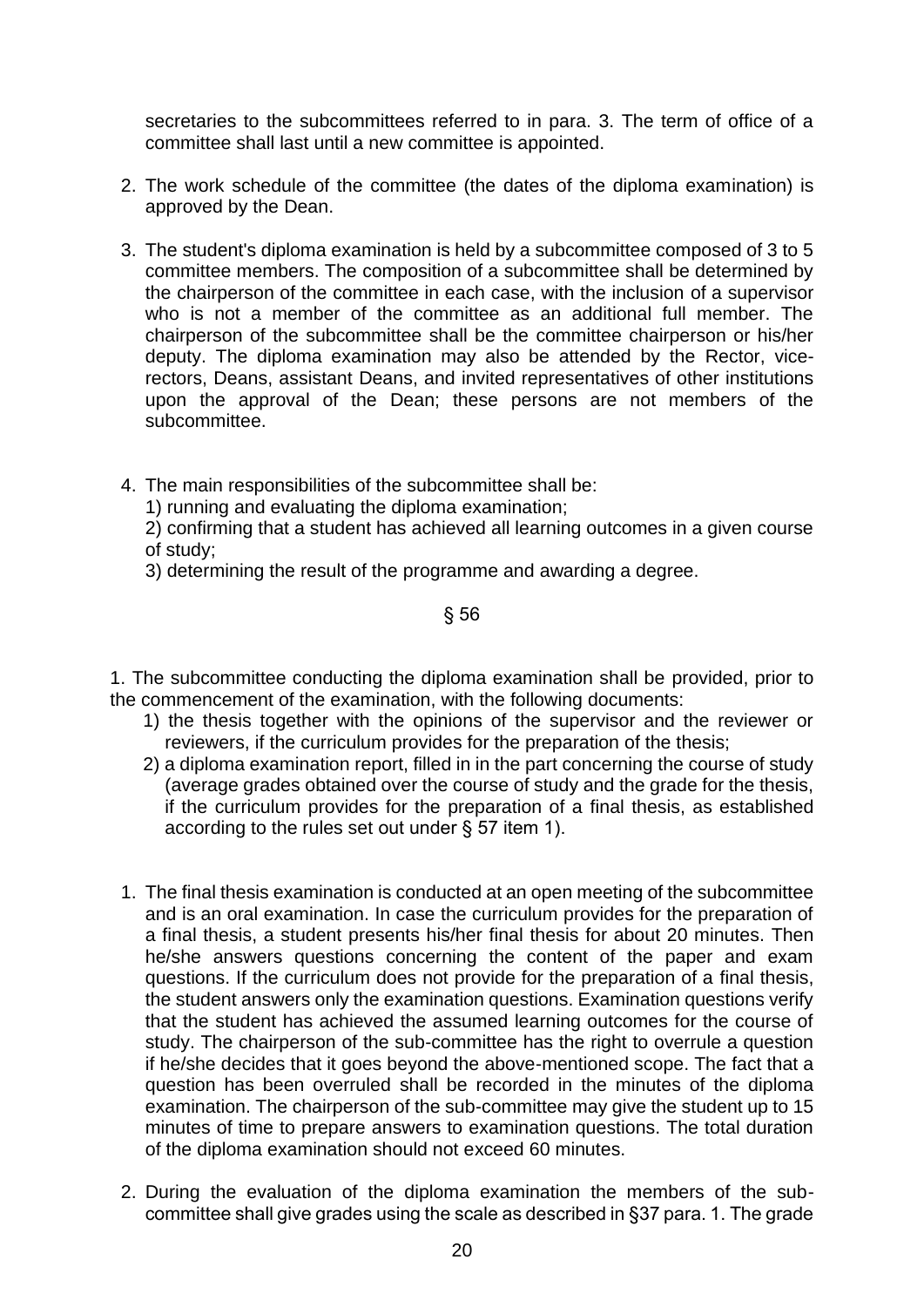for the diploma examination shall be determined on the basis of the arithmetic mean of the grades given by individual members of the sub-committee, calculated and rounded to two decimal places according to the rules of arithmetic, as follows:

- 1)  $4.70 5.00$  very good;
- 2)  $4.26 4.69$  higher than good;
- $3)$   $3.76 4.25$  good;
- 4)  $3.26 3.75$  higher than satisfactory;
- 5)  $2.67 3.25$  satisfactory;
- 6) below 2.67 or when a majority of the subcommittee members gave the diploma exam a grade of 2 - failing.
- 6. The assessment of the diploma examination and the result of the course of study shall be determined at a closed meeting of the subcommittee. The sub-committee shall state that the graduate has achieved all learning outcomes set for the programme in the course of study concerned and shall award the graduate with the degree.
- 7. The diploma examination grade and the result of the course of study shall be communicated to the student - by the chairperson of the subcommittee - on the same day as the diploma examination.

§ 57

- 1. The basis for calculating the result of a degree programme shall be:
	- 1) the average grade obtained during the period of study the arithmetic mean of the final grades from examinations or credits for all classes appearing in the curriculum as a separate item; when calculating the average grade obtained during the period of study by a candidate for a professional soldier, the final grades from examinations or credits for military training classes are not taken into account;
	- 2) final thesis grade the arithmetic mean of the grades of the supervisor and the reviewer of the final thesis, if the curriculum provides for the preparation of a final thesis:
	- 3) diploma examination grade determined according to § 56 item 3.
- 2. The arithmetic means of the grades, referred to in section 1, subsections 1 and 2, shall be rounded off to two decimal places, in accordance with the arithmetic rules.

4. The study result - rounded to two decimal places according to the rules of arithmetic - is the sum of:

- 1) 0.6 of the grade referred to in para. 1, subpara. 1;
- 2) 0.2 of the grade referred to in para. 1, subpara. 2) provided that the curriculum provides for the final thesis preparation
- 3) 0.2 of the grade, referred to in para. 1, subpara. 3), provided that the curriculum provides for the final thesis preparation
- 4) 0.4 of the grade referred to in para. 1, subpara 3, if the curriculum provides for the final thesis preparation

5. The graduation diploma shall contain in words the result of the programme, determined according to the rule: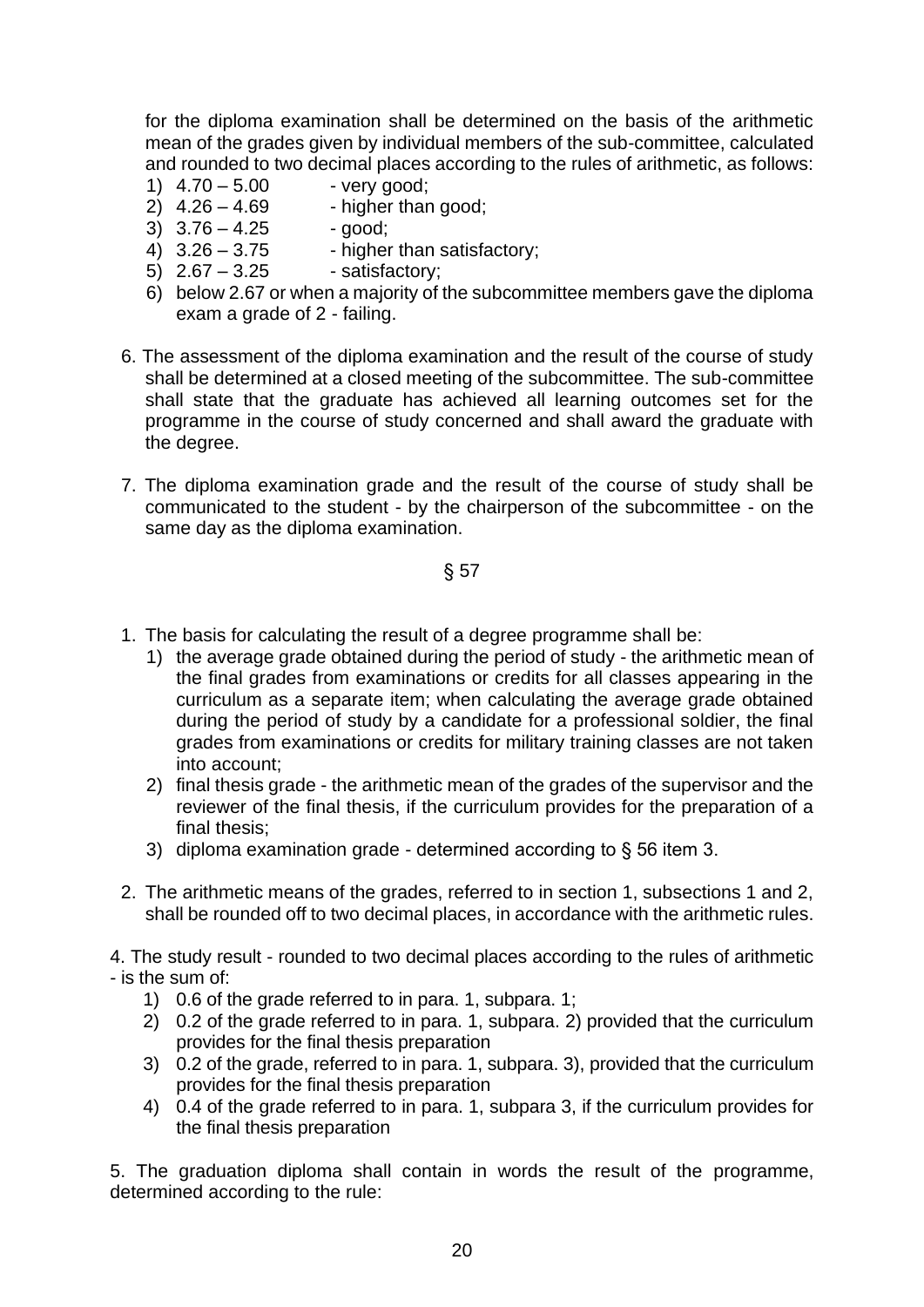| <b>Study result</b><br>(grade) | <b>Additional conditions</b>                                                                                                                                               | <b>Result of the</b><br>programme<br>(in words) |
|--------------------------------|----------------------------------------------------------------------------------------------------------------------------------------------------------------------------|-------------------------------------------------|
| $4.80 - 5.00$                  | evaluation of the thesis (provided that the<br>curriculum provides for the preparation of<br>a final thesis) and evaluation of the final<br>thesis examination - very good | very good<br>(magna cum laude)                  |
| $4.50 - 5.00$                  |                                                                                                                                                                            | very good                                       |
| $4.20 - 4.49$                  |                                                                                                                                                                            | higher than good                                |
| $3.80 - 4.19$                  |                                                                                                                                                                            | good                                            |
| $3.50 - 3.79$                  |                                                                                                                                                                            | higher than satisfactory                        |
| do 3.49                        |                                                                                                                                                                            | satisfactory                                    |

The result of the programme is not determined in case of receiving an unsatisfactory grade from the final thesis examination.

§ 58

1) To graduate and receive a diploma of completion of a degree programme, a student must meet all of the following requirements:

1) achievement of the learning outcomes specified in the curriculum, which are assigned at least:

a) 180 ECTS credits - for bachelor's degree programmes,

b) 210 ECTS credits - for engineering programme

c) 90 ECTS credits for three-semester second-cycle programmes,

d) 120 ECTS credits - for four-semester second-cycle programme,

e) 150 ECTS credits - for five-semester second-cycle programme,

f) 300 ECTS credits - for comprehensive master degree programme;

2) taking the diploma examination - obtaining a positive grade from the diploma examination;

3) a satisfactory assessment of the final thesis, provided that the curriculum provides for its preparation.

2. The student should settle all obligations vis-a-vis MUT before taking the diploma examination and submit a circulation card to the Dean's Office.

3. The date of graduation is the date of taking the diploma examination.

A student graduates from MUT receives a diploma certifying the achievement of a relevant degree:

- 1) a diploma of graduation from first-cycle degree programme with the Engineer or Bachelor degree;
- 2) a diploma of graduation from second-cycle degree programme with the M.Sc. Eng. or M.Sc. degree;
- 3) a diploma certifying the completion of uniform master's degree programme with MSc. Eng. or M.Sc. degree;

and a diploma supplement.

1. Within 30 days of the date of the completion of the degree programme, the MUT shall issue the graduate with a diploma and a diploma supplement as well as two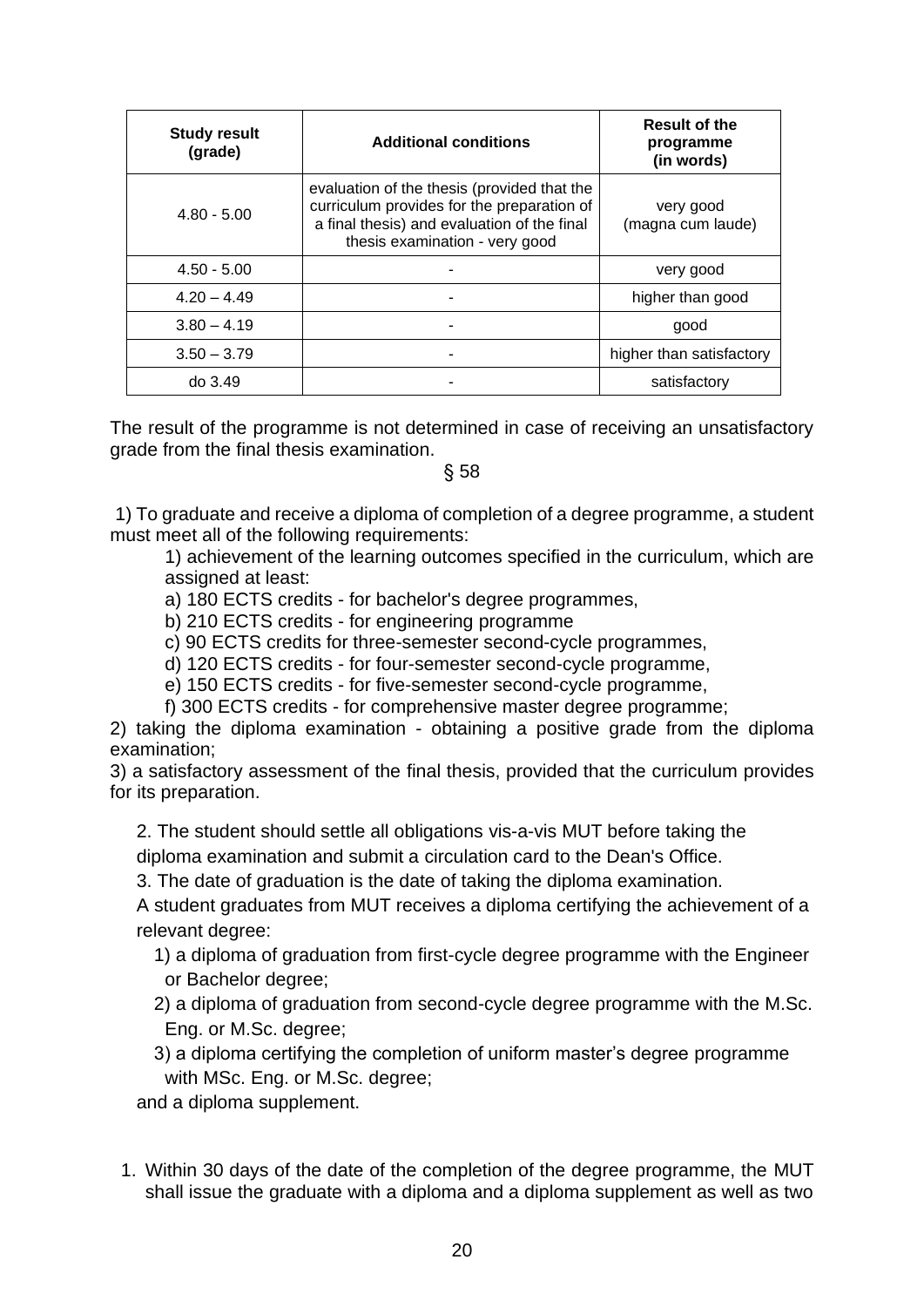copies thereof, including, upon the request of the graduate - their copy in a foreign language, subject to section 8.

- 2. An additional copy of the diploma and the supplement to the diploma of the graduate - candidate for the professional soldier shall be given by the faculty, within the timeframe referred to in para. 5, to the appropriate body of the MUT in order to be included in the personnel file.
- 3. Upon a written application of the graduate, the MUT shall, within 30 days of the date of submitting the application and upon payment of a relevant fee, referred to in separate regulations, issue to the graduate an additional (other than the one issued on the basis of section 5) copy of the diploma, together with a supplement, translated into a foreign language, save for par. 8.
- 4. The foreign language referred to in sections 5 and 7 is one of the following: English, French, Spanish, German or Russian. In justified cases, the Rector may agree to a different foreign language.
- 5. The awarding of diplomas should be ceremonial.

§ 59

- 1. In the event that a student earns an unsatisfactory/fail grade during the diploma examination, or fails to take the diploma examination by the set deadline for reasons for fortuitous reasons, the Dean, upon a written request from the student submitted within seven days of the cessation of the reason, designates an additional date for the diploma examination. The additional date for the diploma examination should be set within six months of the first date. A student who has not taken or has not taken the diploma examination at the additional date is deleted from the list of students. In exceptional, random cases, upon the written application of the student, the Dean may change the date of the supplementary diploma examination.
- 2. A student who has not taken the diploma examination on the first date and has not submitted an application to the Dean, as per para. 1, is deleted from the register of students.
- 3. A person who has been struck from the register of students for failing the diploma examination or for failing to take the diploma examination may apply to resume his or her programme according to the rules set forth in §29.

- 1. In the event that there are reasons for resumption of administrative proceedings concerning the award of a degree, the Rector may resume such proceedings.
- 2. Should there be any reasons for invalidating a diploma, including in the event of plagiarism, the Rector shall declare invalidity of the diploma by way of an administrative decision.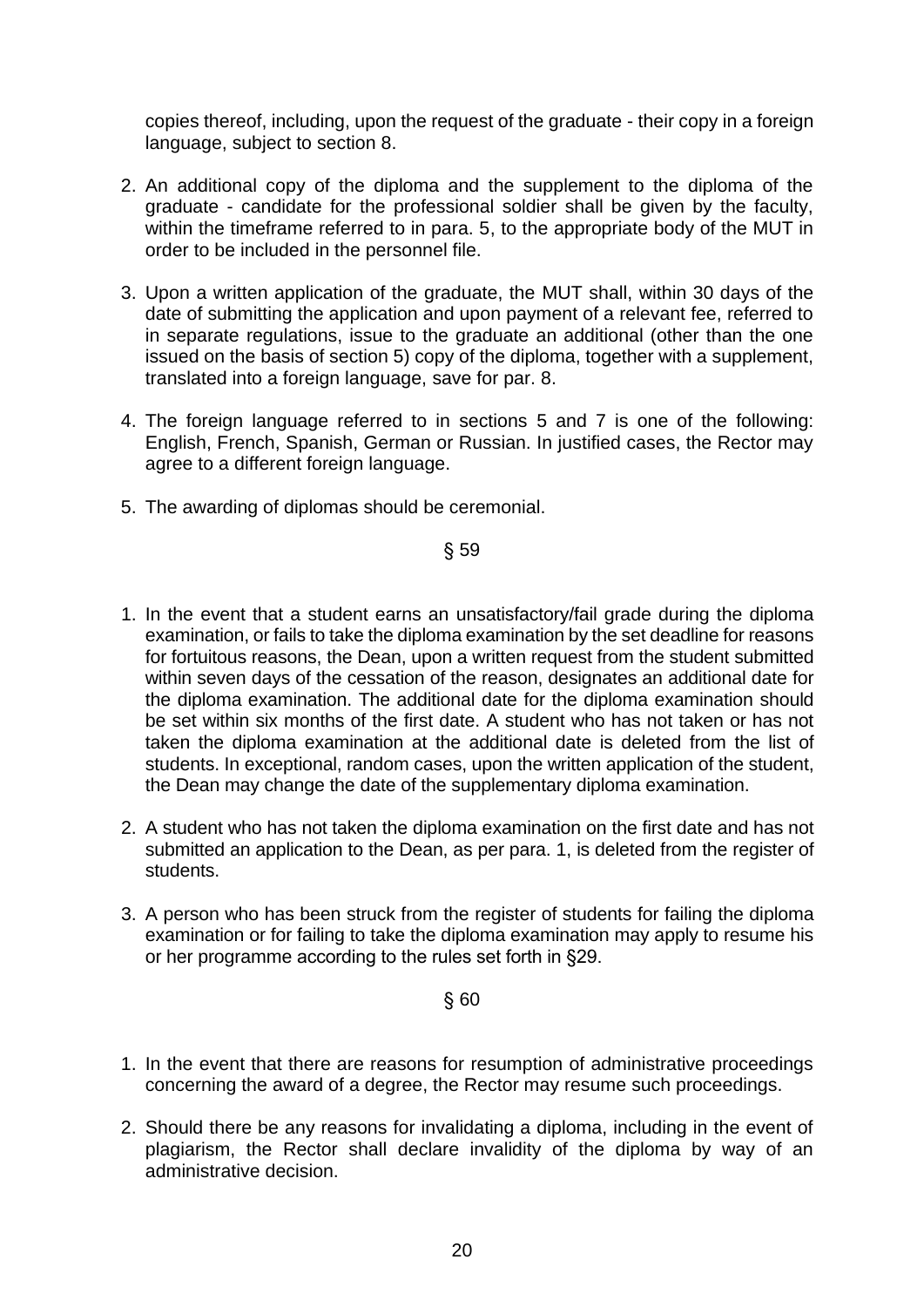# **Chapter 8 Officer examination and appointment to first officer rank**

# § 61

- 1. If a candidate for a professional soldier wants to be admitted to the officer examination he has to:
	- 1) receive positive grades during examinations or passes during all military education classes;
	- 2) hold the right level of English language certificate as required by the Minister of National Defence.
- 1. A decision to admit a candidate for a professional soldier to the examination for officer is made by the Director of the Military Training College in consultation with the Dean.

- 1. The officer examination is a test of a candidate for career soldier's mastery of specific learning outcomes from the following courses:
	- 1) shooting theory and practice;
	- 2) tactical activities of subunits
	- 3) basics of command
	- 4) regulations of the Polish Armed Forces and military discipline.
- 2. The examination for officer shall be conducted by a university examination board appointed by the Rector and consisting of subcommittees conducting examinations in the courses referred to in section 1.
- 3 The composition of the institutional examination committee, the composition of its subcommittees, the work schedule (the dates of holding examinations for officers) and detailed rules for holding examinations for officers shall be determined by the Rector by means of a decision.
- 4. Examination subcommittees assign grades for particular courses, referred to in para. 1 using the scale given in § 37, para. 1 and enter them in examination reports.
- 5. Failure to take an examination in one or more of the classes listed in section 1 or receiving one or more failing grades results in a failing grade for the examination for officer, regardless of the remaining grades. In other cases, the grade for the examination for officer examination is determined on the basis of the arithmetic mean of the grades for individual classes (calculated on the basis of the rule set forth in § 57 section 2) according to the following rule:
	- 1)  $4.51 5.00$  very good;  $2)$  4.26 – 4.50 - higher than good;  $3)$   $3.76 - 4.25$  - good; 4)  $3.26 - 3.75$  - higher than satisfactory; 5)  $3.00 - 3.25$  - satisfactory.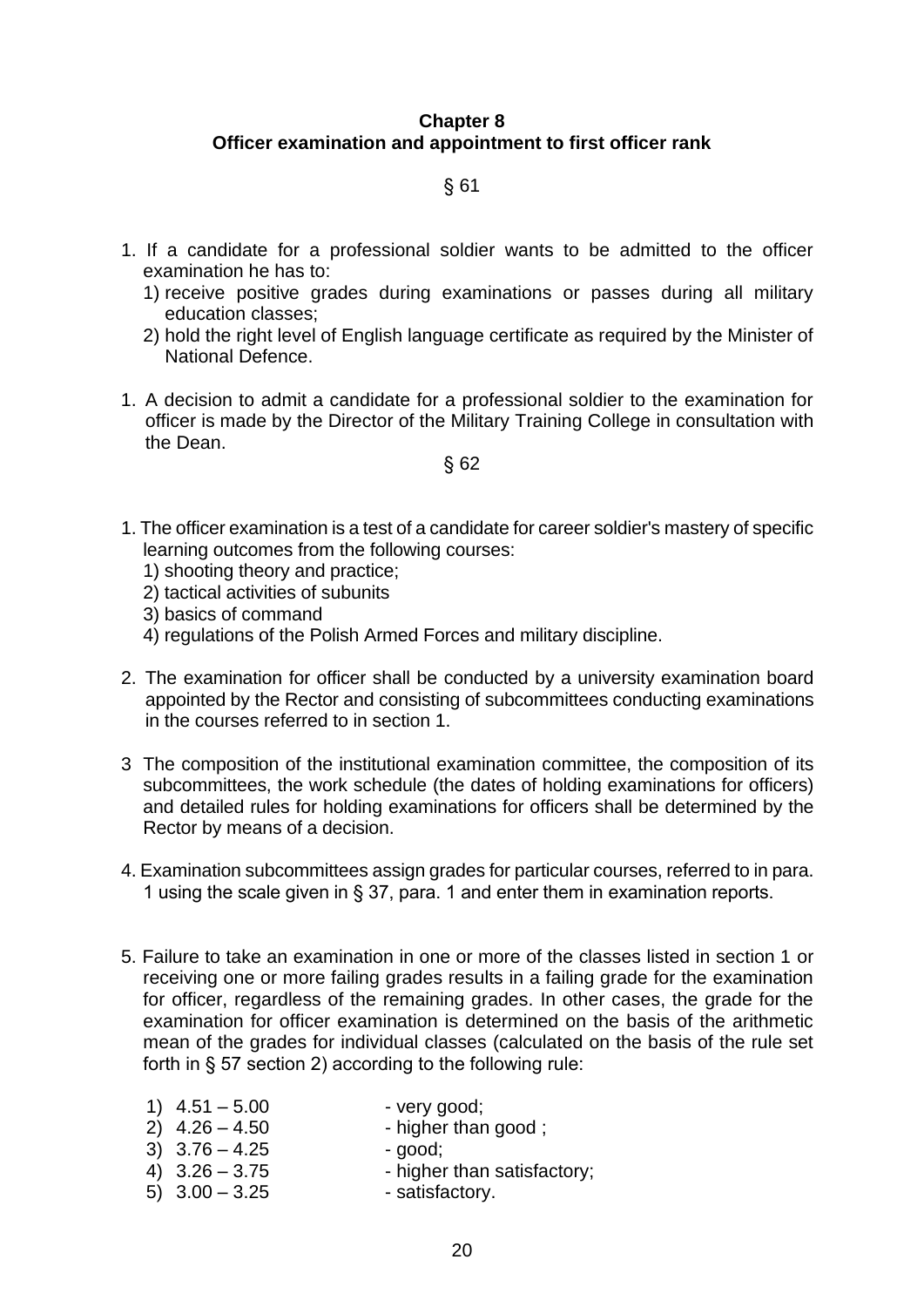- 6. In the event of a failing grade in the examination for officer or failure to take the examination, a candidate for a professional soldier may apply to the university examination board for an additional date for the examination for officer.
- 4. The additional date of the examination for officer shall be a final date. During the additional examination date, only courses which have not been passed are subject to examination.
- 5. The Director of the Military Training College, within 5 days of the end of an examination conducted on an additional date, shall inform the Rector about the necessity to instigate, ex officio, proceedings concerning the dismissal from service as a candidate soldier of candidates who have not been admitted to the examination, who have not taken the examination for unjustified reasons or who have not passed the examination for officer.

The prerequisite for the appointment of a candidate for a professional soldier to the first officer rank is that the candidate has obtained a university degree at the level specified in the program of study and has passed the examination for officer.

#### **Chapter 9 Deleting from the list of students and dismissal of a candidate for a professional soldier from candidate service**

# § 64

1. A student shall be deleted from the list of students, subject to section 2, in the event of:

- 1) failure to take up the study programme;
- 2) resignation from studying at the university:
- 3) failure to submit the final thesis or the diploma examination by the deadline set by the Dean
- 4) being punished with the disciplinary penalty of expulsion from the MUT.
- 2. A candidate for a professional soldier is deleted from the list of students upon dismissal from candidate service, subject to §65, para. 3.

The failure to start programme, referred to in para. 1, subpara. 1, shall be understood as:

- 1) the student's failure to attend classes without justification for a period longer than one month from the date of commencement of the first semester of study.
- 2) failure of the student to submit an application to the Dean for registration for the semester within seven (7) days before the end of long-term leave of absence;
- 3) failure to confirm in writing the taking of the oath after enrolment in the register of students within a period longer than one month from the date of commencement of the first semester of study.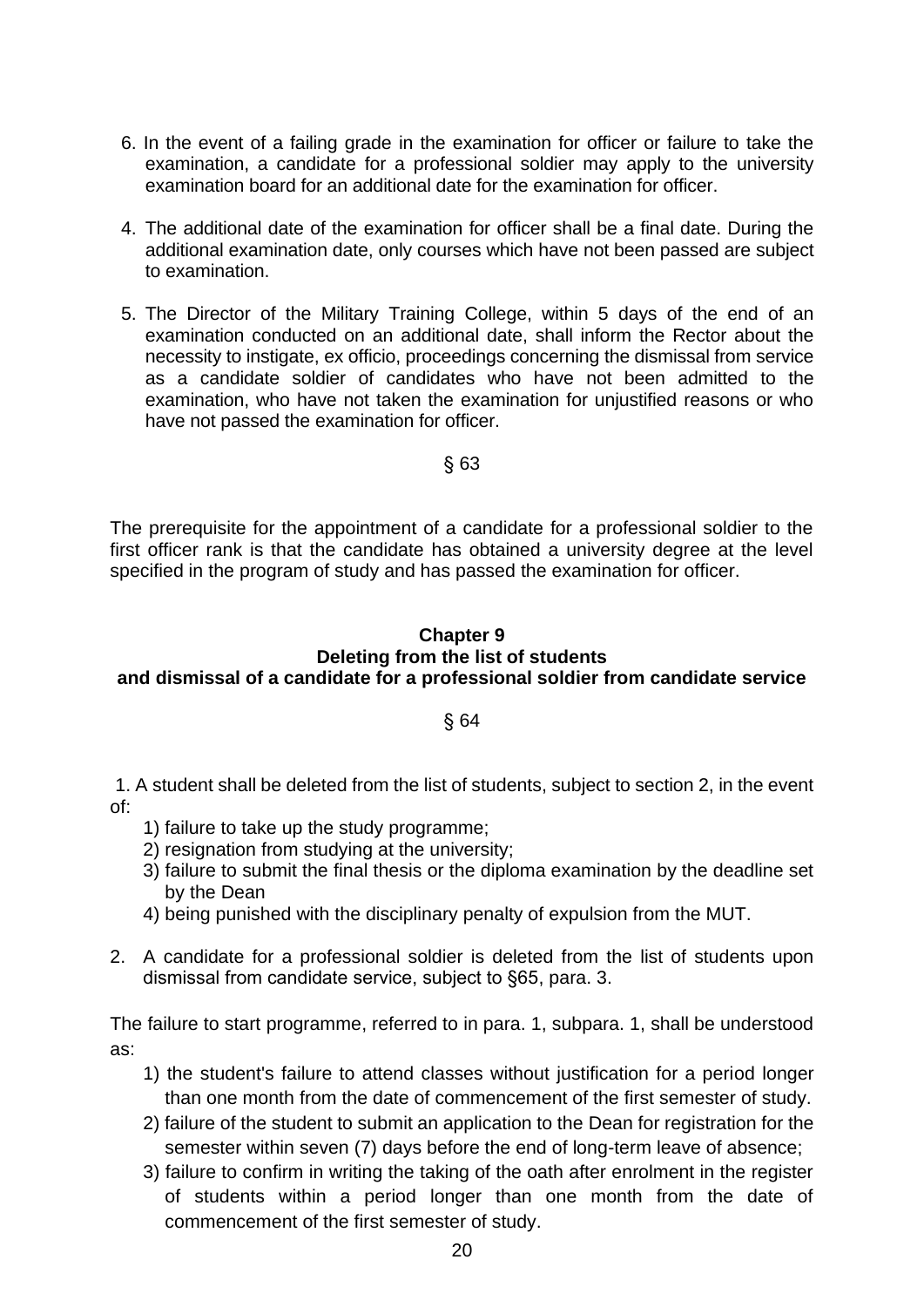- 4. A student may resign from the course of study at any time by submitting his or her resignation in writing to the Dean's Office. A candidate for professional soldier shall submit a written request to be dismissed from programme as a candidate for professional soldier to the appropriate military superior.
- 5. A student may be struck from the list of students in the event of:
	- 1) found lack of attendance at compulsory classes;
	- 2) no learning progress;
	- 3) failure to pass a semester by the deadline set by the Dean
	- 4) fail to pay fees related to the course of study by the deadline set by the Dean.
	- 6. A lack of participation in compulsory classes is defined as an unexcused absence from all classes within one month, during the period of organized study, based on information obtained in accordance with § 33 para. 4.
	- 7. The lack of progress in education is considered a failure to meet the condition of registration for the next semester of programme.
- 8. The Rector declares the termination of the student status in the event of:

1) the student's death;

2) loss of legal capacity by the student.

Expiry of the student status results in the consequences analogical to the striking off the list of students.

- 6. The expiry of the student status results in consequences analogous to the expulsion from the register of students. The decision to strike from the register of students shall be made by the Rector. The student may appeal against the decision of the Rector by submitting an application for reconsideration of the case. The decision of the Rector based on an application for reconsideration shall be final.
- 7. A decision to strike a student from the register of students shall be placed in the student's personal file and recorded in the documentation of the course of programme and in the student record book.

§ 65<sup>6</sup>

1. The candidate for a professional soldier is dismissed from candidate service by virtue of Rector's decision.

2. In the event of a candidate for a professional soldier not fulfilling the requirements set forth in these regulations:

- 1) the Dean in the cases referred to in  $\S$  64 para. 1 and 5;
- 2) the director of the Military Training College in the cases referred to in § 62 para. 8
- 3) a competent military superior in other cases specified in military regulations,

- inform the Rector about the necessity to initiate ex officio proceedings concerning a candidate for a professional soldier is dismissed from candidate service.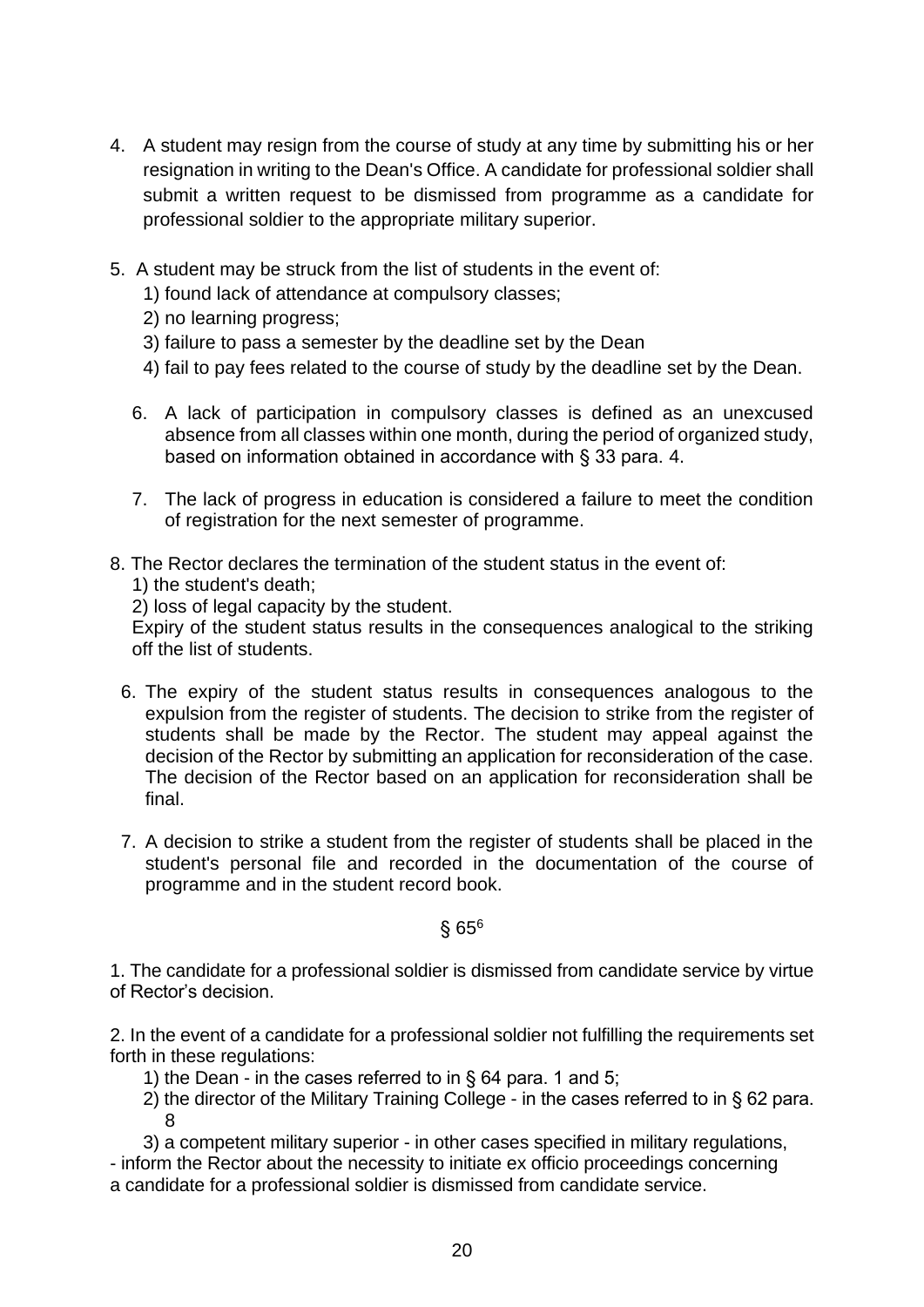- 3. A candidate for a professional soldier dismissed from candidate service at his own request or due to his failure to meet the requirements of military education may apply in writing to the Rector for permission to continue his programme as a civilian. The decision in this matter is made by the Rector.
- 4. A candidate for a professional soldier released from candidate service is subject to the rules contained in military regulations.

- 1. A student who has been deleted from the register of students settles accounts with the MUT, by fulfilling all his liabilities vis-a-vis MUT, including submitting a sign-off sheet to the Dean's Office.
- 1. A student deleted from the register of students shall be returned the original documents submitted by the student against a receipt.
- 2. A student who has been deleted from the list of students shall be issued a certificate of completion of his/her programme upon written request, provided that the conditions stipulated in para. 1 have been met.

#### **Chapter 10 Vacations and Leave of Absence**

#### § 67

1. A student, save for para. 12, may be granted a leave of absence for a period not longer than two semesters:

- 1) health leave in case of a documented illness requiring long-term treatment that prevents the student from attending classes;
- 2) special leave in case of important documented random circumstances that prevent a student from attending classes for a longer period of time;
- 3) unconditional (does not apply to a student in the final semester of a degree program) - without a reason, after completing at least the first year of a degree program (at least the first semester - in the case of a student in a second-cycle degree program) and only once during the nominal duration of the degree program.
- 2. Leave of absence, save for paras. 3 and 12, shall be granted to:
	- 1) a pregnant female student for the period up to the date of birth of the child;
	- 2) a student who is a parent. An application for this leave should be submitted within 1 year from the child's birth date. This leave is granted for a period of up to 1 year.
	- 3. In the case of leaves of absence, referred to in para. 2, if their end falls during a semester, the leave may be extended until the end of that semester.
	- 4. The granting of leave shall extend the date of the planned completion of a degree programme, subject to section 7.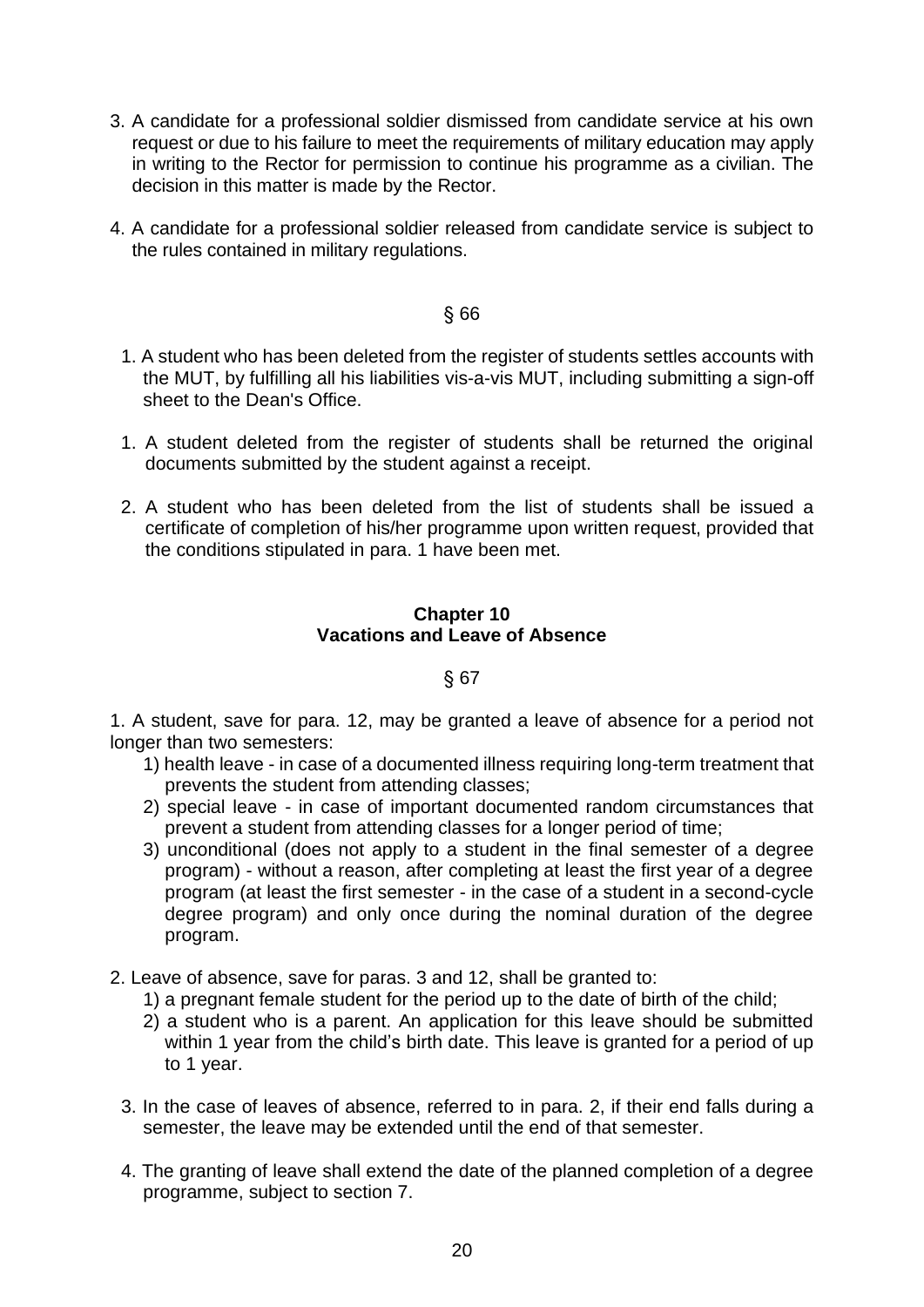- 5. Leave of absence referred to in sections 1 and 2 shall be granted at the student's request by the Rector.
- 6. A student's application for unconditional leave of absence should be submitted before the date of registration for the next semester of study.
- 7. Granting a leave of absence shorter than a semester may not extend the date of the planned completion of a course of study provided that after the leave of absence the student completes his/her compulsory classes, other than lectures, in the manner prescribed by the course instructors.
- 8. The Rector's decision concerning granting or not granting a leave of absence shall be made in writing.
- 2. A student shall retain student rights during his leave of absence. The granting of leave of absence and resumption of programme after it has been taken shall be confirmed by an entry in the computerized student support system and placed in the student's personal file.
- 10. During leave of absence, with the exception of health leave, and with the Dean's permission, a student may take some classes that have not been passed in the course of study and take some classes that have not been passed. During leave of absence, with the exception of medical leave, with the permission of the Dean, a student may take some classes that he/she did not pass during his/her course of study as well as sit for credit and take examinations. During the period of leave, a part-time student shall not pay tuition fees. A student who returns from leave of absence may be required by the Dean to make up curriculum differences resulting from changes in the curriculum during the period of leave. Detailed rules for granting and returning a student from leave of absence are set by the Dean.
- 11. A student who does not resume his/her course of study after a period of leave of absence shall be struck from the register of students.
- 12. The leave of absence referred to in para. 1 and 2 does not apply to a professional soldier assigned to study by the Ministry of National Defence or to a candidate for a professional soldier who is granted leave under the rules set forth in military regulations.

# **Chapter 11 Transitional and Final Provisions**

§ 68<sup>7</sup>

On the basis of generally binding legal regulations and internal acts, administrative decisions internal acts, administrative decisions are issued at MUT in the following individual student matters:

- 1) removal from the list of students;
- 2) dismissal from the candidate service
- 3) suspension of a student's rights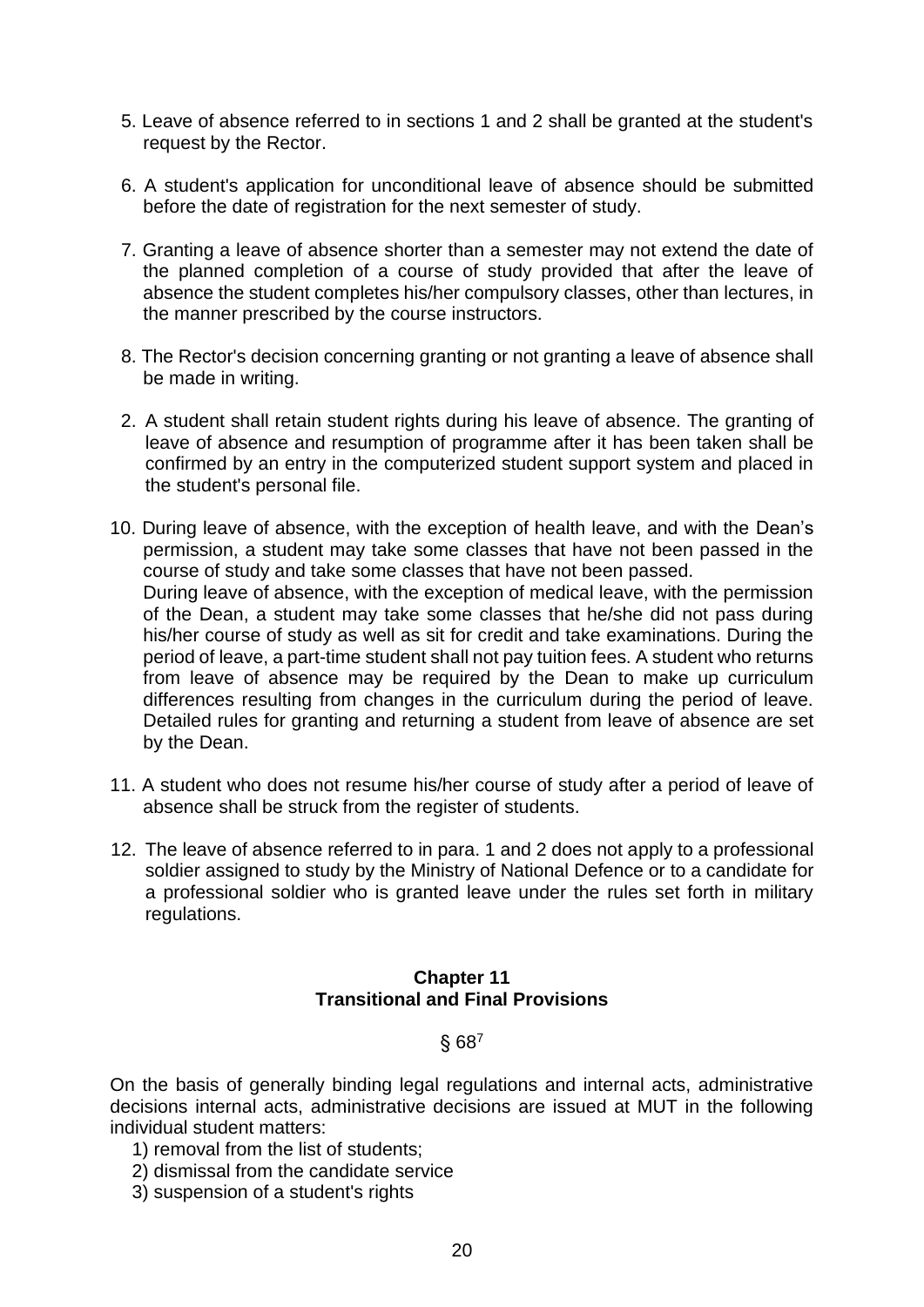- 4) transfer of a student to another course of study, change of the form or profile of study
- 5) recognition of previous learning outcomes
- 6) enrolment as a result of transfer from another higher education institution
- 7) enrolment as a result of the confirmation of learning outcomes
- 8) repetition of a semester or a year of study
- 9) the resumption of study
- 10) the granting of leave of absence
- 11) granting student benefits.
- 1. The administrative decisions referred to in para. 1 shall be subject to the provisions of the Act of 14 June 1960 - Code of Administrative Procedure (Journal of Laws of 2018, item 2096 as amended).
- 2. The decisions referred to in paragraph 1 may not be appealed. A party dissatisfied with a decision may apply to the Rector for reconsideration of the case within 14 days of the day on which the decision is delivered to it. During the time limit for filing a motion for reconsideration, a party may waive its right to file a motion for reconsideration with the Rector. As of the date of delivery of the statement waiving the right to file a motion for reconsideration, the decision becomes final and binding. If a party submits a statement waiving its right to file a motion for reconsideration against the decision, it has no right to file a motion for reconsideration or to file a complaint with an administrative court. Moreover, if a party does not wish to exercise its right to file a motion for reconsideration, it may file a complaint against the Rector's decision with the Provincial Administrative Court in Warsaw within 30 days of the date of delivery of the decision to the party. The complaint shall be lodged through the Rector.

- 1. Registration for the winter semester of the academic year 2019/2020 shall be conducted in accordance with the previously binding rules included in the Rules and Regulations of MUT Courses (annex to the resolution of the MUT Senate No. 29/WAT/2015 of 30 April 2015).
- 2. Graduation processes not completed prior to 1 October 2019 shall be conducted according to the rules set forth in these Rules and Regulations of MUT Courses.
- 3. In the case of persons who commenced programme before the academic year 2019/2020, the conditions for charging fees for the provided educational services, fees related to the course of programme and the amount of such fees shall be determined by an agreement concluded in writing between the MUT and the student or person admitted to the programme. The provisions of § 6, para. 4 shall not apply.
- 4. Studies commenced before the academic year 2019/2020 shall be conducted on the basis of the existing curricula; however, the curricula shall become curricula within the meaning of the Act and the learning outcomes and course modules shall be treated as learning outcomes and courses, respectively.